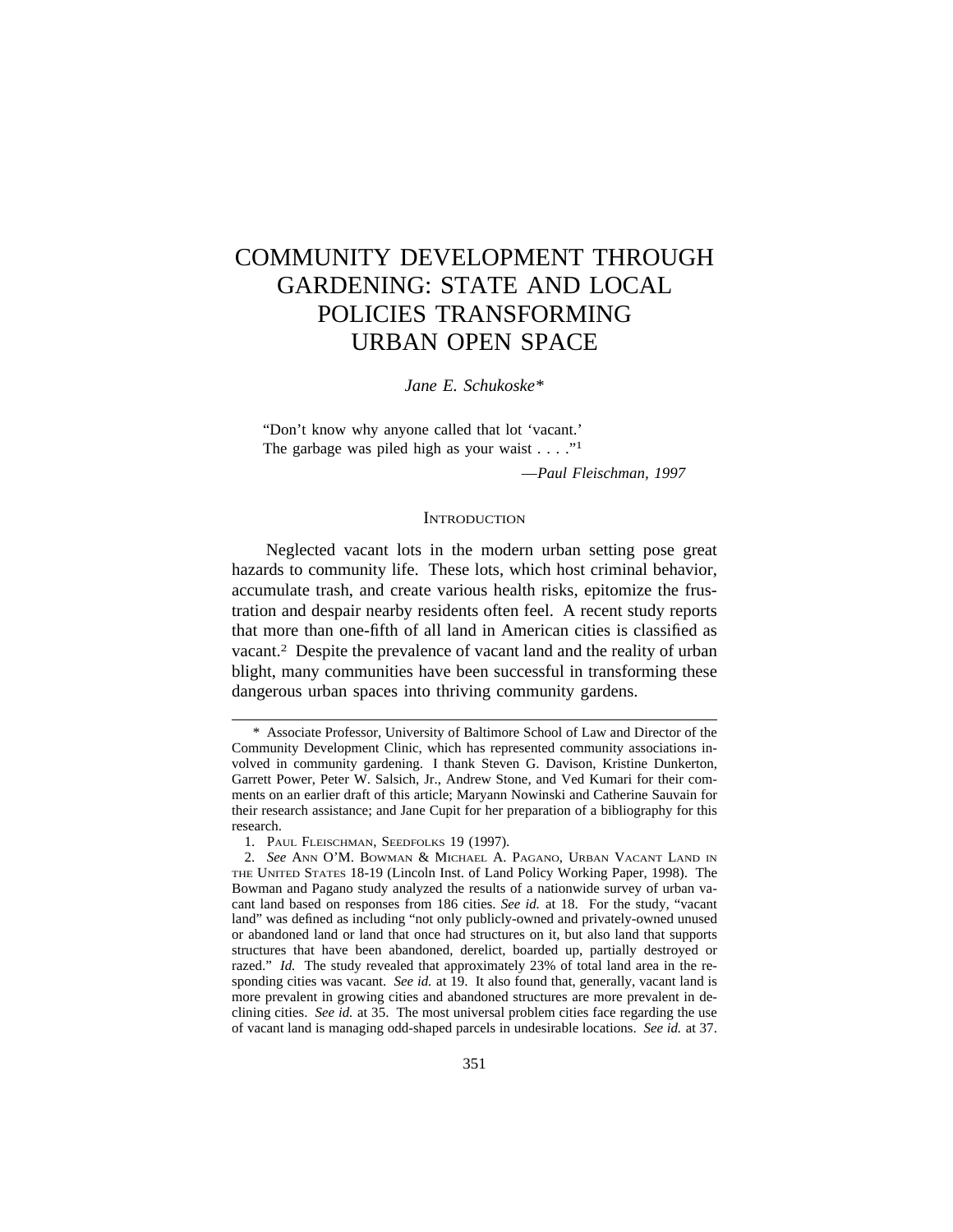The development of community gardens has led to the beautification and greening of many neighborhoods and has fostered a spirit of community cooperation. Social policies such as the promotion of health and welfare, economic development, education, youth employment, and tourism are consistent with the operation of community gardens and logically require a degree of continuity of place and participants. Nevertheless, the permanence of community gardens is very much at issue, as illustrated by the recent case *New York City Environmental Justice Alliance v. Giuliani*. 3 In addition to the issue of permanence, community garden organizations routinely face a number of problems, including both the difficulty of obtaining access to resources and the threat of legal liability. It is this article's contention that designing and implementing effective statutes could solve many of the problems that confront community gardens, thereby enhancing gardening as a tool for community development.<sup>4</sup>

Part I of this article discusses the stark reality of urban blight, emphasizing the success of community gardening as a means of addressing the problems associated with vacant lots.<sup>5</sup> It also explores the diverse values involved in a community's effort to transform unused land into productive gardens. Part II examines the current issues facing urban gardens and the institutions that have evolved to address them, such as land trusts and other nonprofit organizations. Part III of the article presents an in-depth analysis of current state, District of

[A]ll of the statutory protections and government support our Program enjoys depends on the continued activism of our gardeners and groups like our non-profit support group, the Friends of P-Patch. Governmental support may decline over time and the statutory language [may] be ignored except for the pressure brought by organized volunteers.

E-mail from Richard Macdonald, Program Manager, P-Patch Program, Seattle, Wash., to Jane Schukoske, Associate Professor, University of Baltimore School of Law (Dec. 8, 1999) (on file with author). Community garden activists observe that statutory schemes are often not followed. *See* E-mail from Judy Tiger, Executive Director, Garden Resources of Washington (GROW), Washington, D.C., to Jane Schukoske, Associate Professor, University of Baltimore School of Law (Dec. 24, 1999) (on file with author); *see also* E-mail from Andrew Stone, Director of the New York City Program, Trust for Public Land, New York, N.Y., to Jane Schukoske, Associate Professor, University of Baltimore School of Law (Dec. 13, 1999) (on file with author).

5. This article focuses on vacant lots on which buildings were razed or never built, rather than on abandoned structures. Additionally, the article's primary emphasis is on community development through gardening in low-income neighborhoods although it applies to mixed-income and prosperous communities as well.

<sup>3.</sup> *See* New York City Envtl. Justice Alliance v. Giuliani, 50 F. Supp. 2d 250 (S.D.N.Y. 1999). For a discussion of this case and the controversy surrounding it, see *infra* Part IV.C.4.

<sup>4.</sup> Of course statutory support alone is insufficient. Implementation requires citizen participation. One community garden program staff person observed: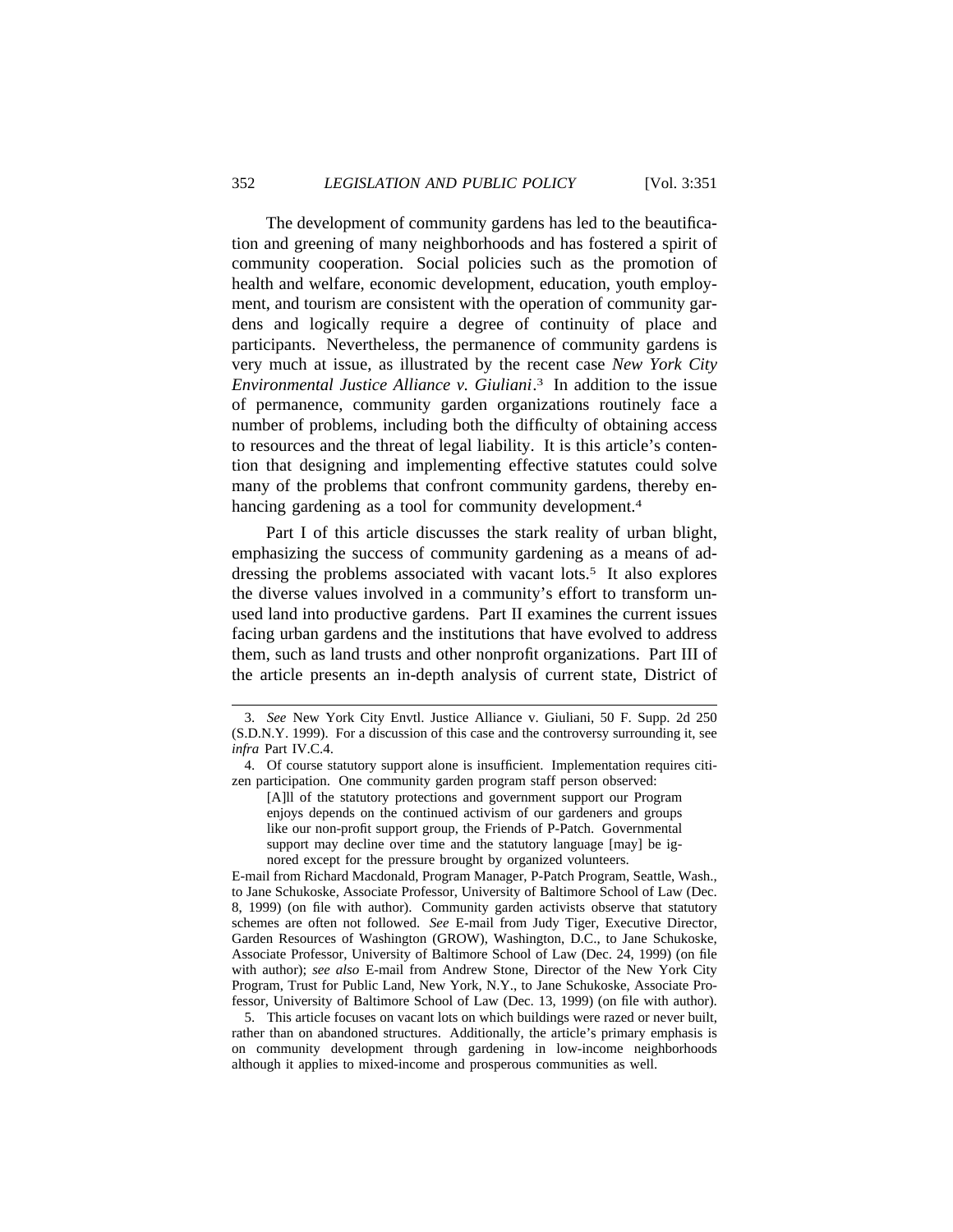Columbia, and local ordinances governing community gardens. The article concludes by proposing core elements of a model community gardening ordinance that, when adapted to local needs, can encourage and protect community gardening efforts.

# I THE GROWTH OF COMMUNITY GARDENS AS A TOOL FOR MANAGING VACANT URBAN LAND

According to a recent study, approximately twenty-three percent of the land in the average American city lies vacant.<sup>6</sup> This land is abandoned for a number of reasons, including population shifts from the cities to the suburbs due to de-industrialization and relocation by employers; changing views on desirable housing stock; and residential shifts due to the declining reputations of school systems and racial prejudices.7 Land may also be vacant if it is small in size, irregular in shape, and undeveloped.<sup>8</sup> In declining neighborhoods, vacant houses often fall prey to trespass and arson, resulting in rapid deterioration.9 Some of the most dangerous structures are condemned and razed, leaving vacant lots as monuments to neighborhood disinvestment.<sup>10</sup> In addition to being economically unproductive, $11$  vacant lots endanger public health and safety by becoming illegal dumps for refuse that can contain noxious chemicals and breed disease.12

These lots strip a neighborhood of its "social capital," a term coined by Jane Jacobs in her landmark sociological study entitled *The*

<sup>6.</sup> *See* BOWMAN & PAGANO, *supra* note 2, at 5-8 (reviewing national studies of land use including both publicly and privately owned vacant land in United States). Although there had been limited case studies on vacant lands, Bowman and Pagano conducted the first comprehensive study since the 1960s that was national in scope. *See id.* at 8.

<sup>7.</sup> *See* PENNSYLVANIA HORTICULTURAL SOC'Y, URBAN VACANT LAND: ISSUES AND RECOMMENDATIONS 15-18 (1999) [hereinafter URBAN VACANT LAND]; *see also* JOHN A. JAKLE & DAVID WILSON, DERELICT LANDSCAPES 143-45 (1992) (discussing economic and institutional forces leading to neighborhood dereliction).

<sup>8.</sup> *See* BOWMAN & PAGANO, *supra* note 2, at 2.

<sup>9.</sup> *See* JAKLE & WILSON, *supra* note 7, at 7; David T. Kraut, Note, *Hanging Out the No Vacancy Sign: Eliminating the Blight of Vacant Buildings from Urban Areas*, 74 N.Y.U. L. REV. 1139, 1147-49 (1999).

<sup>10.</sup> *See generally* JAKLE & WILSON, *supra* note 7, at 150-53.

<sup>11.</sup> Vacant lots generally do not generate revenue and fail to provide a significant source of property taxes. *See* URBAN VACANT LAND, *supra* note 7, at 18; *see also* Kraut, *supra* note 9, at 1149-50 (discussing erosion of tax base, reduction of neighboring property values, and additional costs of nuisance abatement associated with vacant property).

<sup>12.</sup> *See* URBAN VACANT LAND, *supra* note 7, at 17-19 (examining economic and public health problems cities face because of vacant lots).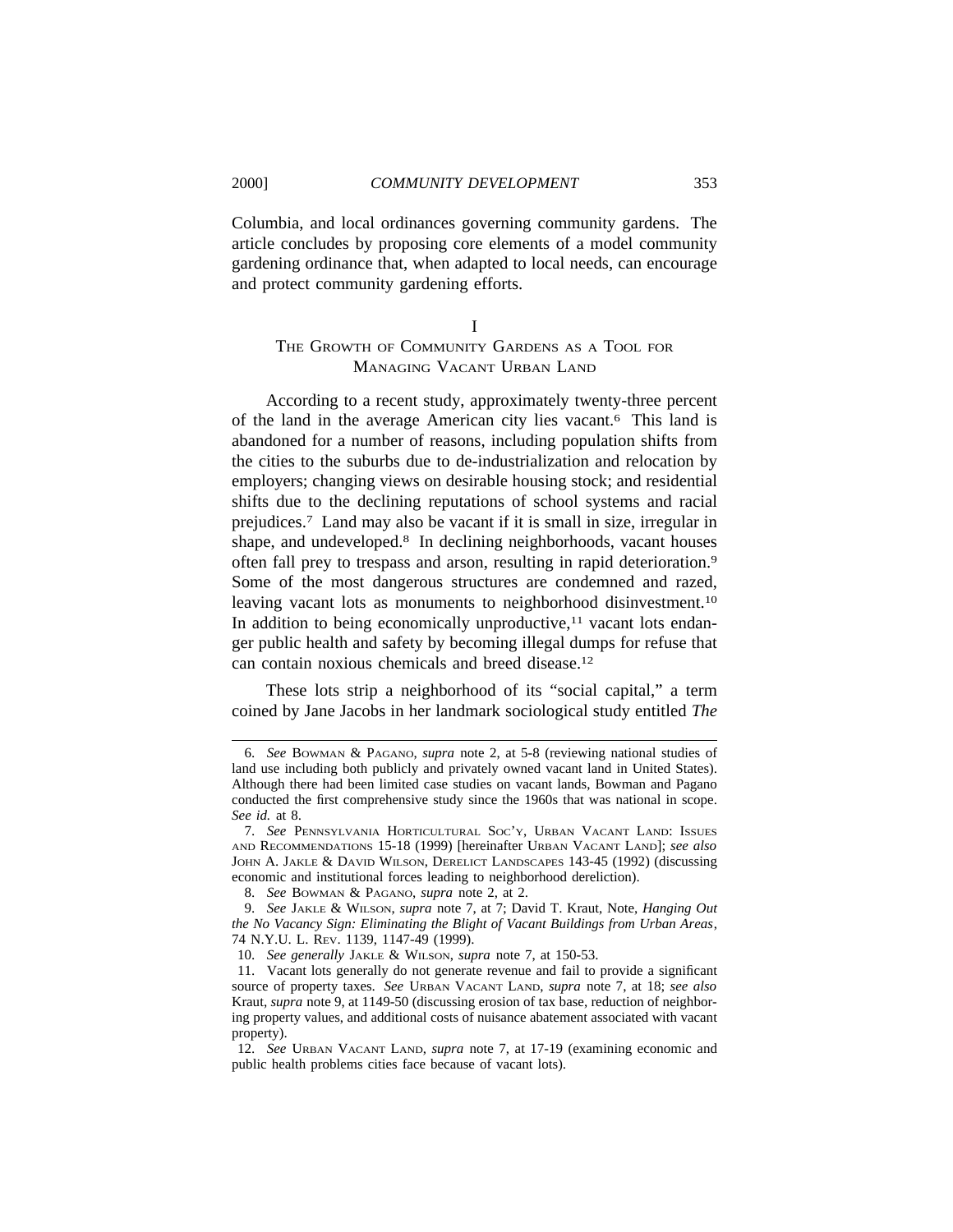*Death and Life of Great American Cities*. 13 Social capital includes "features of social organization such as networks, norms and social trust that facilitate coordination and cooperation for mutual benefit."14 Vacant lots and the anti-social behavior they attract "intimidate lawabiding citizens, limiting their activity"15 and leading to a greater societal disengagement from these neighborhoods, and conceivably, a decrease in the community's social capital.

The demise of a cohesive community has been hastened by government action. Professor Robert Putnam draws a distinction between social capital and "physical capital"—the buildings, streets, sidewalks, and other physical infrastructure of a neighborhood.16 Professor Putnam concludes that certain public policies have played a role in the demise of civic involvement: "In some well-known instances, public policy has destroyed highly effective social networks and norms. American slum-clearance policy of the 1950s and 1960s, for example, renovated physical capital, but at a very high cost to existing social capital."17 Professor Putnam calls for policy efforts to increase social interaction and encourage civic engagement.18

In the last three decades, community gardens have proliferated in cities across the United States<sup>19</sup> as a means for citizens to address many of the problems associated with vacant land.<sup>20</sup> A community

16. *See* Putnam, *supra* note 14, at 76-77.

<sup>13.</sup> JANE JACOBS, THE DEATH AND LIFE OF GREAT AMERICAN CITIES 138 (1961).

<sup>14.</sup> Robert Putnam, *Bowling Alone*, 6 J. DEMOCRACY 65, 67 (1995) (citing JACOBS, *supra* note 13). In formulating her theory, Jacobs wrote "If self-government in the [city neighborhood] is to work, underlying any float of population must be a continuity of people who have forged neighborhood networks. These networks are a city's irreplaceable social capital." JACOBS, *supra* note 13, at 138.

<sup>15.</sup> Kraut, *supra* note 9, at 1150 (citing James Q. Wilson & George L. Kelling, *Making Neighborhoods Safe*, ATLANTIC MONTHLY, Mar. 1982, at 46, 48). Wilson and Kelling's "Broken Windows" theory of crime posits that "physical disorder [in a neighborhood] signals social breakdown." Robert C. Ellickson, *New Institutions for Old Neighborhoods*, 48 DUKE L.J. 75, 78 (1998).

<sup>17.</sup> *Id.*; *see also* JAKLE & WILSON, *supra* note 7, at 167, 225-26 (discussing leveling of sections of Poletown, Michigan to build General Motors plant, leading to community's demise).

<sup>18.</sup> *See* Putnam, *supra* note 14, at 76-77.

<sup>19.</sup> *See* Suzanne Monroe-Santos, *Recent National Survey Shows Status of Community Gardens in U.S.*, COMMUNITY GREENING REV., 1998, at 12 (reporting over 6,000 national community gardens in 1996); H. PATRICIA HYNES, A PATCH OF EDEN at xiiixiv (1996) (documenting increase in number of community gardens from 1970s through 1996). Hynes's book examines past instances in American history when economic depressions led state and local governments to promote community gardens. *See id.* at x-xiii (describing "potato patches" of 1893-97, "relief gardens" of 1930s, and "liberty" or "victory" gardens encouraged during war shortages).

<sup>20.</sup> *See* URBAN VACANT LAND, *supra* note 7, at 75 ("In Philadelphia, over the last 20 years, gardens have become a dramatic symbol of the struggle to maintain the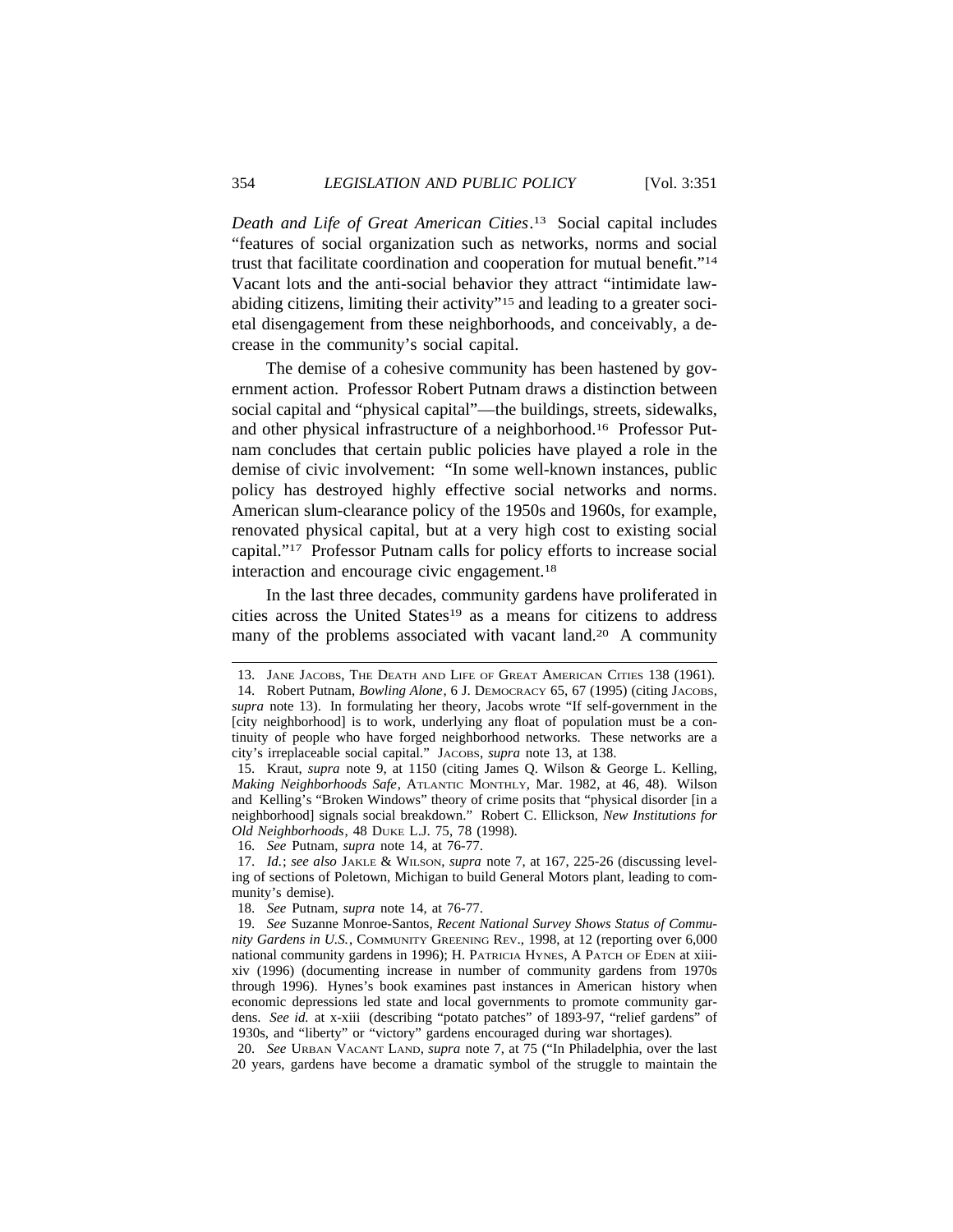garden arises when residents grow food, flowers, or greenery on publicly or privately held lots that they do not own.<sup>21</sup> In a 1996 national survey focusing on community garden activity, cities reported that 67.4% of gardens were neighborhood gardens, 16.3% were on public housing premises, 8.2% were on school grounds, 1.4% were on mental health or rehabilitation facilities, 1.4% were at senior centers, and 0.6% were part of job or economic development programs.22 The role of community gardens in community development has also been studied internationally, in countries such as Canada,<sup>23</sup> Mexico,<sup>24</sup> the United Kingdom,<sup>25</sup> Cuba,<sup>26</sup> and Kenya.<sup>27</sup>

21. Community gardens have been defined in various ways. *See*, *e.g.*, D.C. CODE ANN. § 33-901(2) (1999) (defining "urban gardens" as "any vacant lot used for the growing of food, flowers or greenery" and defining "vacant lot" as "any lot in the District of Columbia on which there is no lawful structure"); N.Y. AGRIC. & MKTS. LAW § 31-g(1) (McKinney 1999) (defining "community garden" as "public or private lands upon which citizens . . . have the opportunity to garden on lands which they do not individually own"); TENN. CODE ANN. § 43-24-102(6) (1999) (defining "garden" under Tennessee Community Gardening Act of 1977 as "a piece of land appropriate for the cultivation of herbs, fruits, flowers or vegetables"). One author refers to community gardens as "community spaces that are communally cultivated and cared for . . . [including] individually worked plots, multiple person caretaker areas, and smallscale children play areas." *See* Katherine A. Cooper, Community Management of Open Space: A Survey of Cities 4 (Jan. 12, 1999) (unpublished paper, on file with the Urban Resources Initiative, 205 Prospect Street, New Haven, Conn. 06511, (203) 432- 6570).

22. *See* Monroe-Santos, *supra* note 19, at 12.

23. *See generally* Memorandum from City Clerk, Toronto, Ontario, Canada, to Toronto Economic Development and Parks Committee (June 3, 1999) (on file with author) (recommending adoption of Community Garden Action Plan that would expand and increase support for Toronto's community gardening program based on success of city's 88 established community gardens). The goals of the Community Garden Action Plan include mapping existing gardens; assessing the need for additional gardens; supporting the establishment of new gardens in 1999; establishing one community garden in each ward by the end of 2001; sharing expertise concerning starting and sustaining community gardens; and assisting gardeners with resources and training. *See id*.; Dena Sacha Warman, *Community Gardens: A Tool for Community Building*, URBAN AGRICULTURE NOTES (last modified Feb. 20, 2000) <http:// www.cityfarmer.org/waterlooCG.html#waterloo>*.* One study examined both the objectives behind creating community gardens and the gardens' ultimate effect upon civic participation in Canada and Mexico. *See generally* Manon Boulianne, Agriculture Urbaine, Rapports Sociaux, et Citoyenneté (1999) (on file with *New York University Journal of Legislation and Public Policy*). For instance, Boulianne noted that gardens created with a goal of contributing to the food supply for populations susceptible to food shortages demonstrated the highest level of civic engagement. *See id.*

24. *See generally* Boulianne, *supra* note 23.

25. *See* ALEXANDER WILSON, THE CULTURE OF NATURE 108-09 (1992) (tracing history of community gardens in England from 19th century onward)*.* Other literature has examined the feasibility of establishing a garden center or a trout farm on vacant and derelict land in North London. *See* CHRIS WARDLE ET AL., GROWING IN THE

physical and social integrity of neighborhoods in the face of overwhelming forces. More than 1,500 community gardens have been established on vacant lots.").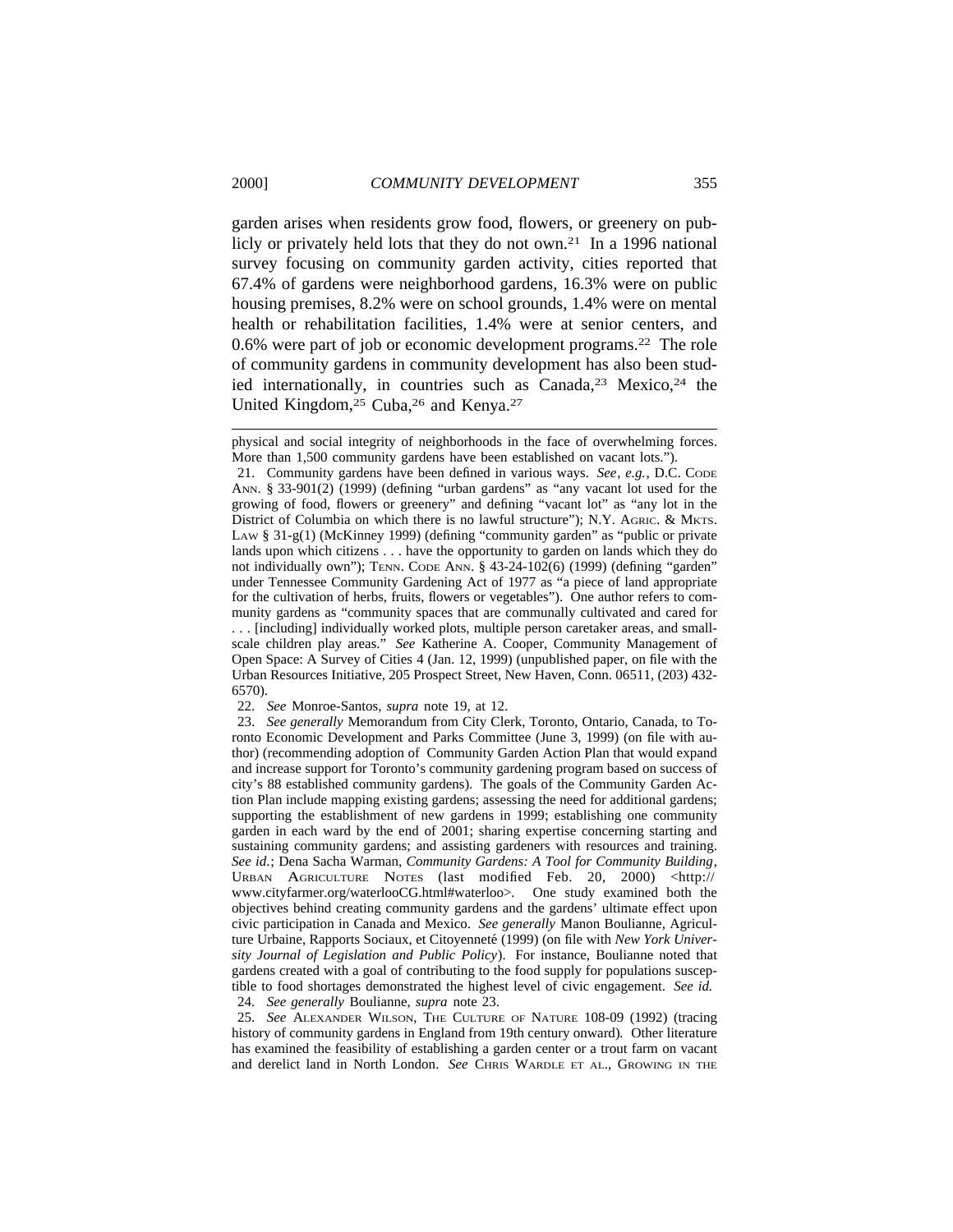Communities have found that gardens beautify areas, build a sense of community among neighbors, and abate criminal activity in or near vacant lots.28 These gardens also prevent trash accumulation, illegal dumping, and littering.29 Older cities, particularly on the east coast and in the mid-western United States, have attempted to "rescue [vacant land] from the downward spiral of urban blight" through the encouragement of community gardens.30 These gardens are strategically used to create "defensible space"31—neighborhood areas in which escape routes for criminal perpetrators are limited and public range of vision is maximized to prevent illicit conduct.<sup>32</sup>

28. *See* RUTH LANDMAN, CREATING COMMUNITY IN THE CITY: COOPERATIVES AND COMMUNITY GARDENS IN WASHINGTON, D.C. 100 (1993).

29. *See id.*; David Malakoff, *What Good is Community Greening?*, AM. COMMU-NITY GARDENING Ass'N (last modified Dec. 14, 1999) <http://www.communitygarden.org/pubs/whatgood.html> (calling for further study and listing some benefits of community greening projects such as leadership development; economical food production; promotion of psycho-social health; energy-saving promotion of cool, clean air; job training; stress reduction; preservation of cultural heritage; provision of places for children to play and learn; promotion of recycling through composting; teaching of patience; promotion of physical fitness; crime reduction; improvement of community image; and community building).

30. Kristen E. H. Ruberton, Community Management of Open Space: Atlanta and Detroit (1999) (unpublished paper, on file with the Parks and People Foundation, 1901 Eagle Drive, Baltimore, Md. 21207, (401) 396-0730).

31. Oscar Newman first defined the term "defensible space" as "a model for residential environments which inhibits crime by creating the physical expression of a social fabric that defends itself." OSCAR NEWMAN, DEFENSIBLE SPACE 3 (1972).

32. *See* Timothy D. Crowe & Diane L. Zahm, *Crime Prevention Through Environmental Design*, LAND DEV., Fall 1994, at 24. In their article, Crowe and Zahm assert that "proper design and effective use of the built environment can reduce the fear and incidence of crime and thereby improve the overall quality of life." *Id.* at 22. Crowe and Zahm also explain that Crime Prevention Through Environmental Design (CPTED) can be used to reduce opportunities for criminal behavior. *See id*.; *see also*

CITY: PRACTICAL IDEAS FOR CREATING EMPLOYMENT USING VACANT BUILDINGS AND DERELICT LAND para. 4 (1983).

<sup>26.</sup> *See* Angela Moskow, *The Contribution of Urban Agriculture to Gardeners, Their Households, and Surrounding Communities: The Case of Havana, Cuba*, *in* FOR HUNGER-PROOF CITIES: SUSTAINABLE URBAN FOOD SYSTEMS 77 (Mustafa Koc et al. eds., 1999) (studying urban agricultural activity in Havana as way to increase food supply).

<sup>27.</sup> *See generally* DONALD B. FREEMAN, A CITY OF FARMERS 111-22 (1991) (examining informal urban agriculture in open spaces of Nairobi, Kenya, describing urban farmers themselves, and concluding acceptance of seasonal cultivation by urban communities can be understood as legitimate part of urban planning process). Other cities in Africa are also experimenting with community gardens. In Johannesburg, South Africa, the Yeoville Community Development Forum is experimenting with community gardens as an "effective way of empowering people to find creative solutions to social deprivation and decay of their community." *Yeoville Grows Back to Its Roots*, AFRICA SERVICE NEWS, Apr. 16, 1999, *available in* 1999 WL 14357204. While the proposals in this article may be applied to any community garden, the discussion hereinafter will be limited to community gardens in the U.S.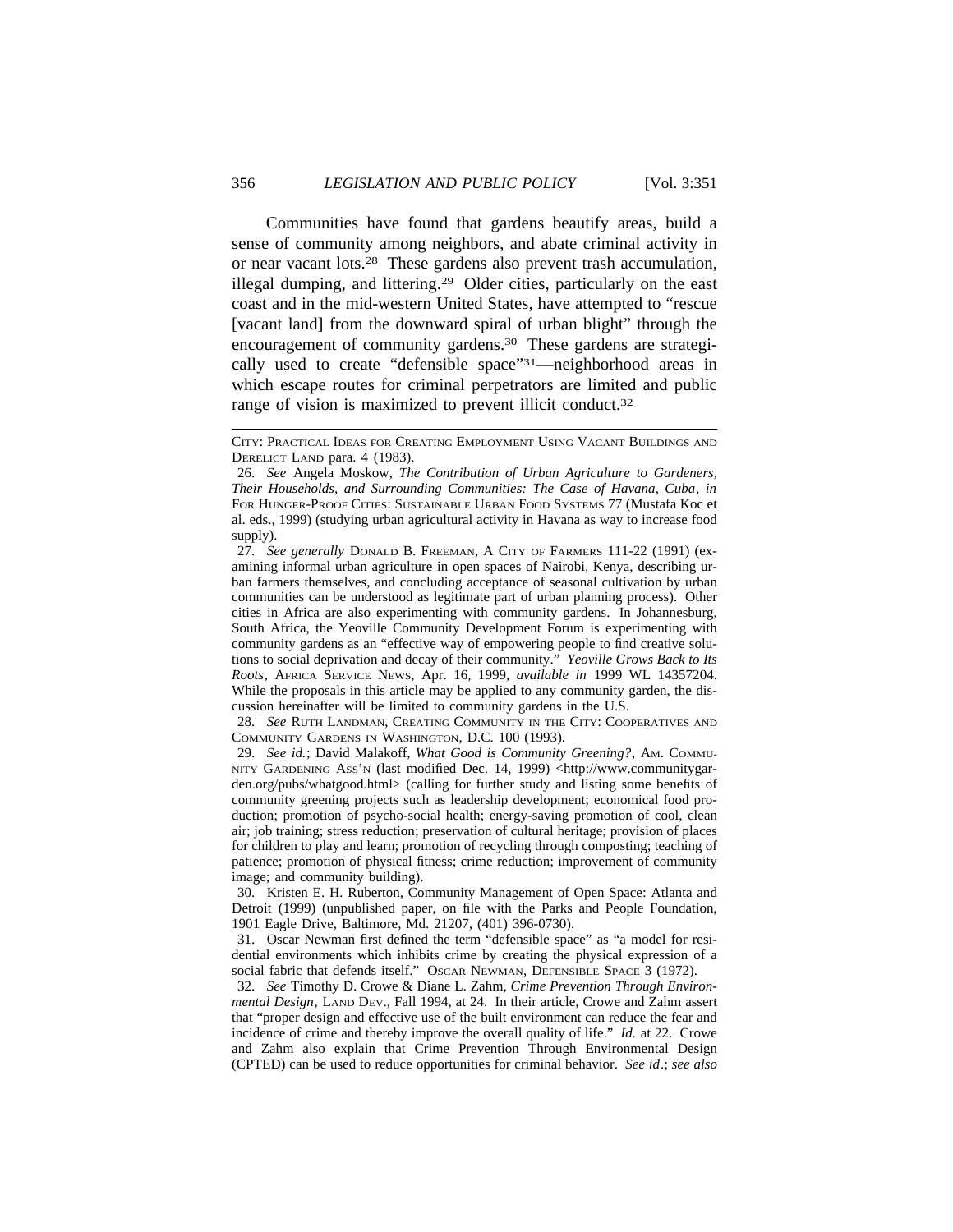Community gardens build social capital $33$  not only by reclaiming or preserving urban space, but also by fostering collaboration among nearby residents across racial and generational lines.<sup>34</sup> The community gardening movement contributes to the current debate about the strengthening of communities, or "community building."35 Professor Gerald Frug has urged that "community building" should strive to "increase the capacity of metropolitan residents to live in a world composed of people different from themselves."36 The community gardening movement promotes interaction between the diverse residents of an urban neighborhood along common interests such as beautification, local food production, personal safety, health, and group projects. The movement draws upon individual talents, knowledge, and efforts, without such bars to participation as high cost, language barriers, or educational achievement, which may otherwise divide residents.37

Community gardens serve to "green" areas that are lacking in municipal parks.38 Litigation to protest racial discrimination in the

35. *See* GERALD E. FRUG, CITY MAKING 115 (1999) (proposing reconceptualization of local government law in way that redefines city self-interest, includes inter-city connection, and promotes community building).

*generally* NEIGHBORHOOD DESIGN CENTER, DESIGN FOR SAFETY (1997) (on file with the Neighborhood Design Center, 1401 Hollins St., Baltimore, Md. 21223, (401) 223- 9686) (providing readings and materials to train community associations to apply CPTED principles to their neighborhoods).

<sup>33.</sup> For a discussion of social capital, see *supra* notes 13-14, and accompanying text.

<sup>34.</sup> *See, e.g.*, N.Y. GEN. MUN. LAW § 96 (McKinney 1999) (directing community gardens to be "community in scope"). New York's statute reasons that this requirement will ensure "that all interested families and individuals, who reside in the area, [will] be afforded an equal opportunity to use available plots subject to reasonable continuing tenure." *Id.* In fact, gardens have been called "significant instrumentalities of community creation." LANDMAN, *supra* note 28, at 118. For further discussion of the inclusive nature of community gardens, see *infra* note 37 and accompanying text.

<sup>36.</sup> *Id.*

<sup>37.</sup> *See* GAIL FEENSTRA ET AL., ENTREPRENEURIAL COMMUNITY GARDENS 22-23 (1999) (noting community gardens promoted neighborhood cohesion and trust across racial and generational lines); *see also, e.g.*, D'Vera Cohn, *Anacostia's 'Urban Oasis'*, WASH. POST, July 8, 1999, at DC1 (discussing community garden in Anacostia, Washington, D.C., where local residents, students, and homeless persons from nearby shelter work together in farming land).

<sup>38.</sup> Arguments have been made that municipal parks are predominantly developed in white, well-to-do neighborhoods. *See* Michel Gelobter, *The Meaning of Urban Environmental Justice*, 21 FORDHAM URB. L.J. 841, 853-54 (1994). Gelobter describes "the often horrific configurations of urban spaces, [where] people of color historically have been denied access to . . . public amenities designed to ease urban tension and provide outlets for physical activity, recreation, and relaxation." *Id.* at 853; *see also* Bernadette Cozart, *The Greening of Harlem, in* AVANT GARDENING 35, 37 (Peter Lamborn Wilson & Bill Weinberg eds., 1999) (stating "during the 1990s the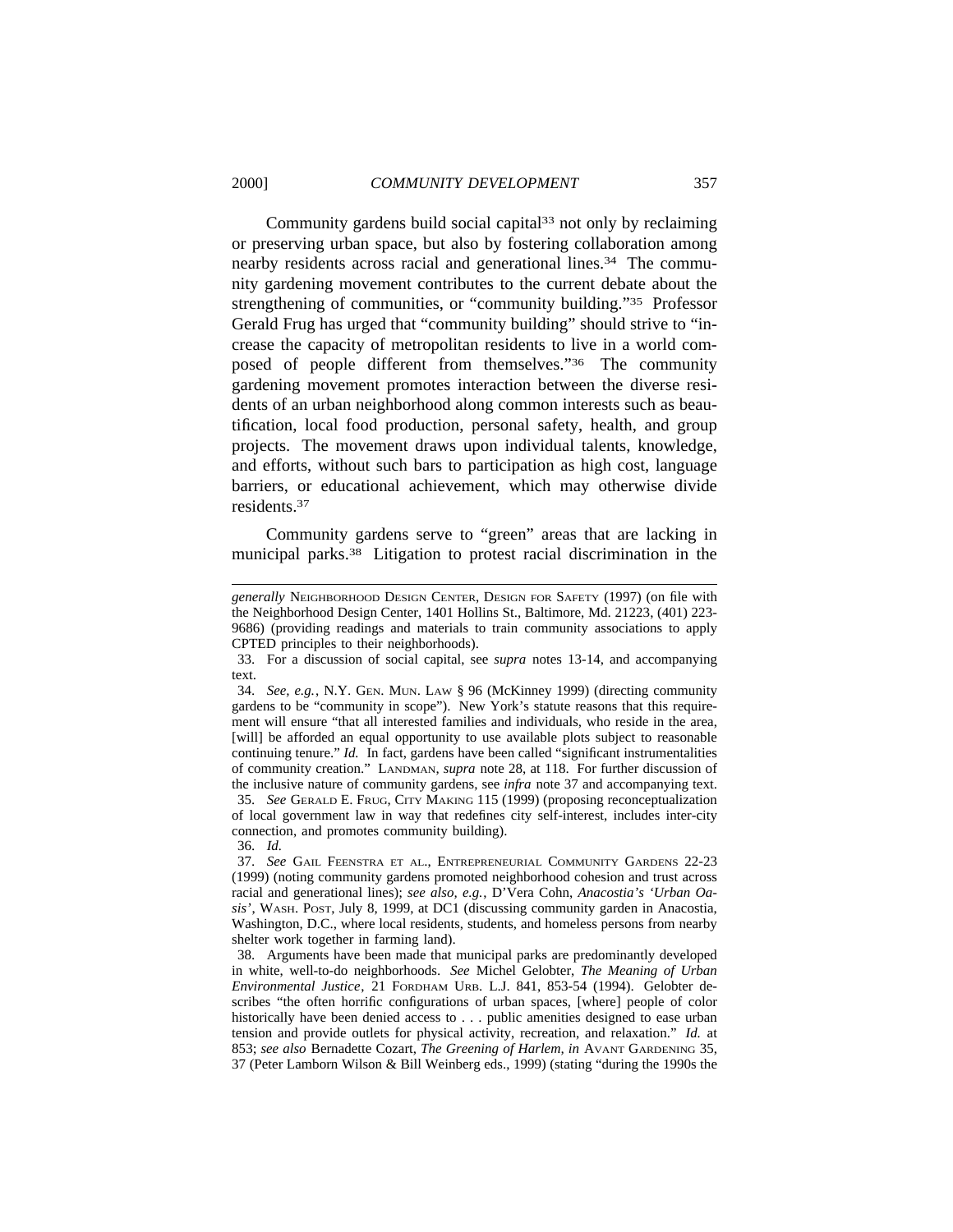provision of park facilities was filed in Chicago in the 1980s<sup>39</sup> and to protest community garden closure in New York City in the late 1990s.40 Parks and recreation facilities were found to be scarce in black and Hispanic neighborhoods in Chicago.<sup>41</sup> Professor Jon Dubin identifies a number of factors that lead to an inequitable distribution of urban facilities in communities of color: racially discriminatory zoning practices, urban renewal, discriminatory siting of noxious land uses, and the relocation of communities due to redevelopment.<sup>42</sup> Commenting on the causes of the inequitable treatment of many black communities, Professor Dubin asserts that

The failure to respect and protect the quality of the residential environment of these communities is a by-product of separate land use policies, resulting in the absence of zoning protection from diverse modern-day land use threats ranging from the siting of environmental hazards to the foreseeable development-induced displacement of low-income residents.<sup>43</sup>

40. *See* New York City Envtl. Justice Alliance v. Giuliani, 50 F. Supp. 2d 250, 254- 55 (S.D.N.Y. 1999) (denying preliminary injunction in action brought under city, state, and federal laws including Title VI of Civil Rights Act of 1964 and First Amendment of U.S. Constitution). In *New York City Environmental Justice Alliance*, although the plaintiffs argued that the auctioning of selected community gardens in New York City had a discriminatory effect on Hispanic and black residents, the court rejected plaintiffs' Title VI claim on the grounds that Title VI only prohibited intentional discrimination. *See id.* at 253. Commentators have analyzed the environmental justice theories raised in *New York City Environmental Justice Alliance* and in other litigation brought by garden and environmental groups against New York City to halt the auctioning of garden lands. *See* Stephen L. Kass & Jean M. McCarroll, *Environmental Justice and Community Gardens*, N.Y.L.J., Aug. 27, 1999, at 3, 7. *See also infra* notes 224-233 and accompanying text.

41. *See* Cooper, *supra* note 21, at 17 (discussing Chicago's 1993 Parkland Needs Analysis, which found approximately 135,000 people in Chicago lived in areas underserved by city's park system).

42. *See* Jon C. Dubin, *From Junkyards to Gentrification: Explicating a Right to Protective Zoning in Low-Income Communities of Color*, 77 MINN. L. REV. 739, 760- 61, 764-68 (1993) (examining use of zoning laws that disempower African American communities and identifying constitutional arguments for protective zoning in those same communities); *see also* Charles P. Lord, *Community Initiatives: Environmental Justice Law and the Challenges Facing Urban Communities*, 14 VA. ENVTL. L.J. 721, 723-24 (1995) (describing disinvestment in Boston's inner-city neighborhoods including permitting trash accumulation, and redlining on bank loans and insurance).

43. Dubin, *supra* note 42, at 744.

Department of Parks of New York City acquired more than 500 acres of new park land. 95 percent of this land was in wealthier white districts which already had more open space per person than poorer districts whose residents are largely people of color.").

<sup>39.</sup> *See* Alexander v. Chicago Park Dist., 709 F.2d 463, 467 (7th Cir. 1983) (affirming denial of preliminary injunction in action alleging, inter alia, racial discrimination in provision of recreational resources in Black and Latino neighborhoods in Chicago because evidence did not credibly support finding of disparate impact)*.*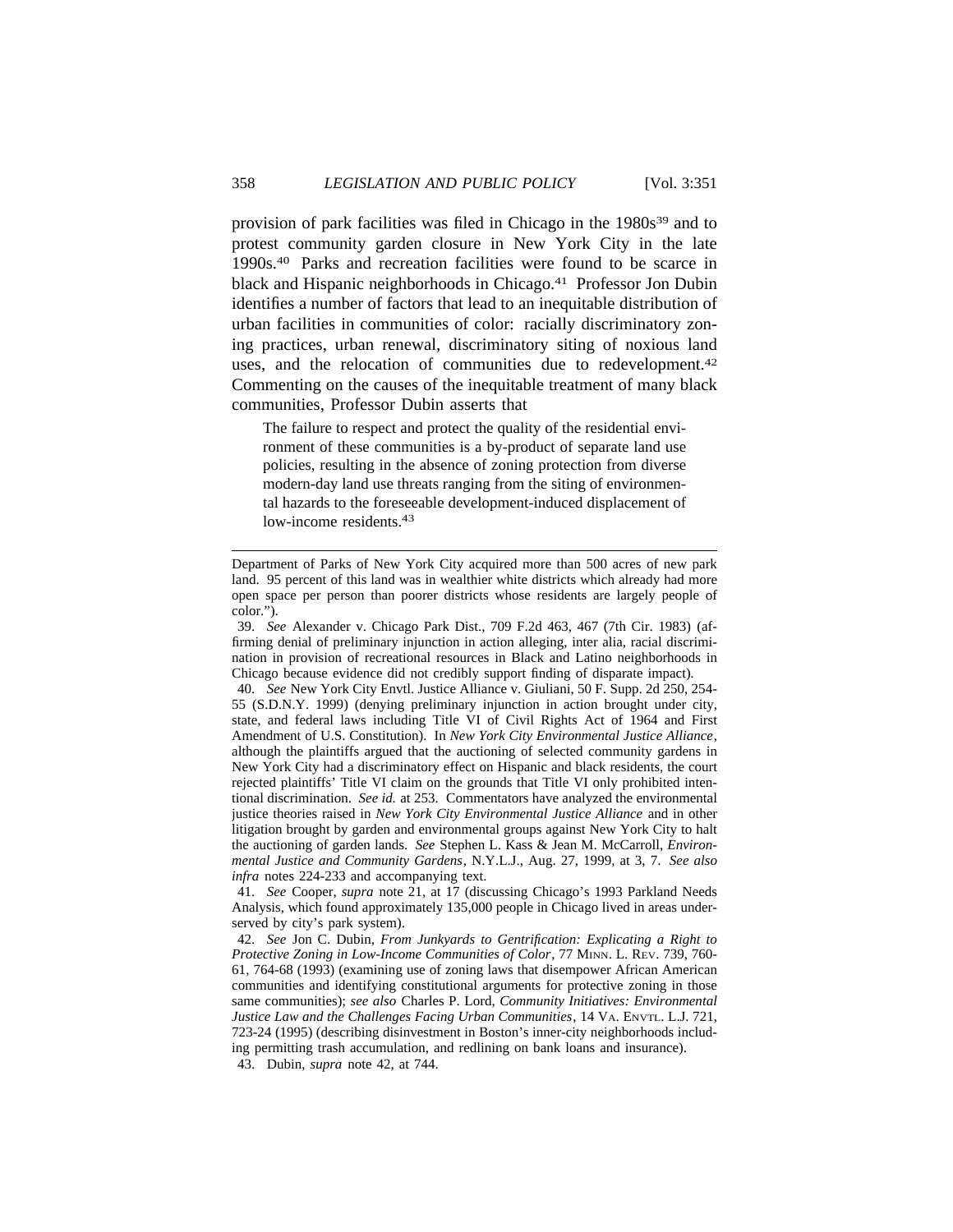Community gardens promote self-respect in residents of low-income neighborhoods.44 In those instances in which gardens are operated without authorization, community gardens might be viewed as environmental justice self-help.45 This self-help gardening ethic among urban residents is comparable to the wilderness ethic of the environmental movement. Just as the wilderness ethic provides its adherents with "the moral value which has as its central theme preserving the wilderness,"46 so does the gardening ethic offer communities a local, anthropocentric, cultural interaction with nature and neighbors.47

Characterized as part of the "new agriculture,"48 community gardening policy furthers local food production and education about nature.49 Community food production provides partial relief to the problem of substandard grocery stores, which often operate in low-

46. James M. Caragher, *The Wilderness Ethic of Justice William O. Douglas*, 1986 U. ILL. L. REV. 645, 645 n.6 (1986).

47. *See* MICHAEL POLLAN, SECOND NATURE: A GARDENER'S EDUCATION 190-96 (1991) (describing new garden ethic to supplement wilderness ethic of environmentalism in United States, and discussing new ethic's local focus, pragmatic orientation, enlightened self-interest, realism regarding nature and human intervention, and lessons gardeners learn from nature).

<sup>44.</sup> *See* HYNES, *supra* note 19, at 6 (describing "pride in the greening of Harlem"); LANDMAN, *supra* note 28, at 100 ("Tenants get used to working together, they develop pride, and with the gardens beautifying the grounds, trash is reduced. With their sense that they know how to take joint action the tenant gardeners reported that they are better able to resist drug dealers who thrive in a messy setting.").

<sup>45.</sup> *See* SAM BASS WARNER, JR., TO DWELL IS TO GARDEN 22 (1987). Warner recounts the initiative of community gardeners in the 1970s, who began gardening on lots adjacent to their homes without any formal organization or formal permission. *See id.* at 27. This initiative reflected a shift in the gardeners' attitude as they stopped waiting for public institutions to act and adopted an outlook of self-help. *See id.* at 22; *see also* Catharine R. McManus & Karen N. Steer, Towards a Unified Strategy for Open Space Management in Baltimore: Community-Managed Open Space 6 (1997) (unpublished paper on file with Urban Resources Initiative, 205 Prospect Street, New Haven, Conn. 06511, (203) 432-6570) ("Just as often, communities and individuals claim vacant land without undertaking legal formalities by simply planting a tree or a garden.").

<sup>48.</sup> Neil D. Hamilton, *Tending the Seeds: The Emergence of a New Agriculture in the United States*, 1 DRAKE J. AGRIC. L. 7, 9 (1996) (defining "New Agriculture" as agriculture devoted to producing quality food in system that creates opportunities for farmers, marketers, consumers, and processors to experience satisfaction and wholesomeness associated with healthy food system).

<sup>49.</sup> *See id.* at 16-18 (discussing important role of community gardens in building strong "community food systems," which can improve quality of community's diet and foster social pleasures associated with food production). Detroit, for example, has operated a Farm-A-Lot program since 1975, using vacant lots to provide inexpensive, fresh produce to low-income communities. *See* Ruberton, *supra* note 30, at 22.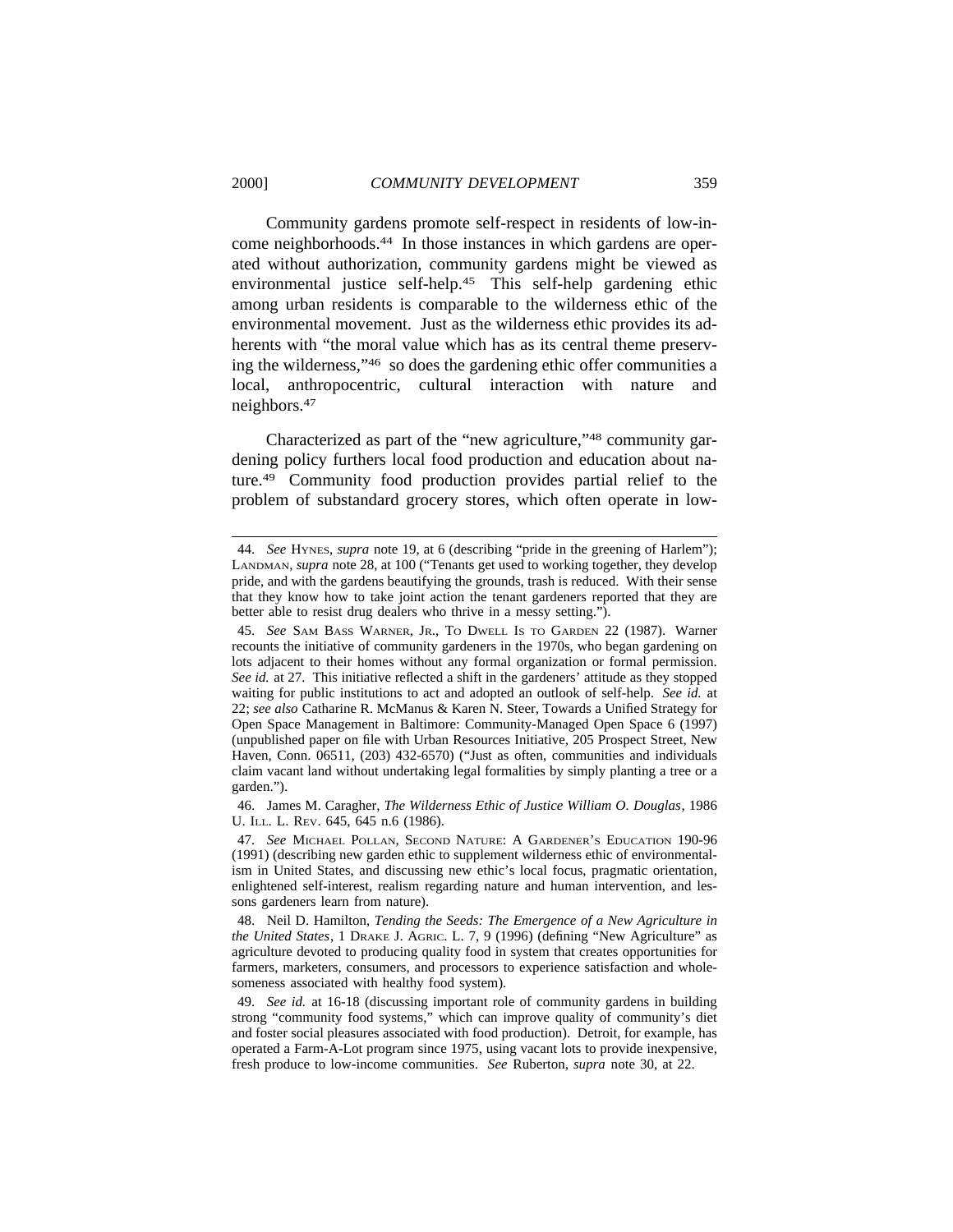income urban neighborhoods where a lack of transportation limits consumer options.50

Although community gardens are often viewed as an interim use of land,51 over thirty-two percent of the 6,018 gardens responding to a recent national survey had been operating for more than ten years.<sup>52</sup> Techniques for maintaining community gardens on a long-term basis, through use of park department stewardship, land trusts, conservation easements, and lease agreements are spreading around the country.53

Under the rubric of an open space preservation policy,<sup>54</sup> some localities preserve undeveloped urban land, including "areas whose characteristics would maintain the conservation of natural or scenic

52. *See* Monroe-Santos, *supra* note 19, at 12.

53. *See* Pamela R. Kirschbaum, *Borrowed Land, Borrowed Time: Preserving Community Gardens*, COMMUNITY GREENING REV., 1998, at 7-11.

54. "Open space" has been defined as:

land without structures, that is, with no man-made spatial enclosures—or, alternatively, may include large tracts with only relatively minor structures. Open space thus includes parks, areas used for farms and forestry, and open areas not really used for anything, in gradual transition towards the local climax vegetation. It also clearly includes open areas on the same tract with low-density residential, commercial and industrial development. Moreover, under the alternative definition above, open space may also include the open areas on large tracts which are reserved, but not fully used, for other purposes, as for example airports and military reservations.

5 NORMAN WILLIAMS, JR. & JOHN M. TAYLOR, AMERICAN PLANNING LAW § 157.01 (rev. 1985). Federal and state governments have increasingly sought to preserve "open spaces" or "green areas" to counter "the accelerating urbanization taking place in the United States and the resulting loss of parks and other green areas." 2 PATRICK J. ROHAN, ZONING AND LAND USE CONTROLS § 16.02[2][b] (1999); *see also* F. STU-ART CHAPIN, JR. & EDWARD J. KAISER, URBAN LAND USE PLANNING 378-79 (3d ed. 1979) (providing list of policies underlying open space preservation including protection of urban investments and people from natural environmental hazards; protection and management of valuable natural resources and environmental processes; protection and management of natural resources for economic production; protection, provision, and enhancement of natural amenities; protections, provision, and enhancement

<sup>50.</sup> For a discussion of the issues concerning food security for urban populations, see Mustafa Koc et al., *Introduction: Food Security is a Global Concern*, *in* FOR HUNGER-PROOF CITIES: SUSTAINABLE URBAN FOOD SYSTEMS 1, 3-4 (Mustafa Koc et al. eds., 1999).

<sup>51.</sup> *See generally* Sarah Ferguson, *The Death of Little Puerto Rico*, *in* AVANT GAR-DENING: ECOLOGICAL STRUGGLE IN THE CITY & THE WORLD 60, 66 (Peter Lamborn Wilson & Bill Weinberg eds., 1999) (recalling that gardeners of "Little Puerto Rico" community garden on Lower East Side of Manhattan "were squatters, with no right to the land other than the virtue that led [them] to clean up the forsaken lots in the first place."); WARNER, JR., *supra* note 45, at 27 (describing trend of individuals to garden without permission on lots adjacent to their homes, "turning the nearby ugly and often dangerous lots into a source of family food and personal accomplishment."). Ferguson discusses how attempts to lease the land were denied by the city, yet gardening continued. *See* Ferguson, *supra*, at 66.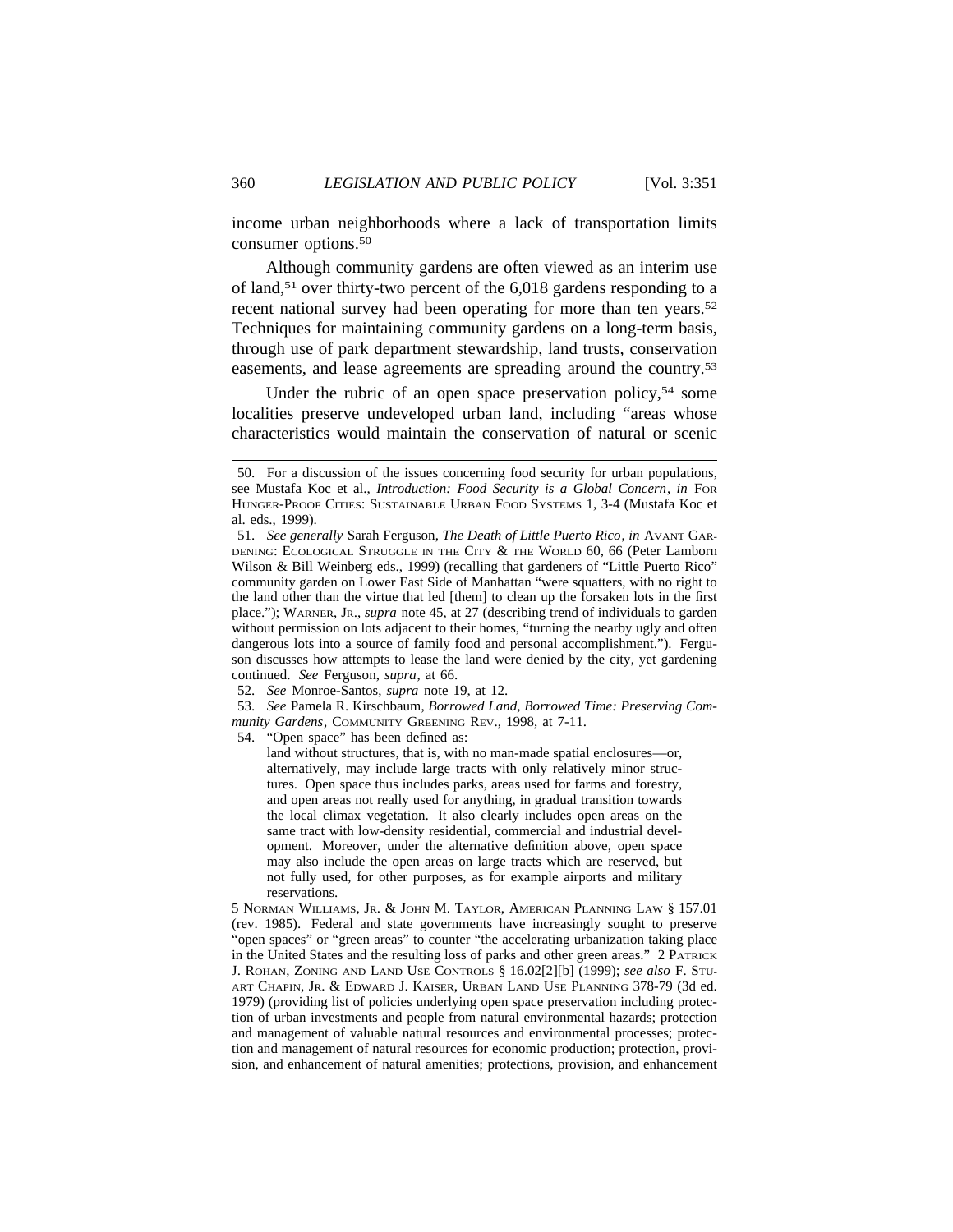resources or the production of food or timber."55 Increasingly, localities are recognizing community gardens in their open space planning process.56 These efforts, which coincide with a greater attention to the management of public vacant land, are beginning to correct the marked lack of social planning in comprehensive plans.57 Studies in some cities have identified the need to inventory and track vacant lots to promote possible constructive uses, such as community gardening.58 "Community management of open space" emphasizes the active role of the public in facilitating its use.59

In sum, vacant lots are a considerable hazard to the well-being of an urban community. These lots contribute to the physical debilitation of a community, diminishing its quality of life. Vacant lots can also become host to criminal activity, trash accumulation, and safety hazards. Gardening has developed as a viable alternative to vacancy,

56. *See, e.g.*, CITY OF BERKELEY, CAL., 2ND DRAFT BERKELEY GENERAL PLAN: A FRAMEWORK FOR PUBLIC DECISION-MAKING: 2000-2020 at 68 (1999) (listing community gardens as recreational use within open space category); CITY OF MADISON, WIS. PARKS DIVISION, PARKS AND OPEN SPACE PLANS 32 (1991). Although the city of Madison's 1991 Plan recommended "that the Parks Division be capital funded to acquire suitable sites for as many as 2,000 City-owned, permanent garden plots of approximately 200-800 square feet in size each," the 1997 plan dropped the proposal. *See id*. at 31 (1997) (making no mention of capital funding and although, "Madison needs a public gardening program . . . the Parks Division cannot provide either management or permanent garden sites."); CITY OF SEATTLE, WASH., TOWARDS A SUS-TAINABLE SEATTLE: A PLAN FOR MANAGING GROWTH 1994-2014, at G-74 (July 1994) [hereinafter TOWARDS A SUSTAINABLE SEATTLE] (establishing one community garden per 2,500 households as open space goal); *see also* Kirschbaum, *supra* note 53, at 7- 11 (examining different approaches used by localities to protect and sustain community gardens).

57. *See* BOWMAN & PAGANO, *supra* note 2, at 10-13 (noting trend among U.S. cities toward tracking and managing vacant urban land).

58. *See, e.g.*, McManus & Steer, *supra* note 45, at 19 (emphasizing Baltimore's lack of comprehensive list of amount, location, and ownership of vacant lots and proposing computerized database containing property records, ownership liens, and other pertinent information to be located in land management office); *see also id.* at 3, 5 (explaining ownership and responsibility for Baltimore's 40,000 vacant lots is spread out across 31 city agencies); Ruberton, *supra* note 30, at 7 (reporting no official vacant lot or open space policies in Atlanta, which possesses 1,036 acres of vacant residential land); *id.* at 20-21 (noting absence of official policy or program in Detroit to redevelop or maintain its approximately 7,400 acres of vacant land).

59. *See* LISA ARMSTRONG ET AL., COMMUNITY MANAGED OPEN SPACE ON VACANT PROPERTY IN BALTIMORE 2, 16-17 (1995) (describing community managed open space (CMOS) as vacant lots transformed by individuals or groups into open space with beneficial uses and discussing planning considerations and procedures for implementing CMOS projects).

of outdoor recreational, educational, and cultural opportunities; shaping urban form; and reservation of land for future urban development).

<sup>55. 5</sup> FRANK P. GRAD, TREATISE ON ENVIRONMENTAL LAW § 10.03 (1999) (summarizing state laws that permit acquisition of land for open space preservation).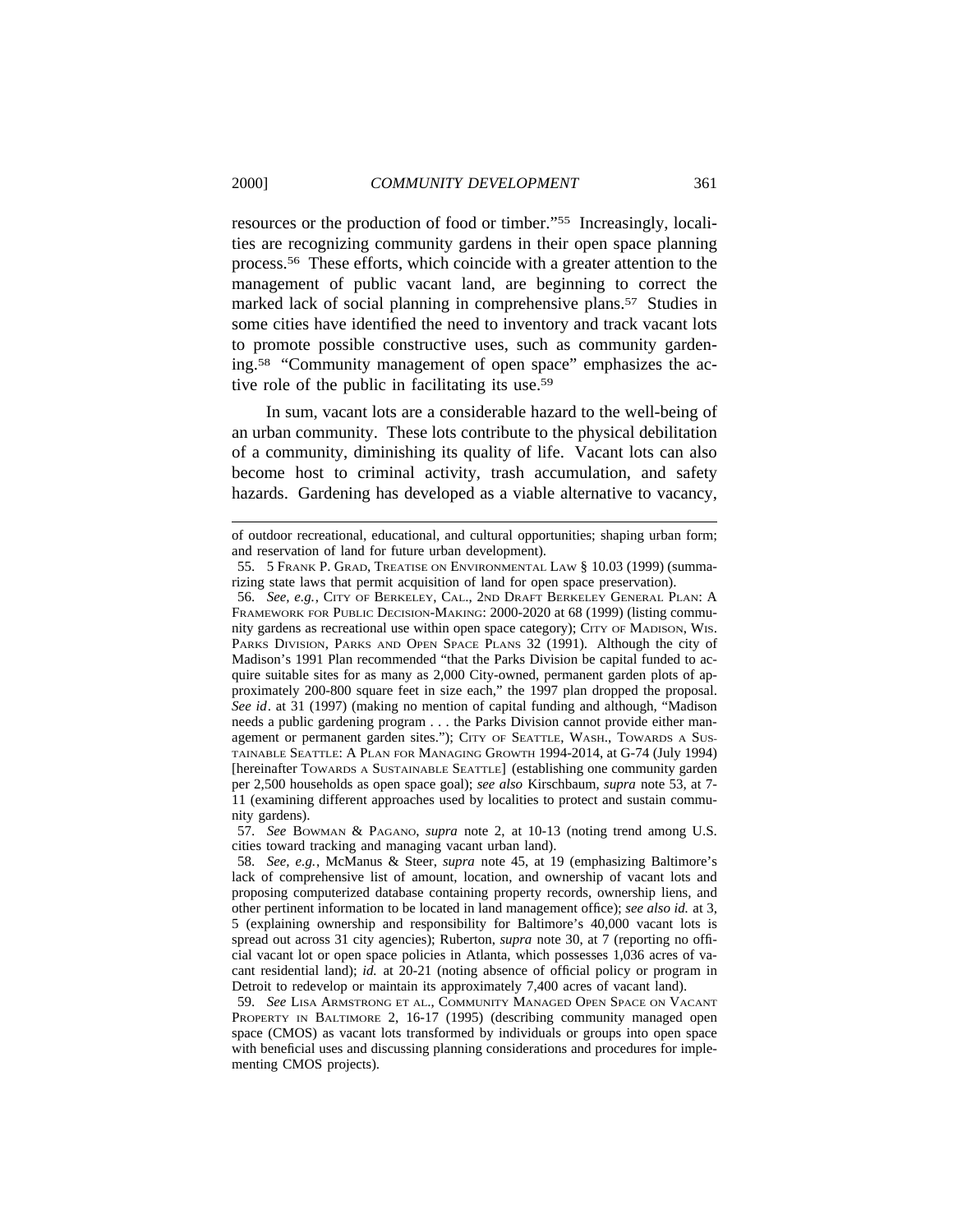and has often led to increased safety, beautification, and cooperation within the community.

# II LEGAL ISSUES FACED BY COMMUNITY GARDEN ORGANIZATIONS

Citizens create community gardens to further a variety of social objectives. In their quest to meet these objectives, community garden organizations face a number of complicated issues, such as organizational maintenance, control of garden lands, and access to resources. Each of these issues will be explored in this section. While garden organizations may face additional legal issues stemming from the employment of gardeners and the sale of produce, these considerations are beyond the scope of this section.

# *A. Organizational Maintenance*

Community garden organizations typically form as unincorporated associations, either as independent entities or under the auspices of a pre-existing community association. However, some organizations incorporate as nonprofit corporations to enhance their ability to obtain grants, to obtain the liability protection afforded individual board members under the corporate form, and to develop the operational structure provided by state nonprofit corporate law.60 An incorporated community garden organization, like any other corporation, must comply with routine state law requirements such as holding annual meetings and elections, filing bylaws, and submitting annual reports, or face suspension or revocation of its corporate charter.<sup>61</sup>

A community garden group often seeks formal recognition as a charitable organization under the federal income tax laws both in order to attract in-kind and cash donations from taxpayers who will benefit from charitable deductions, and to qualify for grants from

<sup>60.</sup> *See generally* BRUCE R. HOPKINS, A GUIDE TO STARTING AND MANAGING A NONPROFIT ORGANIZATION 12-15 (2d ed. 1993) (describing benefits of incorporating as nonprofit organization).

<sup>61.</sup> *See, e.g.*, Sea-Land Services, Inc. v. Pepper Source, 941 F.2d 519, 521 (7th Cir. 1999) (stating, inter alia, that "failure to maintain adequate corporate records or to comply with corporate formalities" may lead court to disregard corporate form and pierce veil of limited liability); JAMES D. COX ET AL., CORPORATIONS § 7.4 (1997) (stating lapses in corporate formalities may lead to corporate "veil piercing."). For a discussion of a local ordinance that imposes requirements of corporate formalities on community gardening groups, see AUSTIN, TEX., CODE OF ORDINANCES § 11- $4(A)(2)(a)-(g)$  (1999) (requiring community gardens to submit articles of incorporation and bylaws to maintain status of "qualified community garden").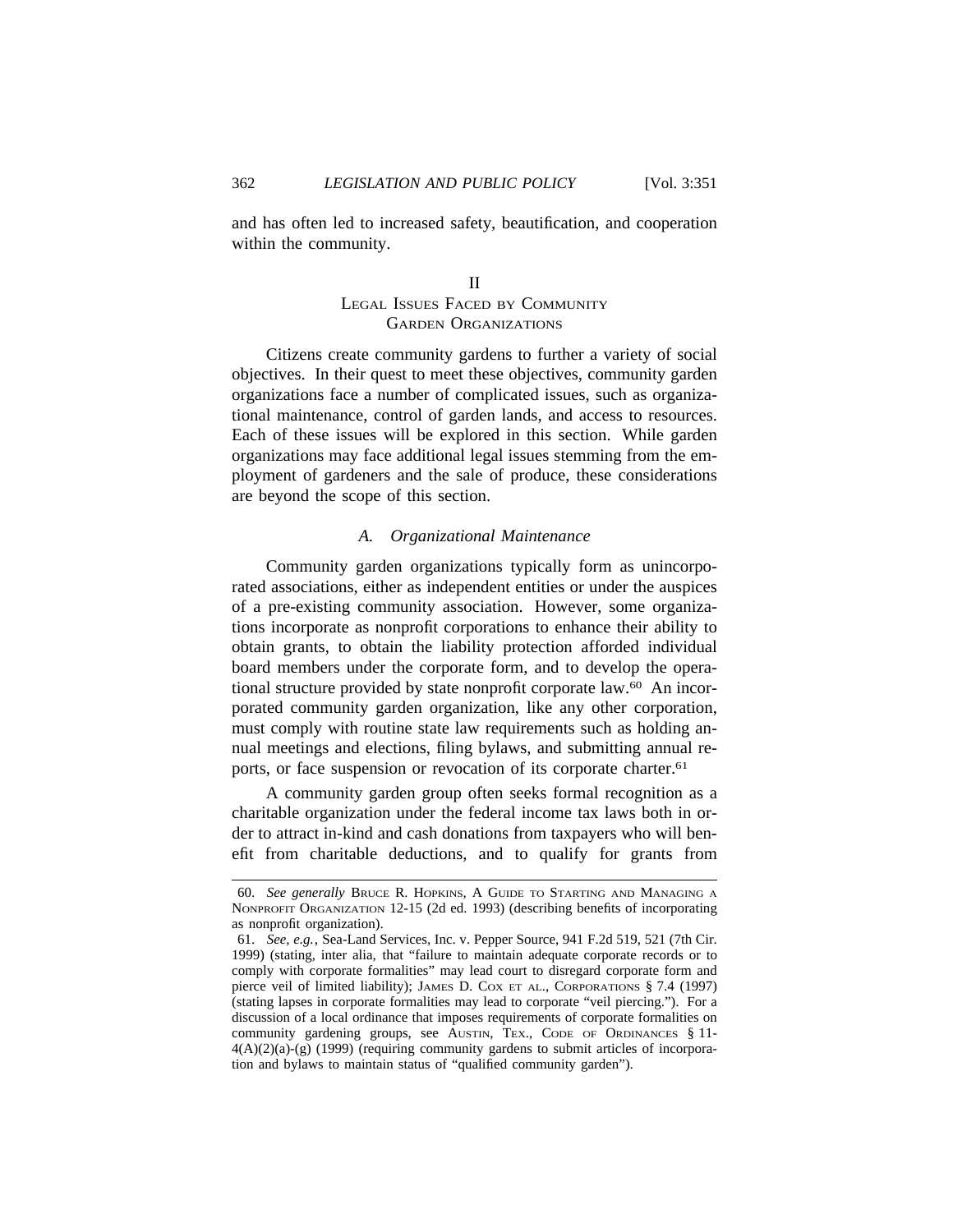foundations and governmental offices.62 Community garden organizations that combat community deterioration, lessen neighborhood tensions, reduce juvenile delinquency, or educate the public about the environment can demonstrate that they meet the statutory definition of "charitable organization" and qualify for a tax exemption under section  $501(c)(3)$  of the Internal Revenue Code.<sup>63</sup> Recognition of federal tax-exempt status is a requirement for participation in at least one municipal program for community gardens.64 Charitable community garden organizations that have less than \$5,000 in annual gross receipts and meet the requirements of  $501(c)(3)$  qualify for an automatic exemption, and need not file for recognition.<sup>65</sup>

Organizations that are recognized as tax exempt under federal law may nonetheless be subject to taxation on income unrelated to the exempt purposes (referred to as unrelated business income taxation or UBIT).<sup>66</sup> Many community garden organizations are exempt from

66. *See generally* HOPKINS, *supra* note 62, ch. 26 (unrelated business activities).

<sup>62.</sup> *See generally* BRUCE R. HOPKINS, THE LAW OF TAX-EXEMPT ORGANIZATIONS §§ 6.1-.10 (7th ed. 1998) (discussing charitable activities as defined by § 501(c)(3) of the Internal Revenue Code). Additionally, a community garden organization might seek a federal tax exemption as an educational organization. *See generally id*. §§ 7.1- .7. As agricultural or horticultural organizations, community gardens may qualify for tax exemption under I.R.C.  $\S 501(c)(5)$ . *See id.*  $\S \ S 15.2-3$ . Organizations that engage in "farming" may find it advantageous to organize as a "farmers' cooperative" in order to gain tax-exempt status under § 521 of the Internal Revenue Code. *See id.* § 18.11. However, these bases for federal income tax exemption are less advantageous to most community garden organizations than section  $501(c)(3)$  status because, unlike section  $501(c)(3)$ , the exempt status under sections  $501(c)(5)$  and  $521$  does not confer the benefit of a charitable deduction under I.R.C. § 170 for donors to the organization.

<sup>63.</sup> *See* I.R.C. § 501(c)(3) (1994); HOPKINS, *supra* note 62, §§ 6.6, 7.5; Rev. Rul. 68-655, 1968-2 C.B. 213 (determining organization formed to promote racial integration in communities tax exempt under section  $501(c)(3)$ ; Rev. Rul. 76-205, 1976-1 C.B. 154 (determining organization formed to aid immigrants and eliminate prejudice and discrimination tax-exempt under  $501(c)(3)$ ; Rev. Rul. 78-85, 1978-1 C.B. 150 (determining organization operated by volunteers to maintain a public park tax exempt under section 501(c)(3)); Rev. Rul. 68-14, 1968-1 C.B. 243 (determining organization formed to promote and assist in city beautification projects and public education about street planting tax exempt under section 501(c)(3) because organization combated deterioration and lessened burdens on government). *But see* Rev. Rul. 75-286, 1975-2 C.B. 210 (denying section  $501(c)(3)$  exemption to block association formed to preserve and beautify members' block, but granting association section  $501(c)(4)$  tax exemption as social welfare organization).

<sup>64.</sup> *See* AUSTIN, TEX., CODE OF ORDINANCES § 11-4-1(1)(a) (1999). *See* discussion *infra* Part IV.C.3.

<sup>65.</sup> *See* I.R.C. § 508(c)(1) (1994); 26 C.F.R. § 1.508-1(a)(3)(b) (1998); INTERNAL REVENUE SERVICE, U.S. DEP'T OF TREASURY, PUB. NO. 557, TAX-EXEMPT STATUS FOR YOUR ORGANIZATION 14 (May 1997) (exempting organizations having less than  $$5,000$  annual gross receipts and meeting requirements of section  $501(c)(3)$ , without filing Form 1023); HOPKINS, *supra* note 62, § 23.3(b).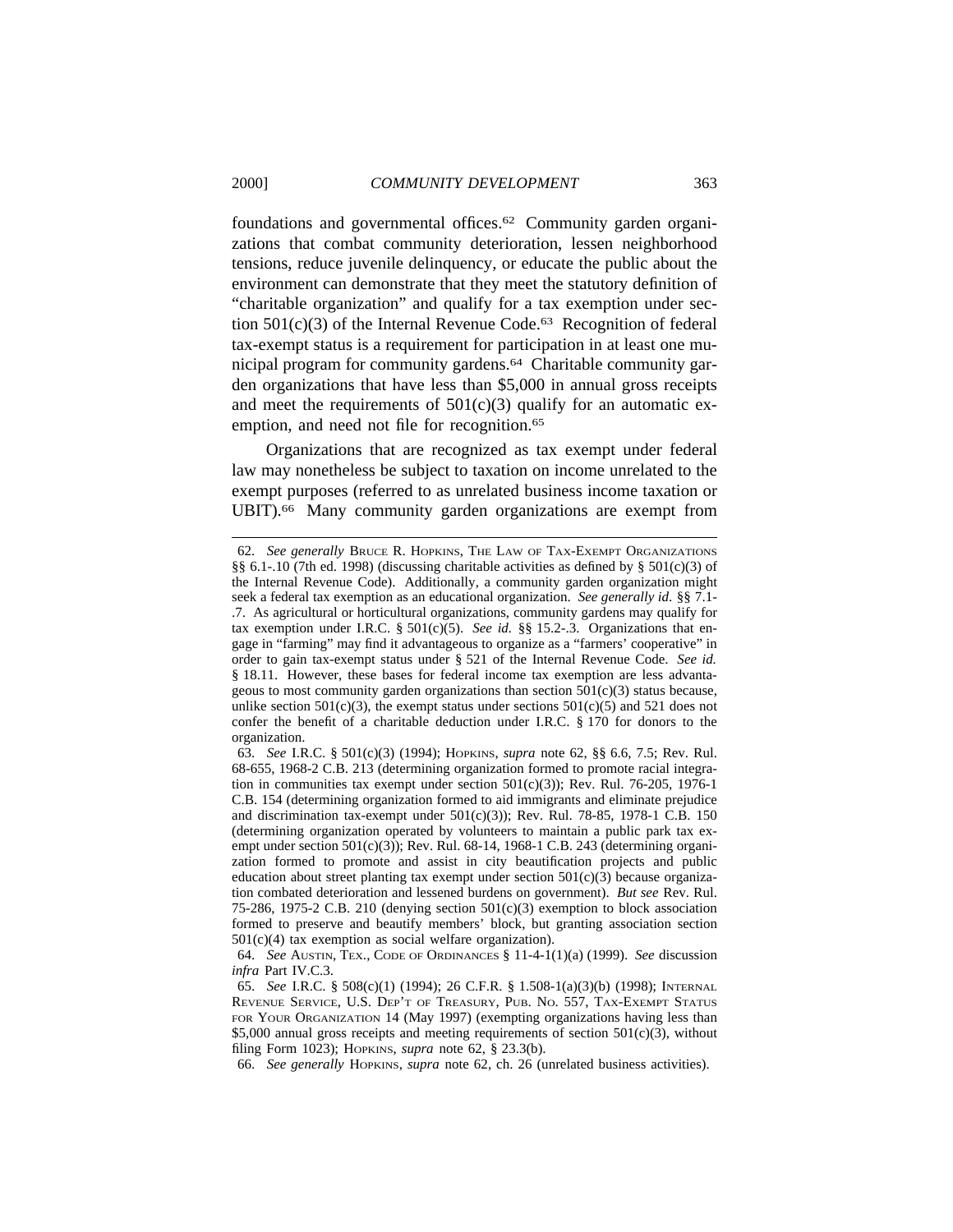UBIT under the exception for organizations that carry out a substantial amount of their work through volunteer labor.<sup>67</sup> Although there are no reported cases pertaining to the UBIT of community garden organizations, it is conceivable that they would be treated similarly to agricultural organizations whose revenues from the sale of supplies and equipment are subject to UBIT.68

In addition to benefits from federal income tax laws, a not-forprofit or horticultural organization may qualify for state or local tax exemptions.<sup>69</sup> For example, some laws provide tax relief on sales<sup>70</sup> and on personal property that the organization owns.71

Community garden organizations must fulfill potentially expensive and labor-intensive organization requirements in order to realize their goal of serving the public. In addition to complying with routine state corporate law requirements such as holding annual meetings and elections and filing bylaws, community garden organizations may be required to procure a license to sell produce.72 Furthermore, as entities that have the responsibility for operating garden programs for members and the public, community garden organizations may face legal liability for injury. Garden organizations need appropriate insur-

70. *See*, *e.g.*, N.Y. TAX LAW § 1116 (McKinney 1999); WYO. STAT. ANN. § 39-16- 105 (Michie 1999).

<sup>67.</sup> *See* I.R.C. § 513(a)(1) (1994); HOPKINS, *supra* note 62, at § 27.2(a) (discussing exceptions from unrelated business taxation).

<sup>68.</sup> *See id.* § 26.5(e) nn.448-51 (unrelated business activity in labor and agricultural organizations).

<sup>69.</sup> *See, e.g.*, CAL. REV. & TAX. CODE § 214 (West 1998); CONN. GEN. STAT. § 12- 81 (1958 & Supp. 1999); IDAHO CODE § 63-602C (1996); MD. CODE ANN., TAX-PROP. § 7-202 (1994 & Supp. 1999); MASS. GEN. LAWS ANN. ch. 59, § 5 (West 1988 & Supp. 1999); MISS. CODE ANN. § 27-31-1 (1999); MONT. CODE ANN. § 15-6- 201(1)(c) (1999); NEV. REV. STAT. § 361.140 (1999); N.H. REV. STAT. ANN. § 72:23 (1991 & Supp. 1999); N.Y. TAX LAW § 1116 (McKinney 1987 & Supp. 1999); WYO. STAT. ANN. § 39-16-105 (Michie 1999).

<sup>71.</sup> *See*, *e.g.*, CONN. GEN. STAT. § 12-81 (providing tax exemption to property belonging to agricultural or horticultural societies); MONT. CODE ANN.  $\S$  15-6-201(1)(c) (exempting "property used exclusively for agricultural and horticultural societies"). An organization's property may, of course, be treated differently according to its use. *See* Down Home Project, Inc. v. Dep't of Revenue of the State of Mont., No. SPT-1991-4, 1993 Mont. Tax LEXIS 12, at \*10 (Mont. Tax App. Bd. Jan. 21, 1993) (finding donated residential properties in which community gardeners reside and at which gardening workshops were conducted were properly exempt from state taxation under Montana law).

<sup>72.</sup> *See, e.g*., MINNEAPOLIS, MINN., CODE OF ORDINANCES § 265.360 (1996), *available in* <http://www.municode.com/CGI-BIN/om\_isapi.dll?infobase=11490.NFO& softpage=Browse\_Frame\_Pg42> (permitting nonprofit organization to obtain license to sell vegetables, fruits, garden produce, farm produce, and arts and crafts on its premises or on public rights-of-way).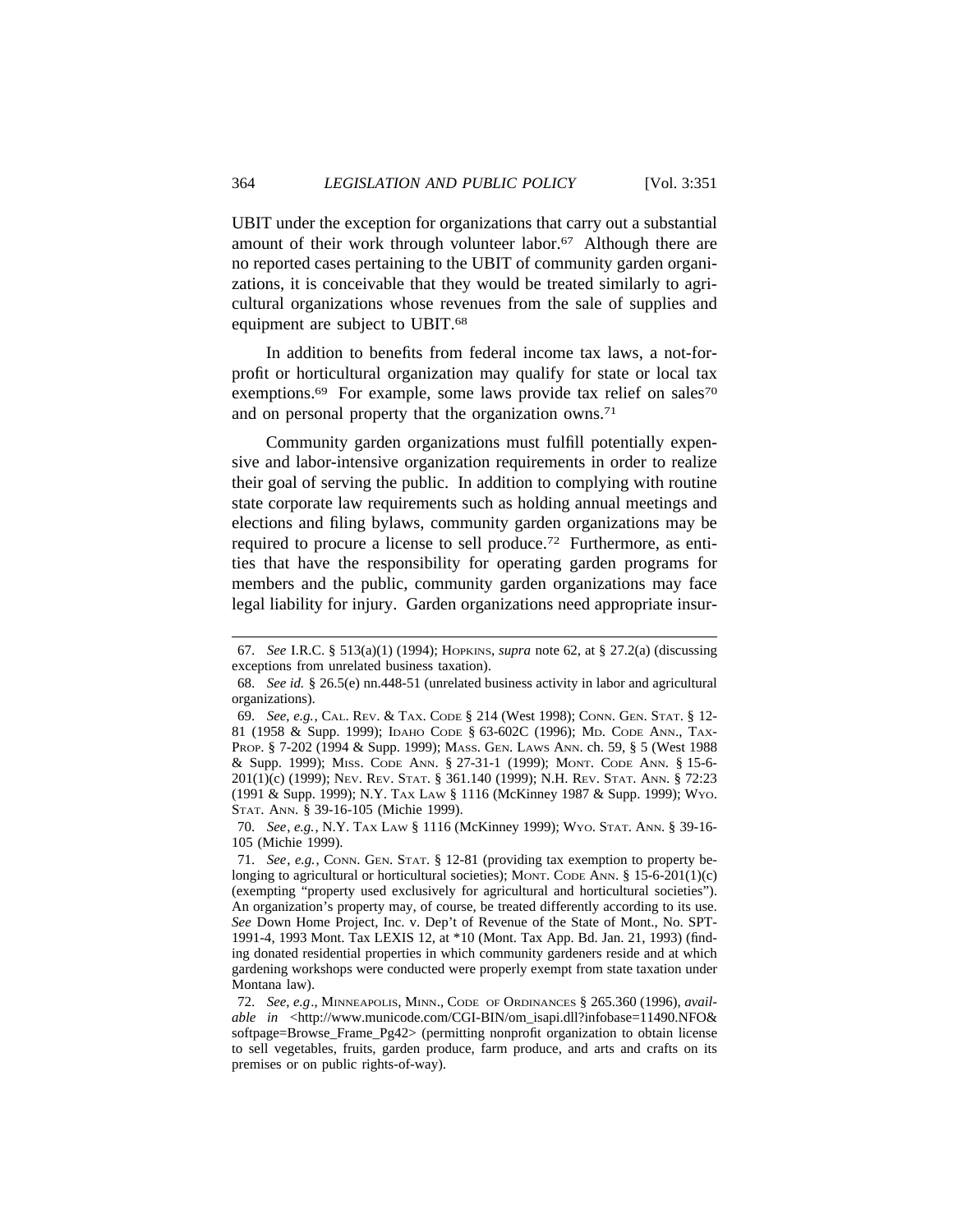ance coverage for personal injury that occurs either on garden lands or while using any of the organization-owned garden equipment.<sup>73</sup>

## *B. Control of Garden Lands*

In some jurisdictions, publicly owned vacant lands may be used for community gardens.74 The duration of garden lot leases is specified in various authorizing laws, and ranges from as long as five years (renewable) in Seattle,<sup>75</sup> to two years in Boston,<sup>76</sup> to as short as one growing season under New York law.77 Although these leases each run for a specific term, some are terminable on short notice. The Adopt-A-Lot program in Baltimore, Maryland, for example, provides renewable one-year leases, but the city reserves the right to terminate the agreement upon thirty days notice to use the lot for another public purpose, and upon five days notice in the event of complaints concerning the use of or condition of the lot.78 Although Chicago permits community garden organizations to use specific sites that it has agreed not to develop for three years, the city refuses to enter into any leases with community garden groups.<sup>79</sup> Furthermore, some leases may require gardening groups to provide liability insurance<sup>80</sup> and to acknowledge that the governmental lessor is not responsible for providing compensation for any improvements to its land.81

Gardeners sometimes seize control of privately owned vacant urban lots by beginning to use them when the land becomes vacant. While there may be no expressed objection to such use when the vacant land is owned by an absentee private owner, squatters nevertheless face such obstacles as prosecution for trespass and difficulty in

79. *See* Cooper, *supra* note 21, at 19.

81. *See* DEPARTMENT OF PUBLIC WORKS, BALTIMORE, MD., *supra* note 78, para. 3.

<sup>73.</sup> *See ACGA Programs*, AM. COMMUNITY GARDEN ASS'N (visited Mar. 10, 1999) <http://communitygraden.org/programs/index.html> (reporting American Community Gardening Association, national organization promoting community gardening, is currently negotiating General Liability Insurance program for its members).

<sup>74.</sup> *See, e.g.*, N.Y. AGRIC. & MKTS. LAW § 31-g to -i (McKinney 1991).

<sup>75.</sup> *See* SEATTLE, WASH., PUBLISHED ORDINANCES § 3.35.080 (1997).

<sup>76.</sup> *See* Cooper, *supra* note 21, at 8.

<sup>77.</sup> *See* N.Y. AGRIC. & MKTS. LAW § 31-h(2)(b) (McKinney 1991).

<sup>78.</sup> *See* DEPARTMENT OF PUBLIC WORKS, BALTIMORE, MD., LICENSE AGREEMENT FOR ADOPT-A-LOT paras. 6, 7, 9 (on file with *New York University Journal of Legislation and Public Policy*); *see also* ARMSTRONG ET AL., *supra* note 59, at 16-20 (containing terms of agreement for Adopt-A-Lot gardens).

<sup>80.</sup> *See* DEPARTMENT OF PUBLIC WORKS, BALTIMORE, MD., *supra* note 78, para. 3; *see also* TENN. CODE ANN. § 43-24-103 (1993) (requiring that "any person who is granted the use of garden land shall indemnify and save harmless the state of Tennessee . . . against suits and any claims of liability arising out of, or in consequence of the use of vacant public land.").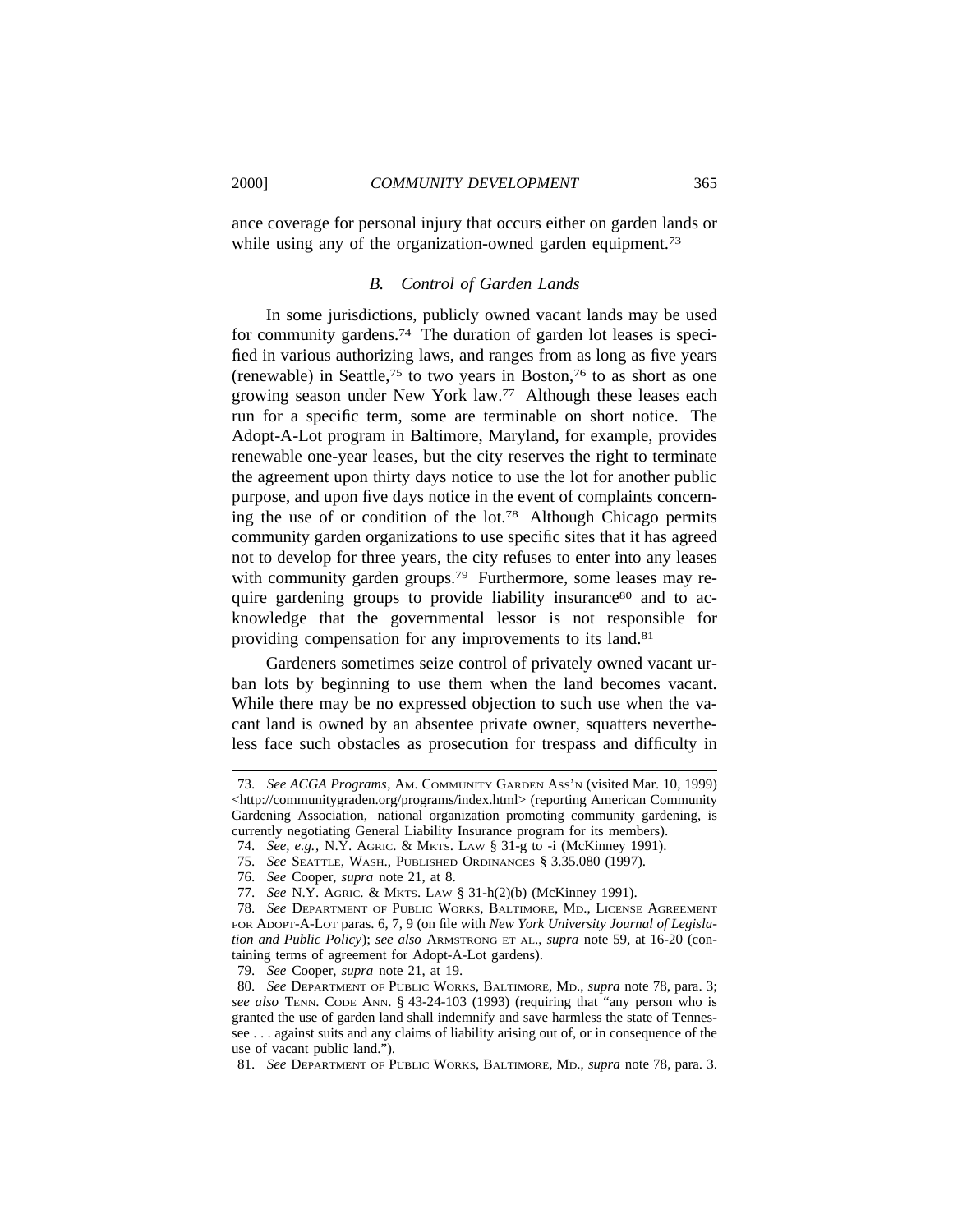obtaining a water supply. Squatters may also have difficulty obtaining insurance coverage for injuries that occur on the land.

A claim of ownership may mature when the garden organization adversely possesses a vacant lot.82 Adverse possession allows for the transfer of title from the owner to those in continuous possession for a prescribed number of years.83 However, such title is unlikely to be marketable without litigation.84 Gardeners may also seek the use of garden land through a claim of an implied dedication.85 An implied dedication of land to public use can occur when the public uses land for recreational purposes for a requisite period with the knowledge of the owner and without the owner's permission or objection.86 Like adverse possession, a claim of implied dedication may involve extensive litigation that requires the party asserting the claim to meet a high evidentiary burden.87

Outright ownership of garden lands provides the greatest degree of control. While ownership of garden lots may be feasible and prudent for community organizations that are firmly established, the process of obtaining title may require a greater investment of resources and a longer time commitment than less established garden organizations can provide.88 For example, unless relief by means of a tax ex-

<sup>82.</sup> Adverse possession permits the occupier of another's land to gain title to the land if that possession is actual, open and notorious, hostile, exclusive, and continuous. *See, e.g.*, ROGER A. CUNNINGHAM ET AL., THE LAW OF PROPERTY § 11.7 (1993). Nevertheless, there is a split of authorities on whether seasonal use of unenclosed land constitutes the actual, open and notorious, continuous, hostile, and exclusive use necessary to gain title through adverse possession. *See id.* § 11.7 nn.10, 11.

<sup>83.</sup> *See, e.g.*, N.Y. C.P.L.R. § 212(a) (McKinney 1990) (requiring claimant to possess land for 10 years prior to commencing claim for adverse possession).

<sup>84.</sup> *See generally* RALPH E. BOYER, SURVEY OF THE LAW OF PROPERTY 236 (1981) (describing taking title by adverse possession as "drastic procedure" with claimant bearing burden of proof).

<sup>85.</sup> *See* JESSE DUKEMINIER & JAMES E. KRIER, PROPERTY 814 (2d ed. 1998) (defining implied dedication as situation where "the landowner evidences an intent to dedicate and the state accepts by maintaining the land used by the public"); *see generally* Neal A. Roberts, *Beaches: The Efficiency of the Common Law and Other Fairy Tales*, 28 UCLA L. REV. 169 (1980) (discussing reallocation of rights between public users and private owners).

<sup>86.</sup> *See* Gion v. City of Santa Cruz, 465 P.2d 50, 59 (Cal. 1970) (holding implied dedication of shoreline property occurred when public used land for recreational purposes for more than five years, with knowledge of owner, without owner's permission, and without any objection).

<sup>87.</sup> *See* State *ex rel* Haman v. Fox, 594 P.2d 1093, 1100 (Idaho 1979) ("Party claiming a right by dedication bears the burden of proof on every material issue. The intent of the owner to dedicate his land to public use must be clearly and unequivocally shown and must never be presumed.").

<sup>88.</sup> *See, e.g*., NEIGHBORSPACE, IT'S YOUR LITTLE CORNER OF GREEN (noting few community groups and local businesses can take costly and complicated step of buy-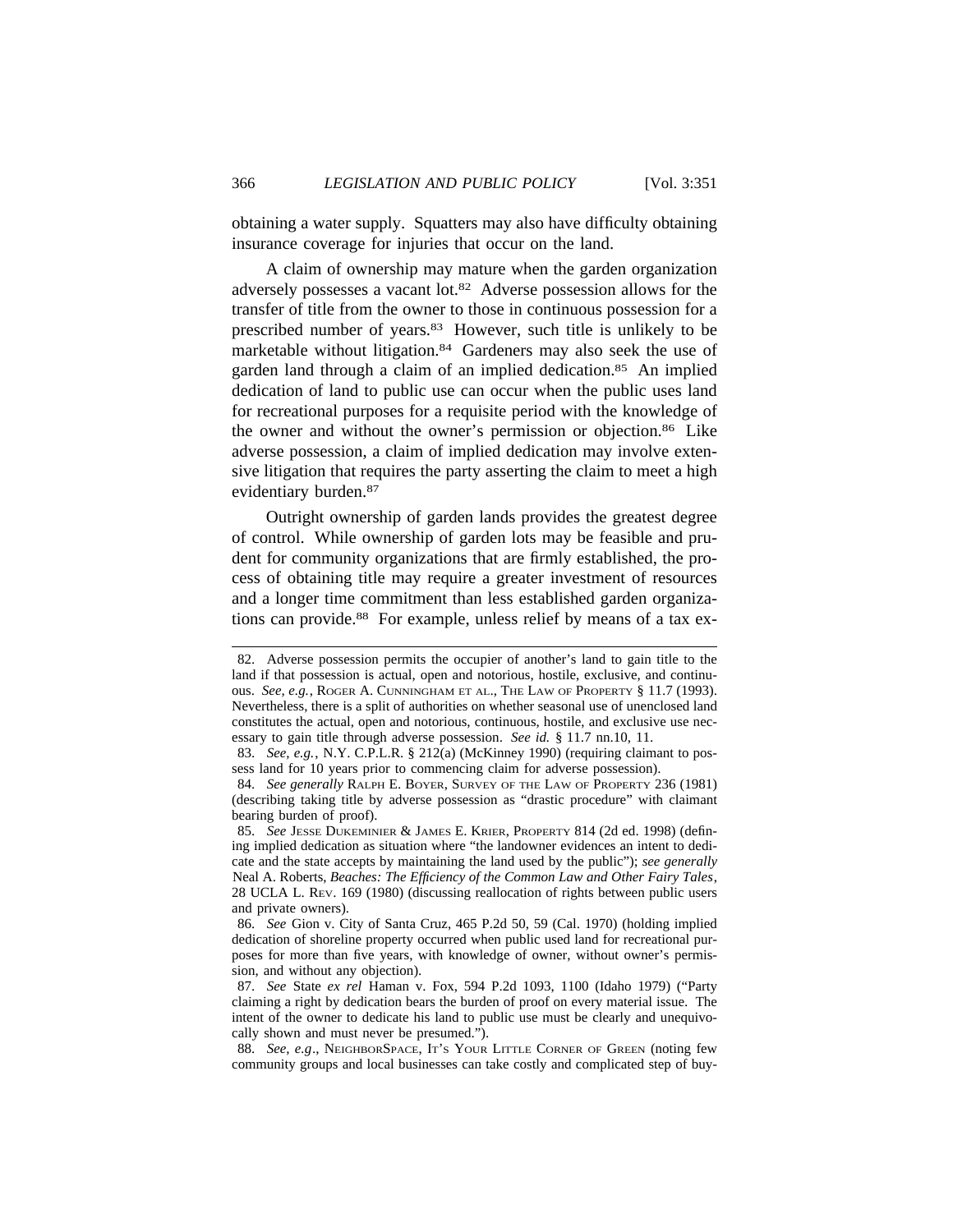emption is provided, paying property taxes on garden land can be a major obstacle to ownership for fledgling garden organizations.89

For those garden organizations that are interested in ownership, quieting or obtaining title to vacant lots may prove time-consuming and costly. Privately owned vacant lots in urban areas are often encumbered by property tax, utility, and other liens, particularly if there was once a structure on the land. Transferring title to land encumbered with liens is difficult. Even if title is transferred, failure to satisfy these liens may result in insecurity of title and an ultimate loss of control.

### *C. Raising Other Resources*

Community garden organizations may need legal assistance in obtaining required resources: access to land, water, materials (for example, seeds, water, water hoses, fertilizer, tools, perimeter fencing, storage bins or sheds, vehicles, signs, benches and walkways), and technical expertise on gardening. For example, installing a water connection to a vacant lot may require special approval from the local municipality.90 To assist community garden organizations in these situations, public agencies such as state university cooperative extension service offices and municipal departments offer educational and technical support.91 Funding for the gardens has also been provided by

89. *See, e.g.*, MD. CODE ANN., TAX-PROP. § 9-107 (1999) (providing tax exemption for lands donated to conservation organization under conservation easement). The Community Law Center considered making a legislative proposal to exempt the real and personal property of low-income charitable community organizations with net yearly assets under \$10,000. *See* Letter from Kristine Dunkerton, Staff Attorney, Community Law Center, Baltimore, Md., to Jane Schukoske, Associate Professor, University of Baltimore 2 (Nov. 22, 1999) (on file with author).

90. *See* AUSTIN, TEX., CODE OF ORDINANCES § 25-9-99 (1999); *see also* ARM-STRONG ET AL., *supra* note 59, at A-6 (reporting water line in Baltimore can cost from \$2,000 to \$3,000 to install and requires agreement with land owner). *But see* E-mail from Kristine Dunkerton, Staff Attorney, Community Law Center, to Jane Schukoske, Associate Professor, University of Baltimore School of Law (Mar. 28, 2000) (stating Baltimore City Department of Public Works has waived installation costs and water charges upon showing of garden's public benefit).

91. Extension service programs vary widely. *See, e.g.*, Ohio State University, *Seeds of Hope . . . Harvest of Pride!* (last modified Dec. 30, 1999) <http://www.bright.net/

ing land for gardens) (pamphlet, on file with *New York University Journal of Legislation and Public Policy*); *see also, e.g.*, WARNER, JR., *supra* note 45, at 34 (describing precarious position of smaller fledgling community gardening groups in contrast to municipally-recognized gardening organizations in Boston); William Poole, *Preserving Urban and Suburban Gardens and Parks: The Trust for Public Land and Its Partners*, *in* LAND CONSERVATION THROUGH PUBLIC/PRIVATE PARTNERSHIPS 61, 71 (Eve Endicott ed., 1993) (describing essential assistance provided by Trust for Public Land to small gardening groups in securing properties and "negotiat[ing] long-term leases . . . to purchase and hold parcels").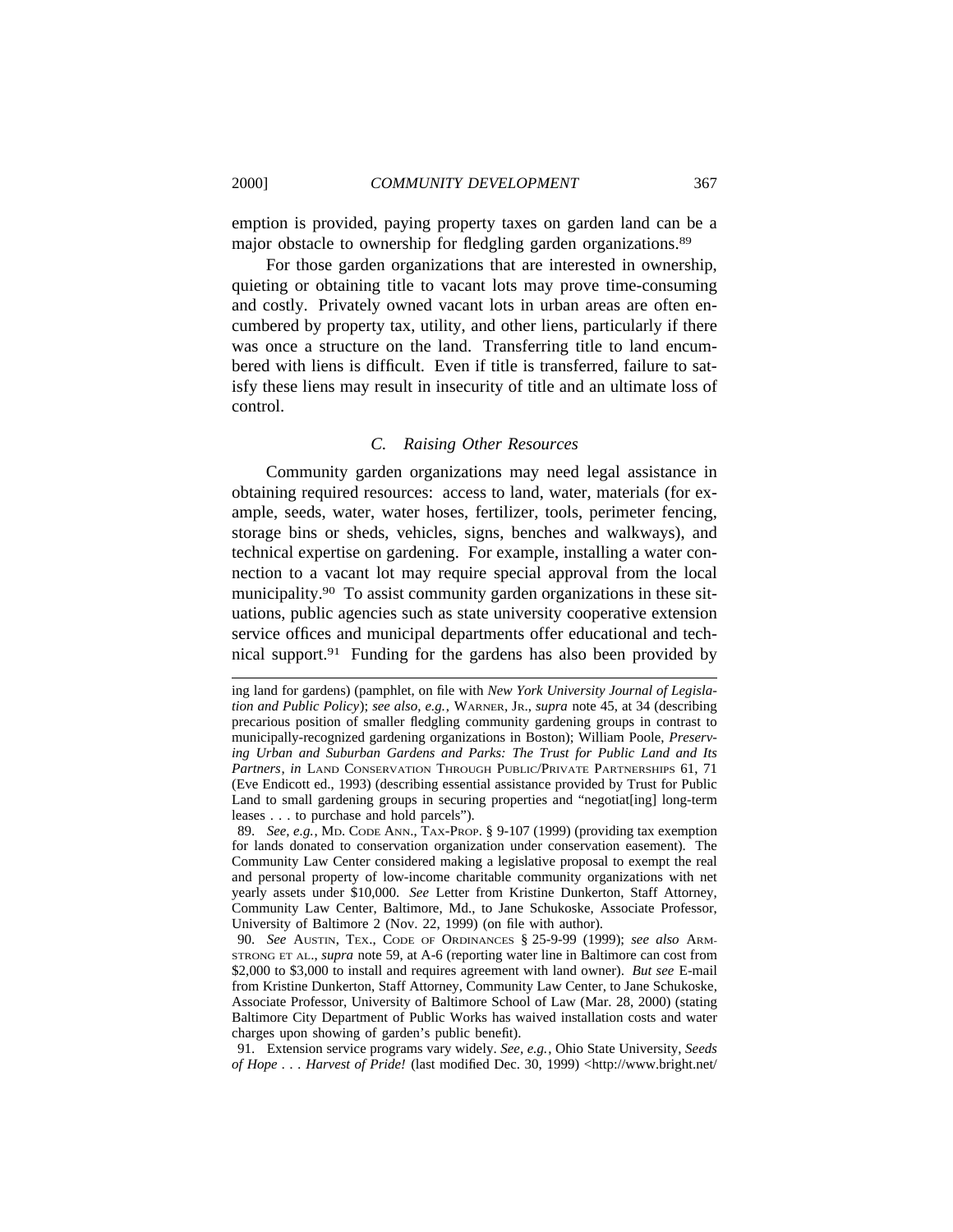general state revenues,  $92$  grants,  $93$  and other creative funding mechanisms.94

# III INTERMEDIARIES: CLEARING TITLE AND HOLDING LAND

In an attempt to quiet title and hold land, community gardening groups have sought the assistance of intermediary organizations. The forms of these intermediaries evolve in response to local contexts. The role of land banks, land trusts, and the potential role of a land reserve agency described in the American Law Institute's Model Land Development Code provide some examples of this intermediary function.

The process of clearing title and holding land typically begins by mapping an area, determining ownership of each lot, and researching

<sup>~</sup>gardens/whatis.html> (describing Ohio State University Extension's Urban Gardening Program, which provides leadership training, soil improvement, approved vegetable garden cultural practices, responsible use of pesticides and fertilizers, gardening advice, encouragement of entrepreneurial opportunities, adaptation of gardening activities into classroom curricula, and development of user-friendly educational materials); University of Arizona, *Community Gardening in Maricopa County Arizona* (visited Apr. 4, 2000) <http://ag.arizona.edu/maricopa/garden/html/comunity/ comunity.htm> (describing University of Arizona Cooperative Extension Maricopa County Home Horticulture program which provides information on seed sources, sources for organic matter, and technical and educational assistance); WSU Cooperative Extension in Pierce County, *Master Gardener*, WASH. ST. U. (last modified Apr. 28, 1999) <http://www.pierce.wsu.edu/text/progmg.htm> (describing Master Gardener program of Washington State University Cooperative Extension in Pierce County, which provides advice on growing plants, insect identification, and managing disease problems). For a discussion of municipal support, see *infra* Part IV.C.

<sup>92.</sup> *See* S. 2000, 208th Leg., Reg. Sess. (N.J. 1998) (proposing appropriating New Jersey general revenue funds for Urban Agriculture and Community Gardens Programs in Trenton and Camden).

<sup>93.</sup> *See, e.g.*, Cooperative State Research, Education, and Extension Service Request for Proposals: Community Food Projects Competitive Grants Program, 64 Fed. Reg. 19,430 (1999) (announcing availability of grant funds for U.S. Department of Agriculture Community Food Projects Competitive Grants Program, which provides funding and technical assistance for community garden projects); CAL. EDUC. CODE § 51795-98 (West 1999) (establishing instructional school gardens program and directing California Integrated Waste Management Board to give program preferential consideration during Board's annual discretionary grant-funding process); ILL. AD-MIN. CODE tit. 47, § 120.110 (1999) (determining community garden projects to be example of typical nutrition program, which may be funded under Community Services Block Grant program).

<sup>94.</sup> *See* National Landmarks Committee of National Park System Advisory Board Meeting, 2 Fed. Reg. 54,652 (1997) (reporting terms of Consent Decree in case brought under Clean Water Act and Resource, Conservation and Recovery Act, which mandated restoration of community garden).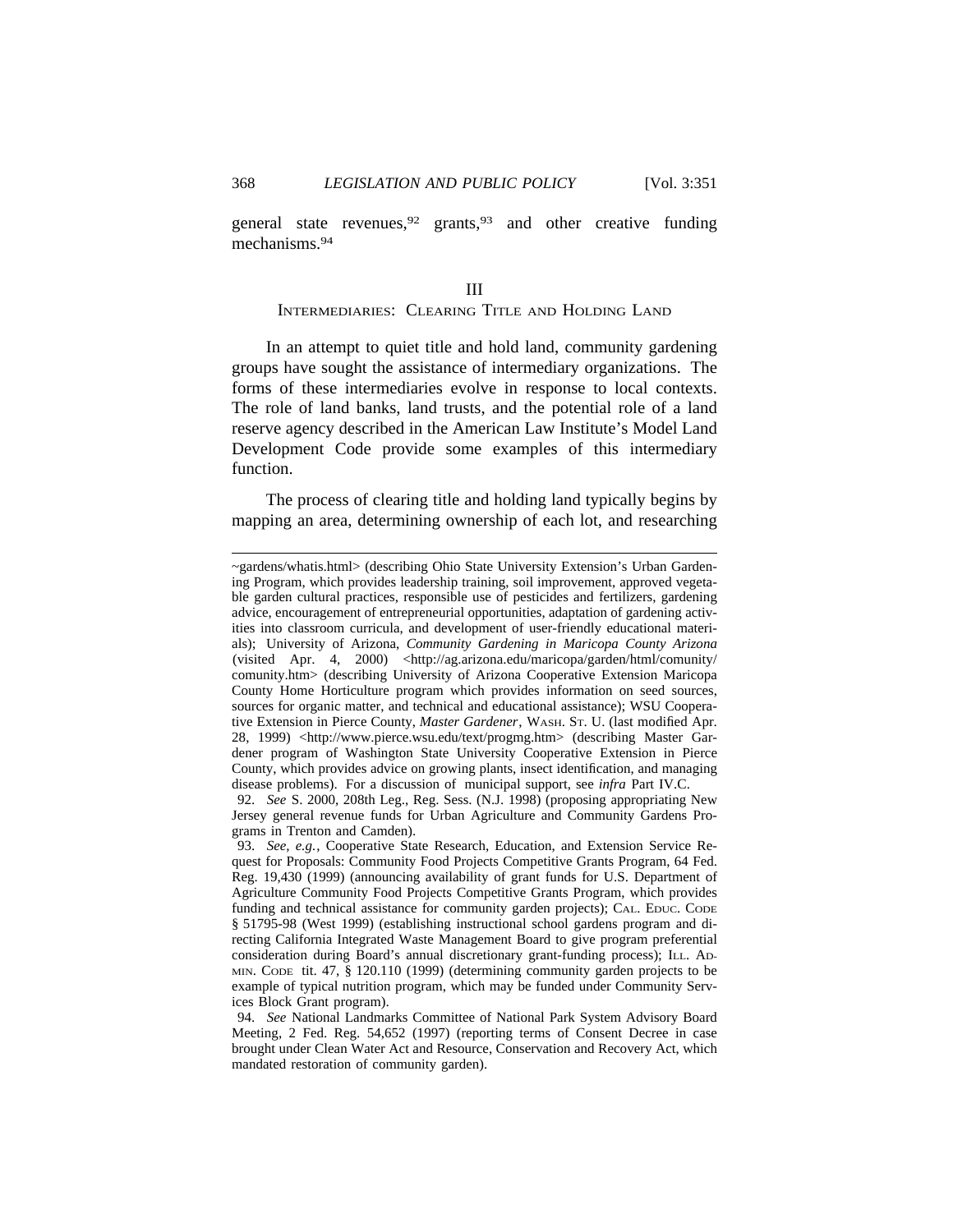the tax and other liens on the property.95 In Atlanta, for example, the Fulton County/City of Atlanta Land Bank Authority has the power to forgive taxes on abandoned, tax-delinquent properties.<sup>96</sup> Of the 1,036 acres of vacant residential land in Atlanta, seventy-five percent is privately owned, and approximately 700 applications for forgiveness of delinquent taxes were filed with the Land Bank Authority.97 A researcher has explained why an intermediary, distinct from community organizations and governmental entities, is needed to clear title:

[T]he complicated process of determining property ownership (not to mention the expense of purchasing property saddled with back taxes, liens and even unpaid utility bills) poses one of the greatest barriers to reclamation of vacant land. This obstacle *alone* can be enough to prevent communities from taking on the responsibility of managing vacant lots by converting them into open spaces. They may reasonably fear that without proper title and ownership, they may lose the property, and therefore all their hard work rehabilitating it, down the line. The creation of the Land Bank Authority in Atlanta demonstrates in the clearest terms how reducing bureaucracy and red tape associated with the lien release process can have the net result of encouraging housing and commercial redevelopment, as well as the creation of new community managed open spaces.<sup>98</sup>

The problem of cumbersome lien clearance procedures is being examined in many cities including Baltimore<sup>99</sup> and Chicago.<sup>100</sup>

Land trusts, nonprofit corporations established to hold title in perpetuity expressly for community purposes, can play a key role in community garden development.<sup>101</sup> In a number of cities, land trusts

<sup>95.</sup> *See generally* INST. FOR COMMUNITY ECON., THE COMMUNITY LAND TRUST HANDBOOK 148-55 (1982).

<sup>96.</sup> *See* FULTON COUNTY/CITY OF ATLANTA, LAND BANK AUTHORITY (pamphlet, on file with *New York University Journal of Legislation and Public Policy*); Ruberton, *supra* note 30, at 16-17.

<sup>97.</sup> *See* Ruberton, *supra* note 30, at 16.

<sup>98.</sup> *Id*. at 18.

<sup>99.</sup> *See* William Schockner, Baltimore City Government and the Management of Open Space 7 (1997) (unpublished paper, on file with the Baltimore Urban Resources Initiative, Parks and People Foundation, 1901 Eagle Dr., Baltimore, Md. 21207 (410) 396-0730)).

<sup>100.</sup> *See* Cooper, *supra* note 21, at 17-19 (discussing Chicago's CitySpace Plan recommendation to Chicago Tax Reactivation Program, which would facilitate transfer of city-owned lots and tax-delinquent parcels to community groups).

<sup>101.</sup> *See, e.g.*, INST. FOR COMMUNITY ECON., *supra* note 95*,* at 18 ("A community land trust is an organization created to hold land for the benefit of a community."); Terry Bremer, *Portrait of Land Trusts*, *in* LAND-SAVING ACTION 17 (Russell L. Brenneman & Sarah M. Bates eds., 1984) (defining "land trust" as "a private, nonprofit entity directly involved in land transactions that protect open space, recreation, and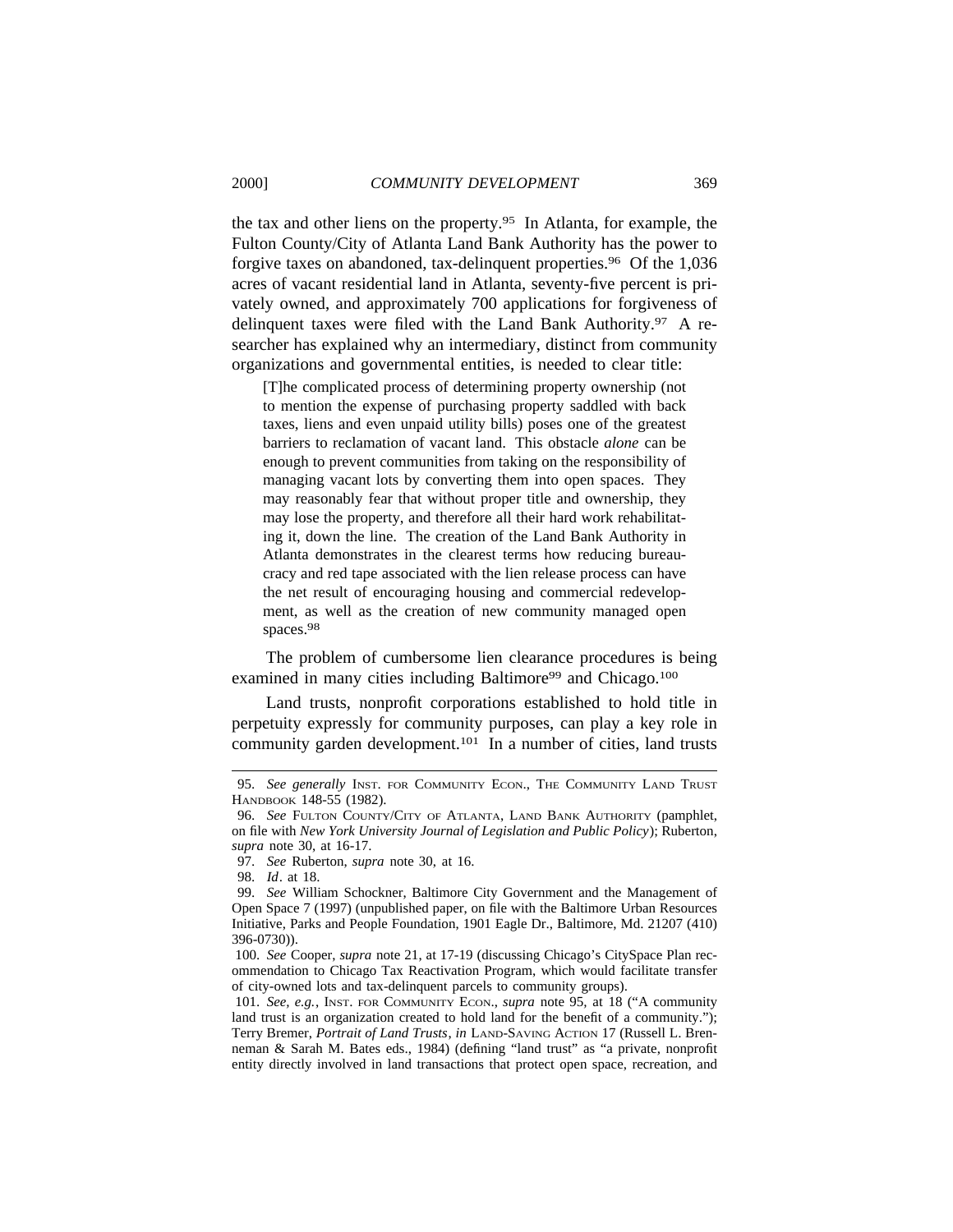own and provide liability coverage for community gardens.102 In addition to owning land, land trusts negotiate conservation easements $103$ on privately owned land to use for gardening.104 This is an expansion of traditional state conservation easements that have been widely used to protect the natural, scenic, and open-space values of property.105 In

resource lands."). Bremer discusses the growth of land trusts in the second half of the twentieth century. *See, e.g.*, *id*. Presently, there are 1,227 local, regional and national land trusts in the U.S. *See Land Trusts: The Front Guards of Land Protection*, LAND TRUST ALLIANCE (visited Nov. 14, 1999) <http://www.lta.org/whatlt.html> (describing land trusts as nonprofit, voluntary organizations that use conservation easements, land donations and purchases, and strategic estate planning to protect America's open spaces and green places, which are threatened by sprawl and development); Stephen G. Greene, *Preserving Open Space for the Ages*, CHRON. PHILANTHROPY, July 29, 1999, at 1 (reporting approximately 1,200 land trusts, with total membership close to one million individuals, have protected nearly five million acres of farms, ranches, wetlands, forests, and other open space). For an example of a land trust, see TRUST FOR PUBLIC LAND, LAND AND PEOPLE: GREENING THE CITIES ANNUAL REPORT 1992, at 12 (1992) (describing Trust for Public Land's protection of 70 urban community gardens in New York City since 1978). The Trust for Public Land is a national land conservation organization founded specifically to save land for public use and appreciation and to assist the development of communities. *See also, e.g.*, Poole, *supra* note 88, at 61. Poole discusses the role the Trust for Public Land played in creating community gardens in Manhattan's Upper West Side and Boston's South End; *id.* at 71-72. Additionally, for a discussion of the achievements of a Chicago-based land trust formed in 1996, which has grown to hold interests in 52 park and garden sites by 1998, see NEIGHBORSPACE, 1998 ANNUAL REPORT (1998).

102. *See* Cooper, *supra* note 21, at 6; NEIGHBORSPACE, *supra* note 88 (stating once NeighborSpace (land trust) owns property, it obtains liability insurance for it).

103. A conservation easement is generally defined as "a nonpossessory interest of a holder in real property imposing limitations or affirmative obligations the purposes of which include retaining or protecting natural, scenic, or open-space values of real property, assuring its availability for agricultural, forest, recreational, or open-space use . . . ." UNIF. CONSERVATION EASEMENT ACT § 1(1), 12 U.L.A. 170 (1996). For further examination of conservation easements, see generally Melissa Waller Baldwin, *Conservation Easements: A Viable Tool for Land Preservation*, 32 LAND & WATER L. REV. 89, 103-20 (1997) (discussing features, advantages, and disadvantages of conservation easements). Baldwin reports that 46 states and the District of Columbia have enacted legislation recognizing conservation easements; additionally, although Pennsylvania lacks legislation, its common law favors conservation easements. *See id.* at 109. Baldwin attributes the popularization of conservation easements as a tool for land preservation to William Whyte. *See id.* at 90 n.5 (citing William Whyte, *Serving Open Space for Urban America: Conservation Easements*, 36 URB. LAND INST. TECHNICAL BUL. 1 (1959)).

104. *See* Poole, *supra* note 88, at 66-67; Baldwin, *supra* note 103, at 105-06.

105. *See, e.g.*, ALA. CODE §§ 35-18-1 to -6 (Supp. 1999); ARIZ. REV. STAT. ANN. §§ 33-271 to -276 (West 2000); DEL. CODE ANN. tit. 7, §§ 6901–6906 (1991 & Supp. 1998); FLA. STAT. ANN. § 704.06 (West 1988 & Supp. 2000); GA. CODE ANN. §§ 44- 10-1 to -5 (1982 & Supp. 1999); IDAHO CODE §§ 55-2101 to -2108 (1994); IND. CODE ANN. §§ 32-5-2.6-1 to -7 (West Supp. 1999); KAN. STAT. ANN. §§ 58-3810 to -3817 (1994); KY. REV. STAT. ANN. §§ 382.800-.860 (Michie Supp. 1998); MD. CODE ANN., REAL PROP. § 2-118 (1996); ME. REV. STAT. ANN. tit. 33, §§ 476–479B (West Supp. 1999); MINN. STAT. ANN. §§ 84C.01–.05 (1995); MISS. CODE ANN. §§ 89-19-1 to -15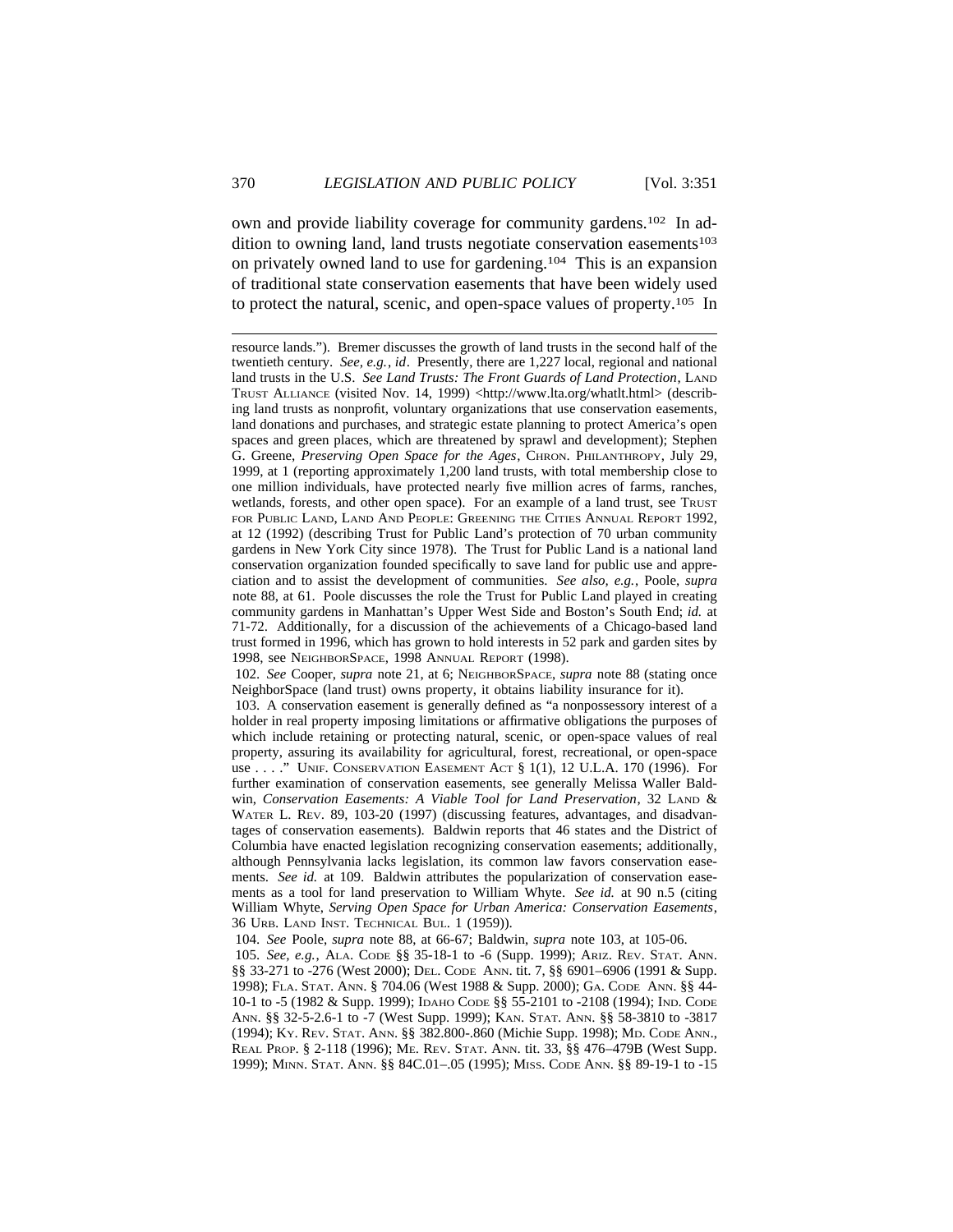exchange for allowing a community garden to be established on their property, landowners may receive income, property, and estate tax benefits.106

To secure a conservation easement, a willing grantor is needed. However, in distressed urban neighborhoods property owners have often neglected and abandoned their properties and these owners cannot be located. Under these circumstances, obtaining conservation easements would not be a viable alternative.

A land reserve agency—a state agency that acquires land for the express purpose of implementing the state's long-term land use policies and planning objectives107—can serve as another intermediary entity in the public acquisition of lots for gardening. The American Law Institute proposed a model state land reserve agency which would enable state and local governments to hold land for future development.108 If implemented, land reserves would be another source of public land that could be made available for gardening purposes.

#### IV

# EXISTING STATE AND LOCAL LEGISLATION ON COMMUNITY GARDENS

Some state and local legislation provides support for the development of community gardens. Nevertheless, the state laws generally focus on narrow governmental interests such as: providing clear authorization of use of public lands;<sup>109</sup> limiting time for gardening use

<sup>(1999);</sup> NEV. REV. STAT. §§ 111.390-.440 (1999); N.M. STAT. ANN. §§ 47-12-1 to -6 (Michie 1995); N.Y. ENVTL. CONSERV. LAW §§ 49-0301 to -0311 (McKinney 1997); S.C. CODE ANN. §§ 27-8-10 to -80 (Law Co-op Supp. 1999); TEX. NAT. RES. CODE ANN. §§ 183.001-.005 (1993); VA. CODE ANN. §§ 10.1-108 to -114 (Michie 1998); WASH. REV. CODE § 64.04.130 (1994); WIS. STAT. ANN. § 700.40 (1997).

<sup>106.</sup> *See* I.R.C. § 170(f)(3)(B)(iii), (h)(1)-(4) (1994). Under federal law governing charitable deductions from income, the donation of a conservation easement may qualify as a deductible gift if it is given to an organization exclusively for conservation purposes. *See id.* §  $170(h)(1)(C)$ . The value of the deduction is determined by subtracting the fair market value of the land without the easement from the value of the encumbered property. *See* Baldwin, *supra* note 103, at 107. Federal estate tax benefit provisions are available for conservation easements as well. *See* I.R.C. § 2031(c) (Supp. 1997); Brenda J. Brown, *Land Preservation Provides Estate Tax Benefits: Section 2031(c)*, 17 UCLA J. ENVTL. L. & POL'Y 117, 121-23 (1998-1999). Property tax relief is available in some states. *See, e.g.*, MD. CODE ANN. TAX-PROP. § 9-107 (1999) (providing property tax credit for land with perpetual conservation easement).

<sup>107.</sup> *See* MODEL LAND DEV. CODE § 6-101 (1976).

<sup>108.</sup> *See id*.

<sup>109.</sup> *See*, *e.g.*, TENN. CODE ANN. § 43-24-103(a) (1999) (stating citizen may use vacant public lands after applying for and receiving permit from commissioner).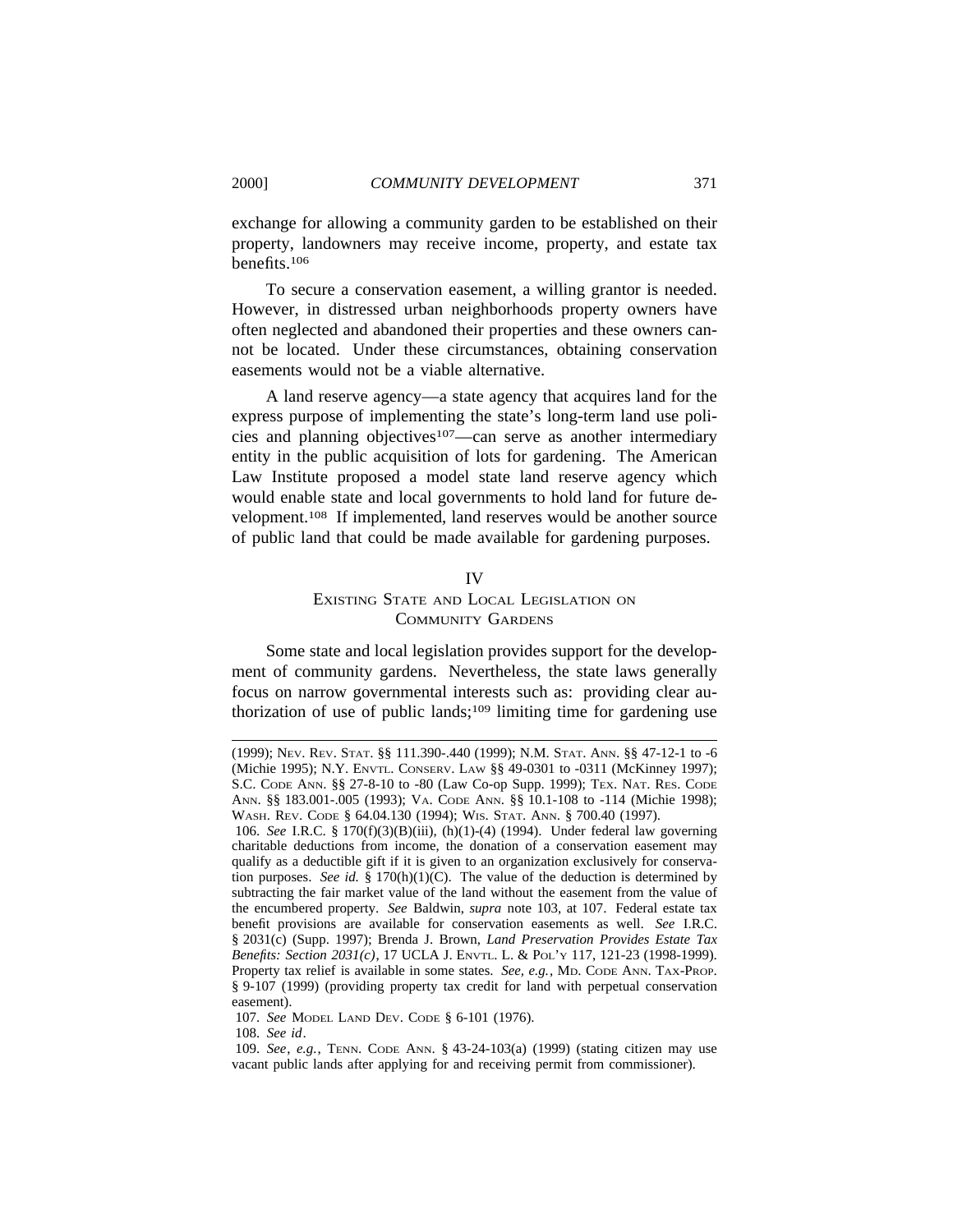by establishing short lease periods; $110$  and protecting governments from tort liability for injury during such use.111 Often this legislation fails to provide for successful interim use of the vacant land. Legislators should realize that community gardening is consistent with social policies such as the promotion of health and welfare, environmental protection, economic development, education, youth employment, and tourism. The promotion of these policies through community gardening requires provisions designed to provide permanence as well as technical and material support. Provisions permitting government officials to summarily close community gardens are inconsistent with the aforementioned social policies.

# *A. State Statutes Recognizing Community Gardens as a Public Use*

Some state laws recognize community gardens as a permissible public use of state and local land.112 In states where no express community garden statutes can be found, it is conceivable that general provisions regarding parks and recreation or agriculture may serve as a basis for community garden activity. Some state legislation specifically mentions community gardens within its provisions on food production and agriculture,<sup>113</sup> education,<sup>114</sup> parks and environment,<sup>115</sup>

<sup>110.</sup> *See supra* notes 75-77 and accompanying text.

<sup>111.</sup> *See*, *e.g.*, TENN. CODE ANN. § 43-24-103(d) (stating person granted use of garden land shall indemnify and hold harmless state of Tennessee).

<sup>112.</sup> *See, e.g.*, N.Y. AGRIC. & MKTS. LAW § 31-i(1) (McKinney 1991).

<sup>113.</sup> *See*, *e.g.*, MASS. GEN. LAWS ch. 20, §§ 13–18 (West 1999) (authorizing Bureau of Land Use in Division of Agricultural Development of Department of Food and Agriculture to enter into agreements with applicants for use of public vacant lands for garden, arbor, or farm purposes); MASS. REGS. CODE tit. 330, § 18.02 (1999) (governing acquisition of land by Bureau from other public agencies and private owners by contract and agreement, to be offered to civic groups organized for garden purposes); N.Y. AGRIC. & MKTS. LAW § 31-g(1) (McKinney 1999) (defining "community garden," as "public or private lands upon which citizens of the state have the opportunity to garden on lands which they do not individually own"); *see also* 20 ILL. COMP. STAT. 3923/1-/99 (West 1997) (repealed 1999) (establishing task force to develop two year community food garden pilot program).

<sup>114.</sup> *See, e.g.*, CAL. EDUC. CODE § 10901(f) (West 1999) (defining "recreation center" to include recreational community gardens); CAL. EDUC. CODE §§ 51795–51798 (West 1999) (establishing instructional school garden program to be administered by state Department of Education through allocation of grants to school districts and county offices of education).

<sup>115.</sup> *See, e.g.*, N.Y. COMP. CODES. R. & REGS. tit. 9, § 437.1 (4)(x) & (6)(iii) (1999) (providing community gardens eligibility as municipal park project for state assistance); *id.* § 441.1(c)(2) (declaring community gardens as eligible development projects under Part 441, "Parks Projects").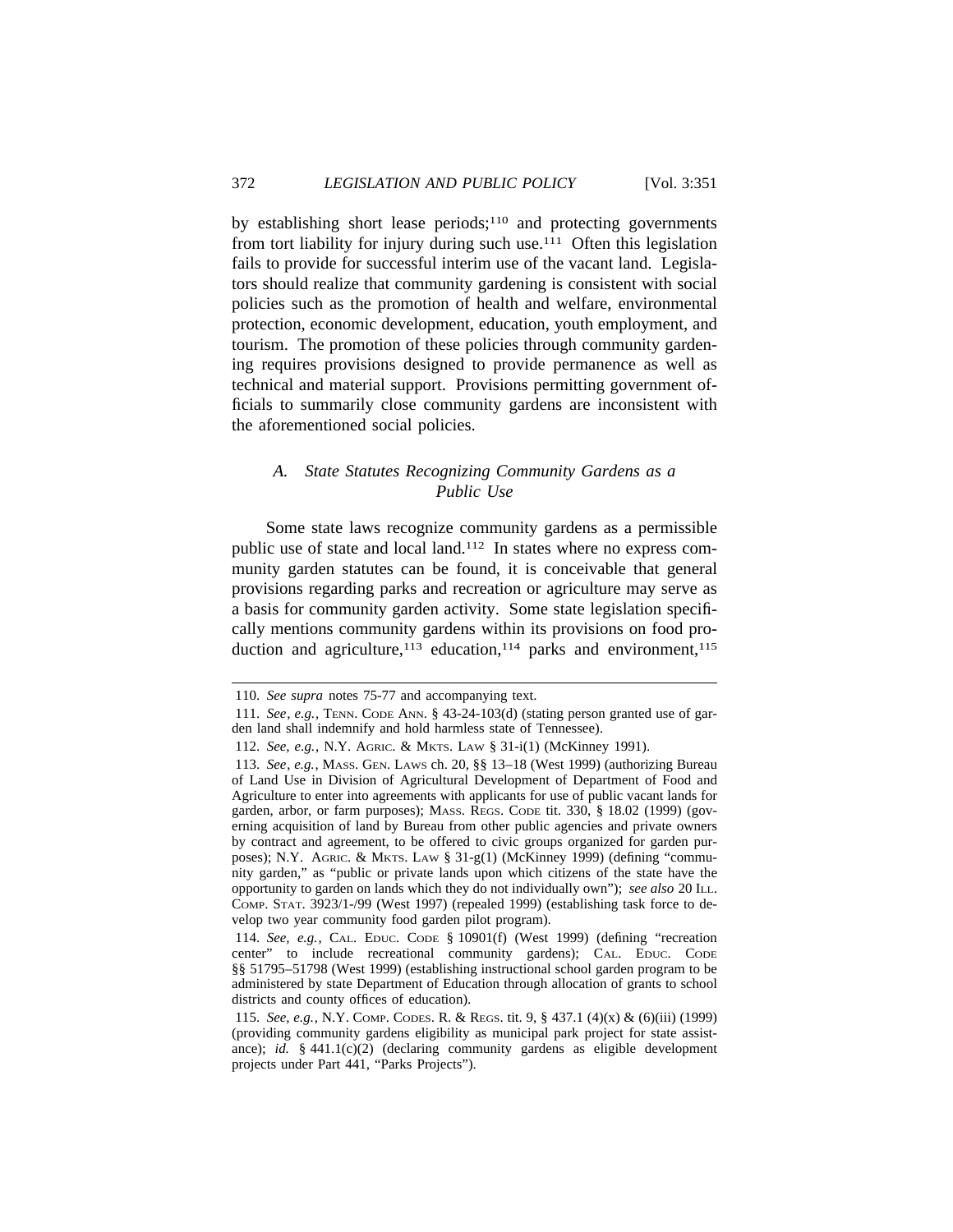and social services.116 In addition to provisions in substantive codes, authorization for use of state and municipal land for community garden programs appears in municipal enabling law,117 state government codes,<sup>118</sup> and one state's state code.<sup>119</sup> Furthermore, public housing authority laws often define "housing project" to include lands for gardening on the property.<sup>120</sup> One state even recognizes community gar-

118. *See* CAL. GOV'T CODE § 12804.5 (West 1999) (authorizing Secretary of State and Consumer Services Agency to develop program of technical and financial assistance for self-help community vegetable gardens); *id.* § 14670 (authorizing Department of General Services to lease state lands for period up to five years to public agency at less than fair market value for use as self-help community vegetable gardens); *id.* § 66477(i) (including "recreational community gardening" within purview of "park and recreational purposes"). In addition, authorization for use of state and municipal land for community gardening programs once appeared in now repealed laws. *See*, *e.g.*, 20 ILL. COMP. STAT. 3923/5 (West 1997) (repealed 1999); N.Y. EXEC. LAW §§ 848–848-d, *repealed by* 1986 N.Y. Laws 862, § 3. Many of the substantive provisions of sections 848 through 848(d) have been transferred into New York's Agriculture and Market Laws. *See* N.Y. AGRIC. & MKTS. LAW §§ 31-g to -i (McKinney 1991).

119. *See* CAL. STS. & HIGH. CODE § 104.7(a) (West 1999) (authorizing Department of Transportation to lease unimproved land held for future projects to community gardens).

120. *See*, *e.g.*, ALA. CODE § 24-1-22(9) (1999) (municipal housing authorities); ALA. CODE  $\S$  24-1-61(8) (county housing authorities); ARIZ. REV. STAT.  $\S$  36-1401 (West 1999) (municipal housing authorities); ARK. CODE ANN. § 14-169-203 (1997); CAL. HEALTH & SAFETY CODE § 34212(a) (West 1999); COLO. REV. STAT. § 24-55-101 (1998); COLO. REV. STAT. § 29-4-103 (1998) (slum clearance); COLO. REV. STAT. § 29-4-203 (creating housing authorities); COLO. REV. STAT. § 29-4-502 (county housing authority); CONN. GEN. STAT. ANN. § 8-39 (West 1999) (municipal housing authorities); CONN. GEN. STAT. ANN. § 8-113a (West 1999) (housing for elderly persons); IDАНО CODE § 31-4203 (1999) (county housing authority); IDАНО CODE § 50-1903 (1999) (municipal housing authority); KY. REV. STAT. ANN. § 80.010 (Michie 1998) (low cost housing); MD. CODE ANN. § 1-103 (1998); MISS. CODE ANN. § 43- 33-1 (1998) (housing authorities); MO. REV. STAT. § 99.020 (1999); MONT. CODE ANN. § 7-15-4402 (1998) (municipal housing authorities); N.H. REV. STAT. ANN. § 203:3 (1999) (housing authorities); N.J. STAT. ANN. § 40A:12A-3 (West 1999) (municipalities and counties); N.M. STAT. ANN. § 3-45-3 (Michie 1999) (municipal housing); N.M. STAT. ANN. § 11-3A-3 (Michie 1999) (regional housing); N.C. GEN. STAT. § 157-3 (1999) (housing authorities); N.D. CENT. CODE § 23-11-01 (1999) (housing authorities); OHIO REV. CODE ANN. § 3735.40 (Anderson 1999) (metropolitan housing authority); OR. REV. STAT. § 456.065 (1997) (housing authorities); PA. STAT. ANN. tit. 35, § 1543 (1999) (housing authorities); P.R. LAWS ANN. tit. 17, § 33 (1996) (housing authorities); R.I. GEN. LAWS § 45-25-3 (1998) (housing authorities); TENN. CODE ANN. § 13-20-102 (1999) (housing authorities); TEX. LOC. GOV'T CODE ANN.

<sup>116.</sup> *See*, *e.g*., WIS. STAT. § 46.765(2) (1998) (authorizing community-based hunger prevention program grants to develop "innovative hunger prevention resources and programs, such as community gardens . . . .").

<sup>117.</sup> *See* N.Y. GEN. MUN. LAW § 96 (McKinney 1999) (authorizing municipality to hold land for community gardening purposes and assist in their development by contributing or providing at cost initial site preparation and materials such as soil, perimeter fencing, storage bins, fertilizer, and municipally produced compost, seeds, and tools).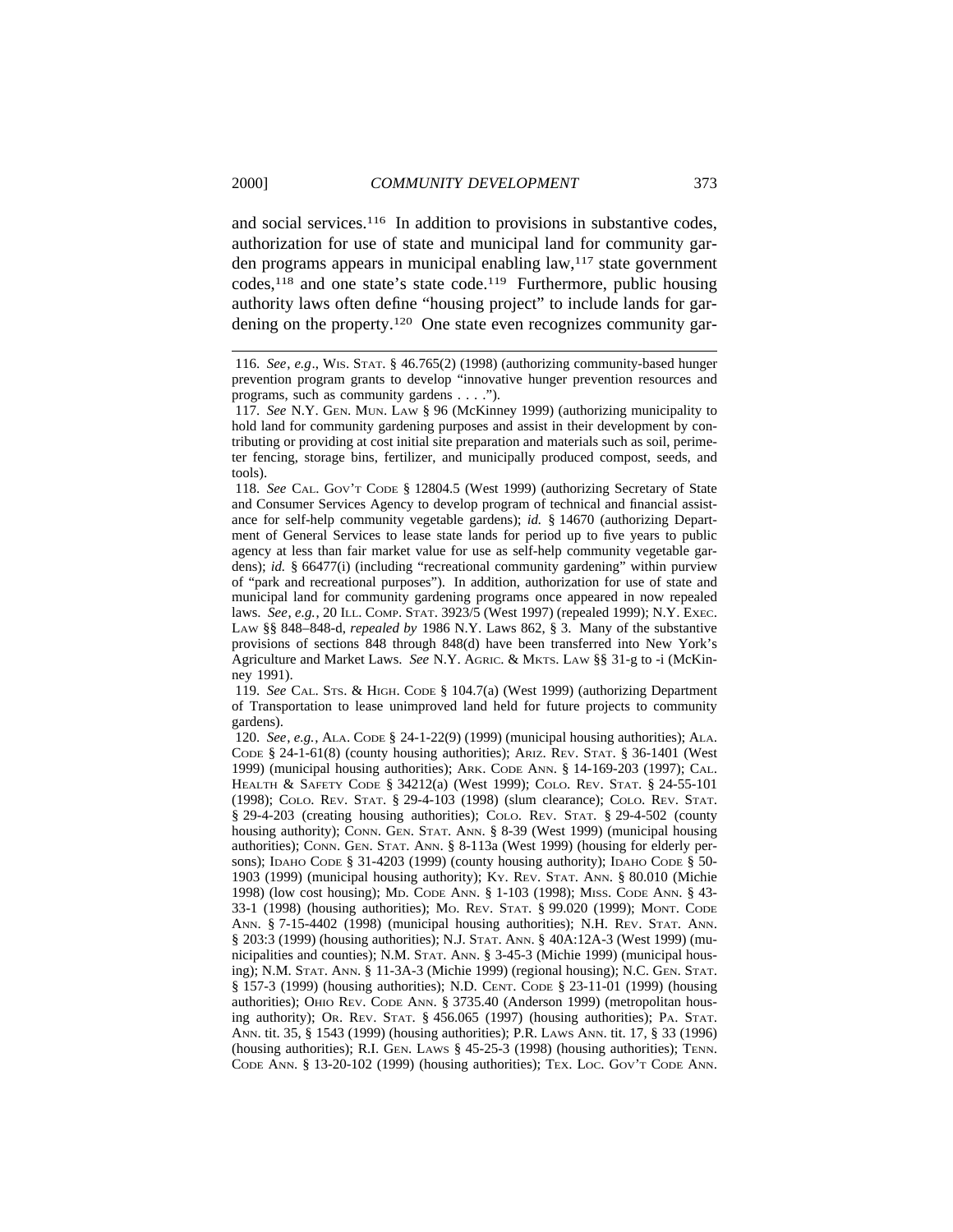dens as an amenity for purposes of its low-income housing tax credit system.121 Community gardens appear explicitly in New Jersey's annual appropriations  $act^{122}$  and in Illinois's community development block grant regulations.123 They are also acknowledged in exemptions from waste management and pollution control requirements,124 and from a drought water emergency plan.125

### *1. New York State: Agriculture and Markets Law*

Certain states, such as New York, have adopted some of the basic statutory elements for a successful community gardening program. In 1978, New York incorporated provisions governing community gardens into its Executive Law.126 New York state law provides for compiling an inventory of vacant lots; permitting the use of public lands for community gardens; and coordinating gardening groups and state and local agencies to facilitate the use of vacant public lands.<sup>127</sup> Implementation of these laws requires the Office of Community Gardens to identify vacant lands;128 establish a clearinghouse to provide information and referrals to gardeners;<sup>129</sup> and encourage contact between

<sup>§ 392.002 (</sup>West 1999) (housing authorities); VT. STAT. ANN. tit. 24, § 4002 (1999) (housing authorities); VA. CODE ANN. § 36-3 (Michie 1999) (housing authorities); WASH. REV. CODE ANN. § 35.82.020 (West 1999); WIS. STAT. § 66.395 (1998) (housing authorities for elderly persons); WIS. STAT. § 66.40 (1998) (housing authorities). The definition has also been adopted in other contexts of housing development. *See*, *e.g.*, FLA. STAT. ch. 159.603 (2000) ("housing development" for purposes of bond financing); HAW. REV. STAT. § 201G-1 (1999) ("housing project" owned by Housing and Community Development Corporation of Hawaii); IDAHO CODE § 67-6205 (1999) (in Idaho Housing Agency); IND. CODE ANN. § 5-20-3-2 (Michie 1999) (in mutual housing association); N.H. REV. STAT. ANN. § 204-C:1 (1999) (for housing finance authority); PA. STAT. ANN. tit. 35, § 1595.3 (1999) (in national defense housing). 121. *See* N.J. ADMIN. CODE tit. 5, § 5:80-33.16 (Supp. 1999).

<sup>122.</sup> *See*, *e.g.*, S. 2000, 208th Leg., Reg. Sess. (N.J. 1998) (proposing New Jersey general revenue funds appropriation for Urban Agriculture and Community Gardens Programs in Trenton and Camden, vetoed by Governor Christine Todd Whitman).

<sup>123.</sup> *See*, *e.g.*, ILL. ADMIN. CODE tit. 47, § 120.110 (1999) (including community gardening projects within scope of state-funded nutrition programs).

<sup>124.</sup> *See*, *e.g.*, CAL. CODE REGS. tit. 14, § 17855(a)(1) (1999) (exempting community gardens from requirements for composting operations or facilities); ILL. ADMIN. CODE tit. 35, § 830.104 (1994) (exempting community gardens from composting regulations).

<sup>125. 4</sup> PA. CODE § 119a.3 (1999) (watering of urban gardens is "nonessential use" of water supply under Philadelphia Drought Water Emergency Plan).

<sup>126.</sup> *See* N.Y. EXEC. LAW §§ 848–848-d, *repealed by* 1986 N.Y. Laws ch. 862, § 3. Many of the substantive provisions of sections 848 through 848-d have been transferred into New York's Agriculture and Market Laws. *See* N.Y. AGRIC. & MKTS. LAW §§ 31-g to -i (McKinney 1999).

<sup>127.</sup> *See* N.Y. AGRIC. & MKTS. LAW § 31-h (McKinney 1991).

<sup>128.</sup> *See id.* § 31-h(2)(a).

<sup>129.</sup> *See id.* § 31-h(2)(b).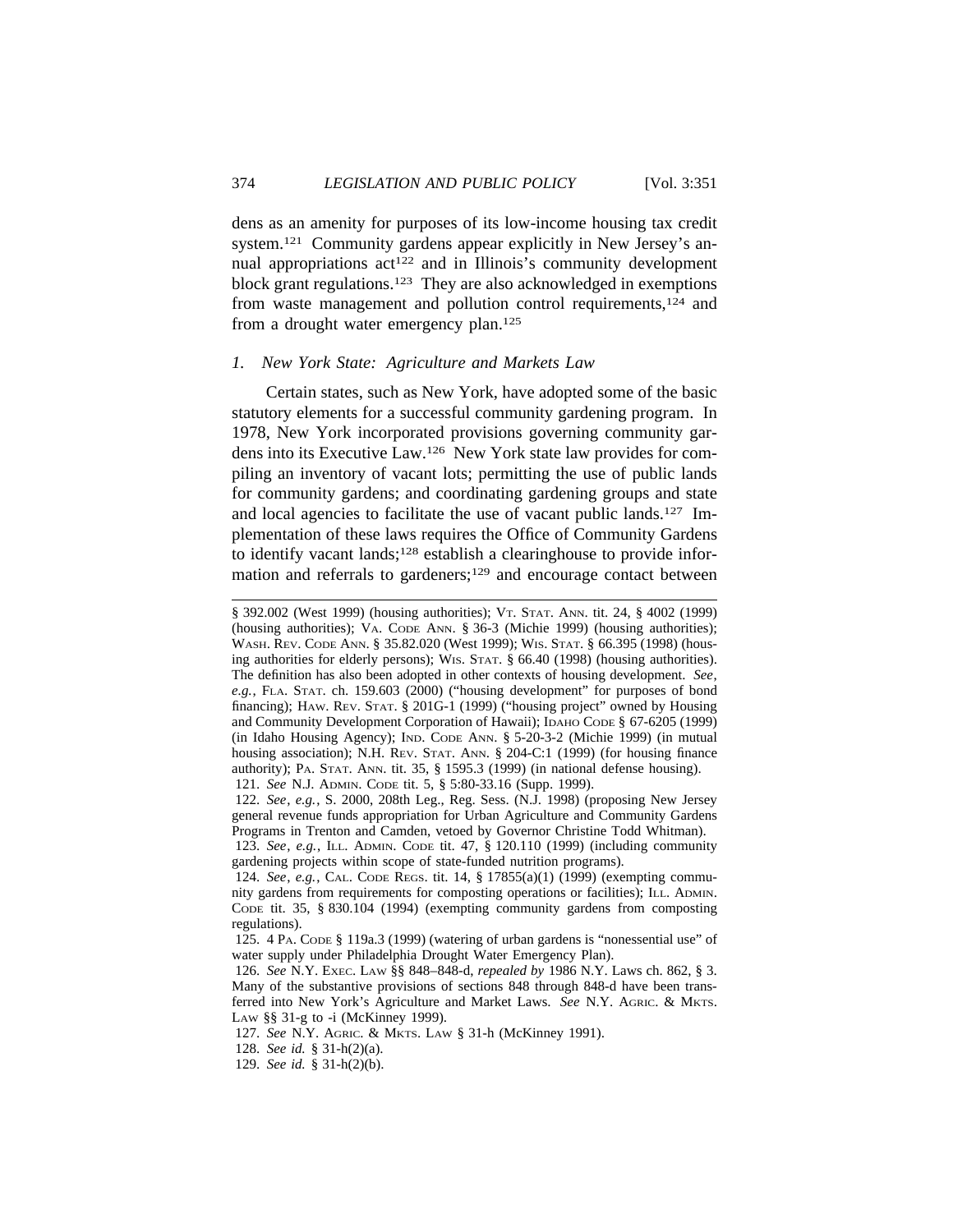established and nascent community garden programs.130 The New York legislature has determined that community gardening of vacant land preserves open space; discourages illegal dumping and vandalism; and offers environmental, educational and nutritional benefits.<sup>131</sup> Although the law initially prohibited the sale of produce from community gardens, this limitation was repealed in 1987.132

New York's current statutory scheme provides for interagency, intergovernmental, and public or private coordination of community gardens through the state's Office of Community Gardens (OCG).133 The OCG is a subdivision of the state's Department of Agriculture and is responsible for identifying vacant public lands.<sup>134</sup> The OCG coordinates with other state agencies including the departments of environmental conservation, education, state, and cooperative extension in an effort to create viable community gardens.135 In practice, the OCG assesses the suitability of vacant public land for community garden

Gardening serves as a productive use of vacant lands which otherwise untended often become unsightly and unsafe dumping grounds. Open space given to use as community gardens reduces vandalism, engenders a sense of community involvement and increases surrounding property values. In addition, neighborhood gardening offers environmental, educational, and nutritional benefits to the community.

The legislature further finds that many more people in the state would garden if provided access to land and assisted with necessary technical information. The resulting food production would be a substantial cost savings to low-income families and nutritional benefit to all participants.

It is hereby declared to be the policy of the state to encourage community gardening efforts by providing access to land, offering technical and material assistance to those groups seeking to rehabilitate or better use vacant lands by gardening and other greening practices.

1978 N.Y. Laws 632, § 1. Andrew Stone of the Trust for Public Land does not "believe [this legislation] ever led to much activity—primarily given the reality that so much control over land and related resources for comm [sic] gardening is at the municipal level." E-mail from Andrew Stone, Director of the New York City Program, The Trust for Public Land, New York, N.Y., to Jane Schukoske, Associate Professor, University of Baltimore School of Law (Dec. 6, 1999) (on file with author). Stone served as a member of the Advisory Committee for the New York Office of Community Gardens for several years before the office was disbanded. *See id.*

132. *See* N.Y. EXEC. LAW § 848-c (1978), *repealed by* 1986 N.Y. Laws 862, § 3. 133. *See* N.Y. AGRIC. & MKTS. LAW § 31-h(1).

134. *See id.* § 31-h(2)(A).

135. *See id*. § 31-h(1). The OCG will also coordinate with municipalities in order to carry the state's community garden provisions. *See id.*

<sup>130.</sup> *See id.* § 31-h(2)(c).

<sup>131.</sup> As the relevant law states:

The legislature hereby finds that the publicly owned vacant lands in and around population centers are of great value to the community when properly used. Permanent garden sites are a community asset both as attractive open space and as a source of locally produced food.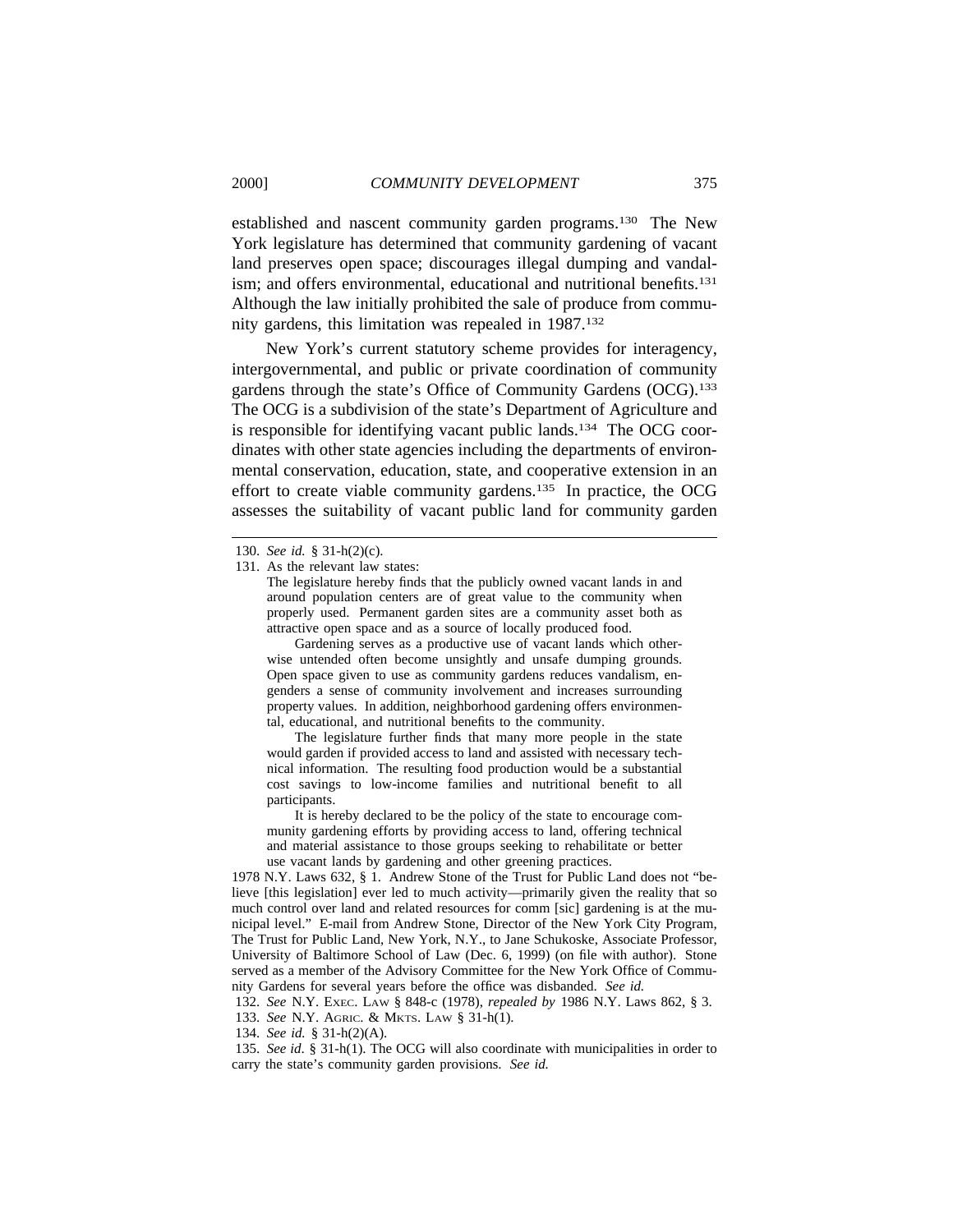purposes; matches the vacant public land to interested community groups; supports and encourages contact between existing garden programs and the new garden program; provides assistance; and seeks funding to the extent it is available.<sup>136</sup>

In New York, "vacant public land" means "any land owned by the state or a public corporation including a municipality that is not in use for a public purpose, is otherwise unoccupied, idle or not being actively utilized for a period of at least six months and is suitable for garden use."137 Any state entity "with title to vacant public land may permit community organizations to use such lands for community gardening purposes."<sup>138</sup> To limit bureaucratic delay, state agencies must respond to an application to use the public land for such purposes within 30 days and make a final determination within 180 days.<sup>139</sup> The law also allows for similar cooperation between the OCG and municipal agencies to identify land resources suitable for gardening.140 A "municipality" is defined by the code as "any county, town, village, city, school district or other special district."141 With or without the assistance of the OCG, the municipality may permit the creation of a community garden on land that it holds outright in fee or through a lease, contract, or agreement with the land owner.<sup>142</sup>

Financial assistance from the government is also permissible under New York's statutory scheme. Municipal corporations may contribute or provide at cost "initial site preparation, including top soil and grading; water systems; perimeter fencing; storage bins or sheds; and other necessary appurtenances or equipment."<sup>143</sup> The statute specifically states that loaning tools to the community garden, or the atcost sale of seeds, municipally-produced compost, and tools are valid municipal purposes.144

Community gardeners' use of public lands is conditioned on meeting certain requirements.145 Conditions may include acquisition of liability insurance and acceptance of liability for injury or damage resulting from the use of the land for community gardening.146 Simi-

146. *See id.*

<sup>136.</sup> *See id.* § 31-h(2)(d). 137. *Id.* § 31-g(6). 138. *Id.* § 31-i(1). 139. *See id*. § 31-i(2). 140. *See id.* § 31-h(1) to -h(2); *see also* N.Y. GEN. MUN. LAW § 96(2) (McKinney 1991). 141. N.Y. AGRIC. & MKTS. LAW § 31-g(3). 142. *See* N.Y. GEN. MUN. LAW § 96(1). 143. *Id*. § 96(3). 144. *See id*. § 96(4). 145. *See id.* § 96(1).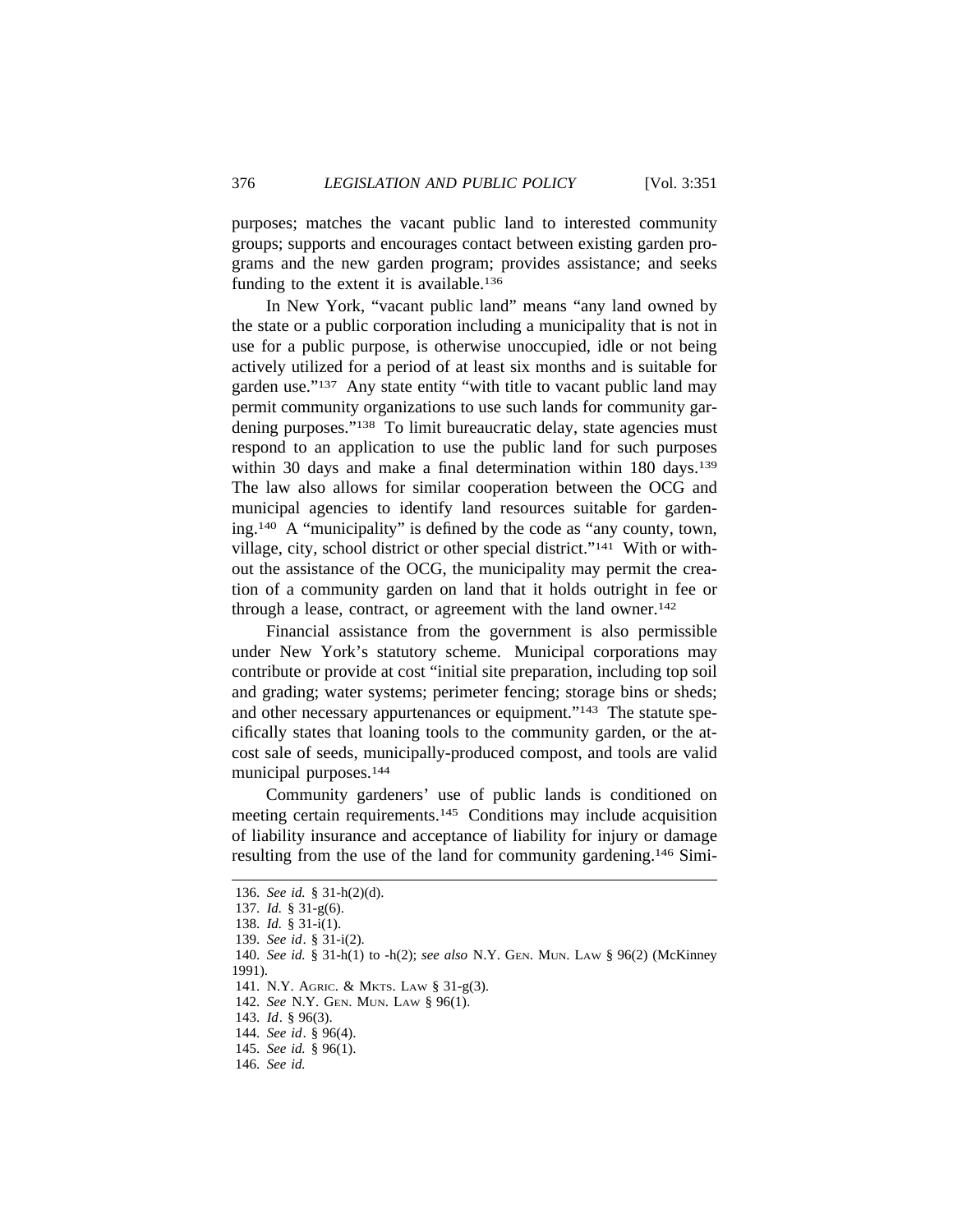larly, the gardening organization may be responsible to pay fees to cover the costs of site preparation.<sup>147</sup>

An issue may arise concerning the sale of produce grown in a community garden. New York repealed a provision of the 1978 law that prohibited the sale of such produce, subsequently placing the community gardening provisions into New York's Agriculture and Markets Law.<sup>148</sup> The silence of the current statutory scheme regarding the sale of community garden produce may suggest that it is currently permissible.149

### *2. Tennessee: Agriculture and Horticulture*

The Tennessee Community Gardening Act of 1977 expressly authorizes the creation of community gardens, but does not include provisions that provide technical assistance to gardeners.150 The Act mandates that any citizen of the state may apply to the commissioner of agriculture for a permit to use available vacant land for the purpose of gardening.151 However, priority is given to needy individuals and families in allocating the lots.<sup>152</sup> Under Tennessee law, produce grown in community gardens may not be sold.153

Like the New York statutory scheme, Tennessee's Community Gardening Act requires the state's commissioner of agriculture to compile lists of vacant public lands suitable for gardening.154 The state agency is then required to send information concerning vacant public land within their counties to county agents.155 The counties, cities, municipalities, and other state agencies and departments are then authorized to make vacant public lands available for gardening permits.156 The statute also provides for contracts between the De-

<sup>147.</sup> *See id.*

<sup>148.</sup> *See* N.Y. EXEC. LAW § 848-c (McKinney 1978) (repealed 1987).

<sup>149.</sup> *Compare id.* §§ 848–848-d (repealed 1987), *with* N.Y. AGRIC. & MKTS. LAW §§ 31-g to -i (McKinney 1999).

<sup>150.</sup> *See* TENN. CODE ANN. § 42-24-101 to -107 (1999). The Tennessee Department of Agriculture has not issued regulations under the statute. *See* E-mail from Patricia Clark, Counsel, Tennessee Department of Agriculture, to Jane Schukoske, Associate Professor, University of Baltimore School of Law (Mar. 28, 2000) (on file with author).

<sup>151.</sup> *See id.* § 43-24-103(a)–(b).

<sup>152.</sup> *See id.* § 43-24-104(a) (providing priority be given to elderly persons of low income, families of low income, and children between ages of 7 and 16).

<sup>153.</sup> *See id.* § 43-24-104(b).

<sup>154.</sup> *See id.* § 43-24-105(a).

<sup>155.</sup> *See id.* § 43-24-105(b). Certain counties are exempt from the program, apparently as part of a political compromise. *See id.* § 43-24-108 (providing, for example, chapter does not apply to counties with population between 24,000 and 24,300). 156. *See id.* § 43-24-105(c).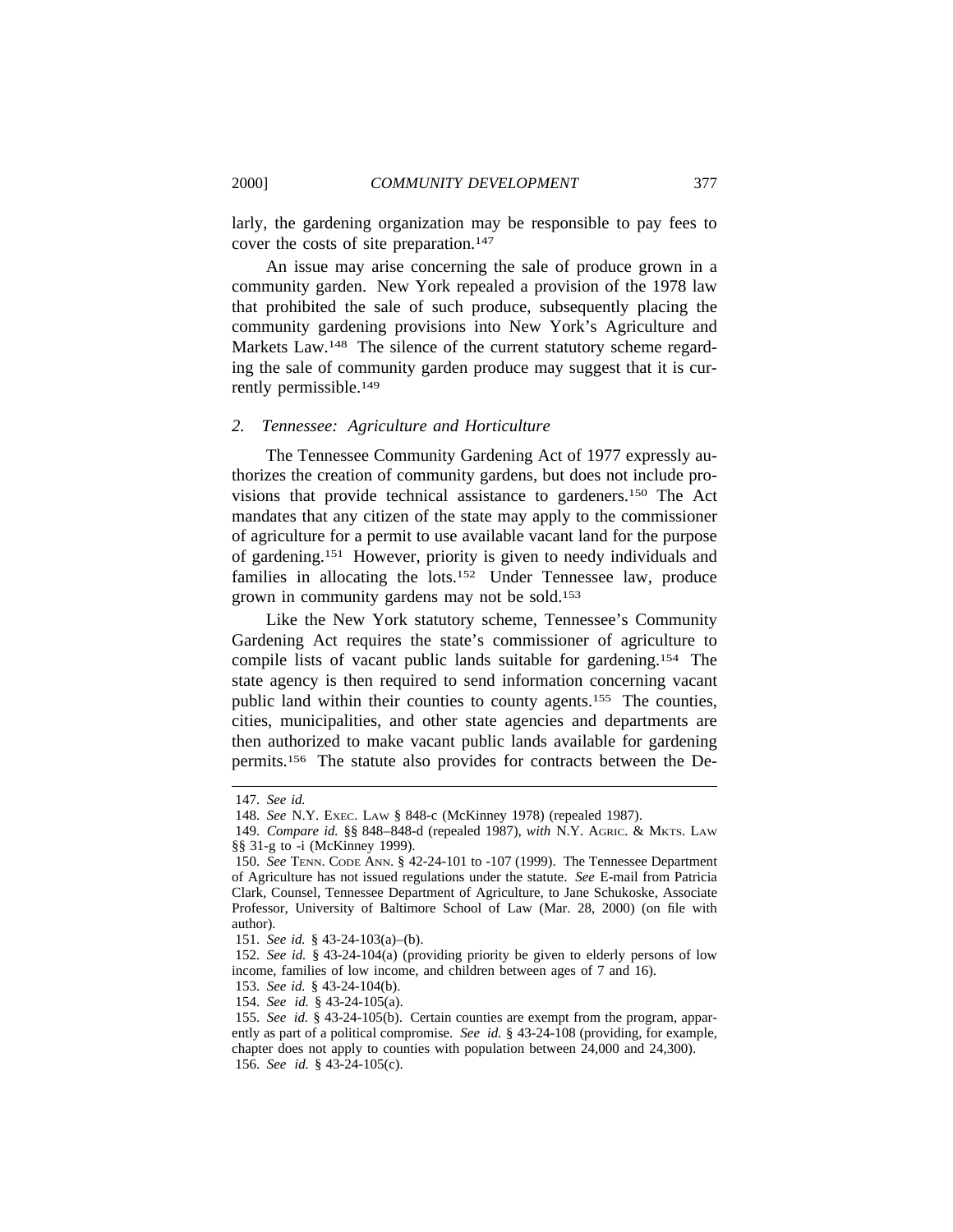partment of Agriculture and private land owners to acquire lands for community gardens.157 In all cases, the statute provides that the state, its agencies, and its employees are to be indemnified and saved harmless by gardeners and those private land owners who participate in the community gardening program.158 When a locality or other agency contracts with the commissioner of agriculture to participate in the gardening program, the contract may contain a termination date.159 If the contract does not contain a termination date, either party may terminate the agreement by providing written notice, as long as the contract does not terminate before the end of the harvest season.160

#### *3. Summary: State Law Concerns*

A review of the New York and Tennessee community gardening statutes reveals three key similarities: (1) express grants of permission to use vacant state lands for gardening purposes; (2) creation of a system for tracking vacant lots and their assignment to garden organizations; and (3) protection of the state from liability for personal injury and property damages while the land is being used by the community garden. States may also enable local governments to provide technical and material support to community gardens by recognizing community gardens as a valid public use of the land.161

The community gardening laws of both New York and Tennessee acknowledge the significant role that gardens can play in reducing urban blight and strengthening the social fabric. For example, the legislative history of New York's community gardening statute specifically cites the crime-reducing benefits that can be reaped by transforming vacant lots into community gardens.162 Similarly, Tennessee's statute benefits low-income families, the elderly, and school-age children by giving them priority when allocating garden plots.163

<sup>157.</sup> *See id.* § 43-24-106.

<sup>158.</sup> *See id*. §§ 43-24-103(d), -106(b).

<sup>159.</sup> *See id.* § 43-24-105(d).

<sup>160.</sup> *See id.*

<sup>161.</sup> *See, e.g.*, 1986 N.Y. Laws 862 § 1 (finding state should aid citizens "by providing access to land, offering technical and material assistance . . . .").

<sup>162.</sup> *See supra* note 131 and accompanying text.

<sup>163.</sup> *See* TENN. CODE ANN. § 43-24-104(a) (1999).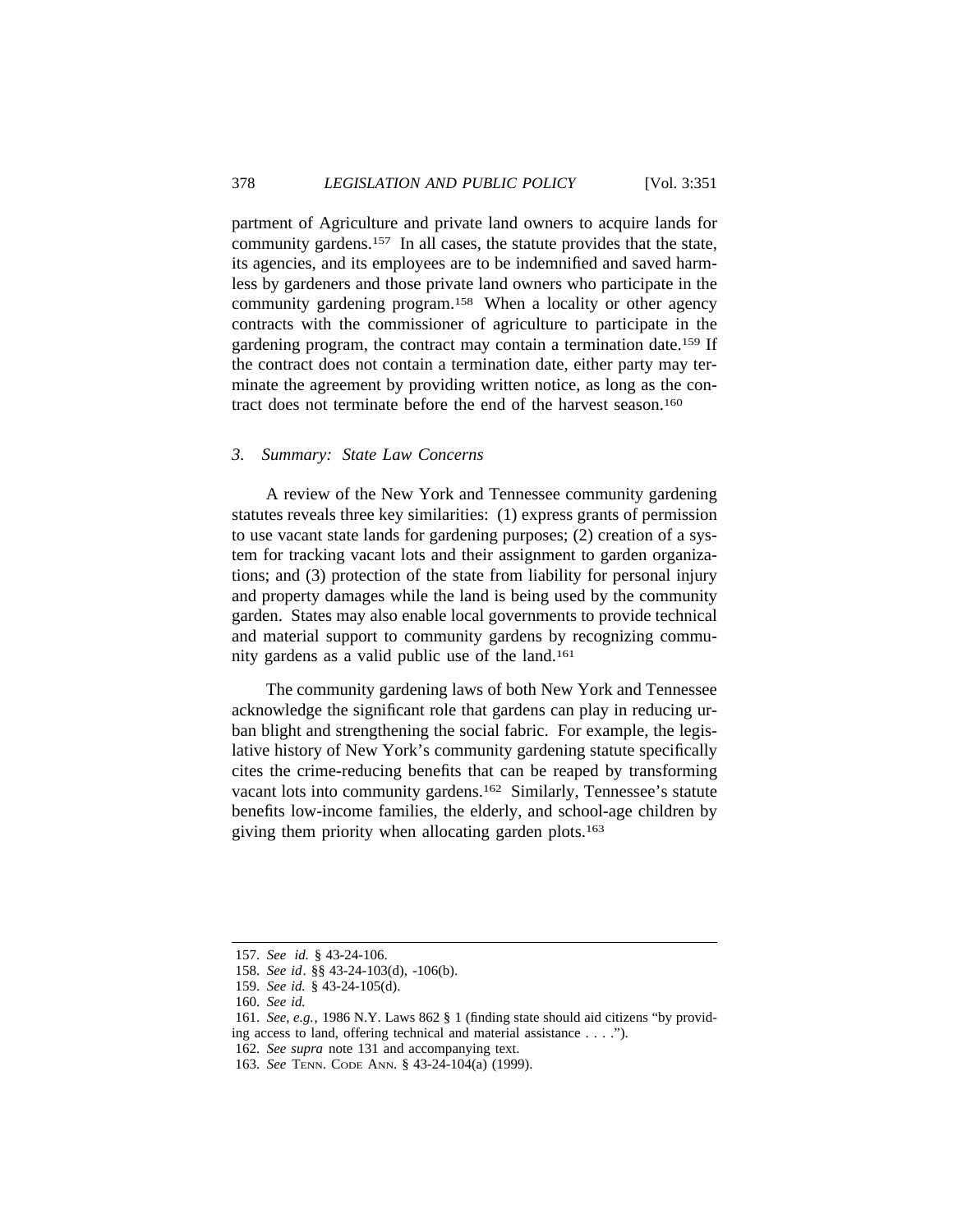#### 2000] *COMMUNITY DEVELOPMENT* 379

# *B. District of Columbia: Food Production, Land Reuse, and Science and Vocational Education*

The District of Columbia's statutory scheme for community gardens, authorized under the District's Food and Drugs Code,164 articulates multiple social policy objectives.<sup>165</sup> The District's law defines "urban gardens" as "any vacant lot used for the growing of food, flowers or greenery."166 The District of Columbia Comprehensive Plan Act of 1984 called for the establishment of a Food Production and Urban Gardens Program.167 This program was implemented three years later in 1987.<sup>168</sup> The program provides for maintaining an inventory of vacant lots, listing each lot's location, size, and dates of availability; providing public access to the inventory, including quarterly publication in the District of Columbia Register; and formulating procedures to donate and cultivate vacant lots.169 Through its comprehensive planning regulations, the District explicitly supports the provision of technical assistance to gardeners and nonprofit community garden organizations.170

The District disseminates standard form agreements for use by community gardeners and private owners of vacant lots.171 These agreements serve to relieve the owners from maintenance and insurance duties<sup>172</sup> by compelling the community gardeners to accept formal responsibility for cultivating and maintaining a garden on the lot.173 The District is then allowed to include the community gardening projects as one of its youth employment sites.174 In addition, through the University of the District of Columbia, the District provides technical assistance and research to citizen gardening efforts.175 In conjunction with the Board of Education, the Food Production and Urban Gardens Program is required to locate suitable garden sites to develop "instructional programs in science and gardening that prepare

- 170. See D.C. MUN. REG. tit. 10, § 4-408.2(e)–(f) (1995).
- 171. *See* D.C. CODE ANN. § 33-902(3)(A) (1981).
- 172. *See id.*
- 173. *See id.*
- 174. *See id.* § 33-902(3)(B); D.C. MUN. REG. tit. 10, § 4-408.2(e).
- 175. *See* D.C. CODE ANN. § 33-902(3)(C).

<sup>164.</sup> *See* D.C. CODE ANN. § 33-902 (1981) (promoting food production, education, and employment).

<sup>165.</sup> *See id.*

<sup>166.</sup> *Id.* § 33-901(2).

<sup>167.</sup> *See id.* § 33-902.

<sup>168.</sup> *See id.* § 33-901.

<sup>169.</sup> *See id.* § 33-902 (1)-(3).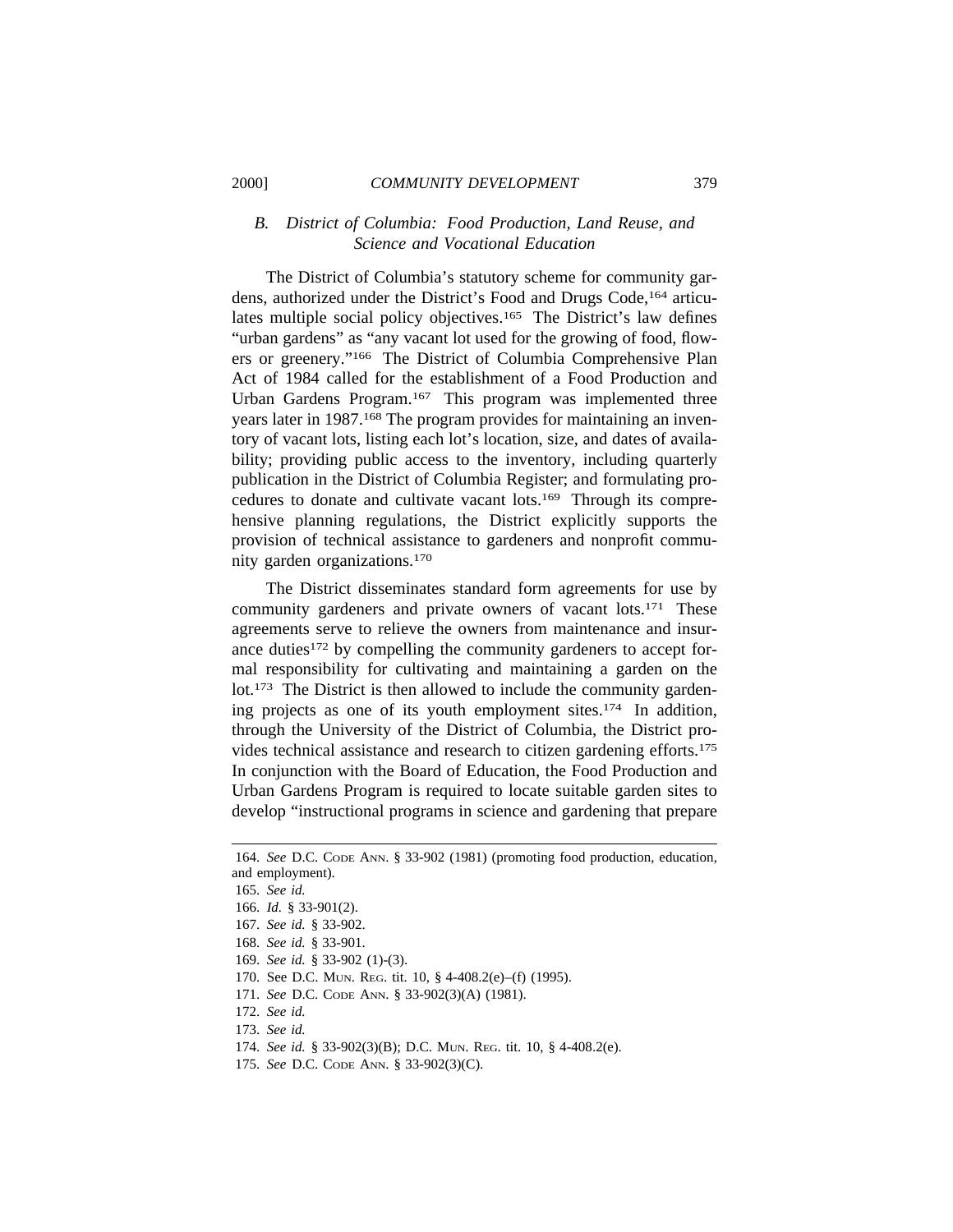students for related career opportunities such as restaurant produce supply, landscaping, and floral design."<sup>176</sup>

Beyond employment and educational goals, the District of Columbia's code seeks to encourage "food buying clubs and produce markets throughout the District of Columbia to increase the supply of and demand for urban gardens."177 Its emphasis on local food production evokes the paradigm of the "new agriculture," described by Professor Hamilton.178

The advantage of the District of Columbia's statutory scheme lies in its encouragement of cooperation among the District's cooperative extension offices, schools, nonprofit gardening organizations, employment programs, and produce markets.179 This cooperation creates an environment that supports the continued existence of community gardens. A weakness of the District's legislation resides in its lack of specific provisions regarding access to material resources such as land and water.

# *C. Local Ordinances Promoting Community Gardens Programs*

In addition to the District of Columbia code and the two state statutes examined above, some localities have enacted community gardening ordinances to comply with state law and address local circumstances. Local government power to legislate derives from state constitutional provisions, state statutes, and home rule powers.180 These grants of power vary from state to state.<sup>181</sup> Due to this lack of uniformity, advocates for community gardens must assess the local legal context when proposing legislation.

Codes of many U.S. municipalities use the term "gardens" only in reference to privately owned land, and to a lesser extent, in zoning

<sup>176.</sup> *Id*. § 33-902(3)(D).

<sup>177.</sup> *Id*. § 33-902(3)(E).

<sup>178.</sup> *See* Hamilton, *supra* note 48, at 9.

<sup>179.</sup> *See* D.C. CODE ANN. § 33-902 (1981).

<sup>180.</sup> *See* 2 C. DALLAS SANDS ET AL., LOCAL GOVERNMENT LAW § 13.01 (1994). "Home-rule arrangements . . . rest on vague constitutional or statutory language granting powers of 'local self-government' to qualifying municipalities." OSBORNE M. REYNOLDS, JR., HANDBOOK OF LOCAL GOVERNMENT LAW 96 (1982). Such home-rule provides cities the freedom to take action to confront the myriad of problems of contemporary life in contrast to traditional dependence upon the state legislature for enabling legislation. *See* JEFFERSON B. FORDHAM, LOCAL GOVERNMENT LAW 70-71 (1975). For additional analysis of home-rule powers, see 1 SANDRA M. STEVENSON, ANTIEAU ON LOCAL GOVERNMENT LAW § 21 (2d ed. 1999).

<sup>181.</sup> *See* REYNOLDS, *supra* note 180, at 96 (describing home-rule arrangements as varying from state to state and frequently changing).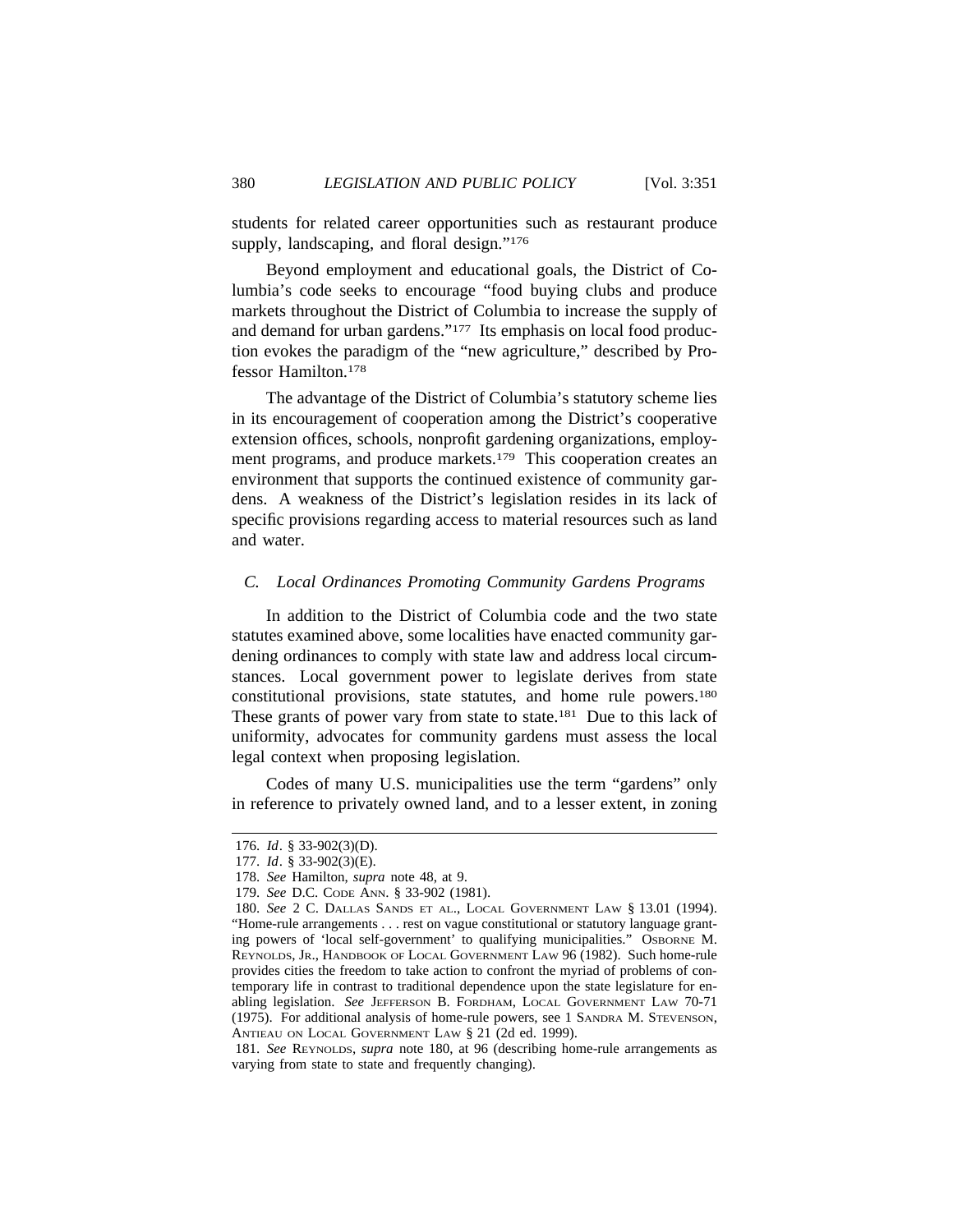provisions182 and trespass statutes.183 Some municipal ordinances recognize gardens by including them within the definition of the broader term "park,"184 and community gardening may fall under the jurisdiction of the local parks department as a recreational activity.<sup>185</sup> Depending on a lot's prior use or location, some municipally owned vacant lots may fall under the jurisdiction of agencies other than the parks department.186 It would greatly benefit gardeners who seek to use the non-park public land to gain authorization by law or lease agreement.

183. *See* DENVER, COLO., REV. MUN. CODE § 38-72 (1982) (making it unlawful for any person, except persons empowered with police authority acting within performance of their duties, to trespass upon "any garden or field of growing crops.").

<sup>182.</sup> Zoning provisions regulating gardens fall into three general categories: (1) exceptions from certain requirements because there is no structure on the land, *see, e.g.*, ANNAPOLIS, MD., MUNICIPAL CODE AND CHARTER § 21.02.090 (1990) (excepting lots "used for garden purposes" from side-yard requirement); MADISON, WIS., GEN. ORDI-NANCES § 28.04 (3)(f) (1995) (making side yard exception); MADISON, WIS., GEN. ORDINANCES  $\S 28.12(5)$ (a) (1986) (providing exception to requirement of zoning certificate to lots used for garden purposes); *id.* § 28.12(6) (providing exception for land used for garden purposes to requirement of certificate of occupancy); MINNEAPOLIS, MINN. CODE OF ORDINANCES §§ 535.240, 546.30 <http://www.municode.com/CGI-BIN/om\_isapi.dll?infobase=11490.NFO&softpage=Browse\_Frame\_Pg42> (making side yard exemption); (2) provisions for gardening as a permitted or accessory use of the land, *see, e.g.*, ANCHORAGE, ALASKA, MUNICIPAL CHARTER CODE §§ 21.40.030- .100 (1996) (permitting non-commercial gardens as accessory uses and structures in residential zoning districts); (3) requirements of special use permits for garden activity in a residential district, *see, e.g.*, ATLANTA, GA., CODE OF ORDINANCES § 16- 03.005(1)(d) (1995) (requiring special use permits for, inter alia, garden clubs in single-family residential districts); and (4) open space requirements, *see, e.g.*, LOS ANGE-LES, CAL., MUNICIPAL CODE, GENERAL PROVISIONS AND ZONING § 12.08.5(5) (1996) (including garden area as example of usable open space).

<sup>184.</sup> *See* ONTARIO, CAL., CODE OF ORDINANCES § 10-1.01(f) (1981) (defining "'park' [to] mean and include all parks, median parkways, *gardens*, lakes, plazas, totlots, trails, and other property owned by the City, including park facilities and structures thereon, and used, operated, or maintained for recreational purposes, whether active or passive.") (emphasis added).

<sup>185.</sup> *See, e.g.*, AUSTIN, TEX., CODE OF ORDINANCES § 11-4-1 (1999) (establishing that Parks & Recreation Department is responsible for qualifying community gardens); HARTFORD, CONN., MUNICIPAL CODE § 26-15 (1977) (empowering parks and recreation advisory commission to develop and administer Municipal Garden Program); PORTLAND, OR., CODE OF THE CITY OF PORTLAND, OREGON §§ 20.04.010-.020 (1999) (stating that Council of Parks and Recreation is responsible for general management of all parks, squares, openings, and public grounds surrounding public buildings).

<sup>186.</sup> *See* McManus & Steer, *supra* note 45, at 5 (noting ownership and responsibility for care of publicly owned vacant lots in Baltimore is distributed among 31 city agencies).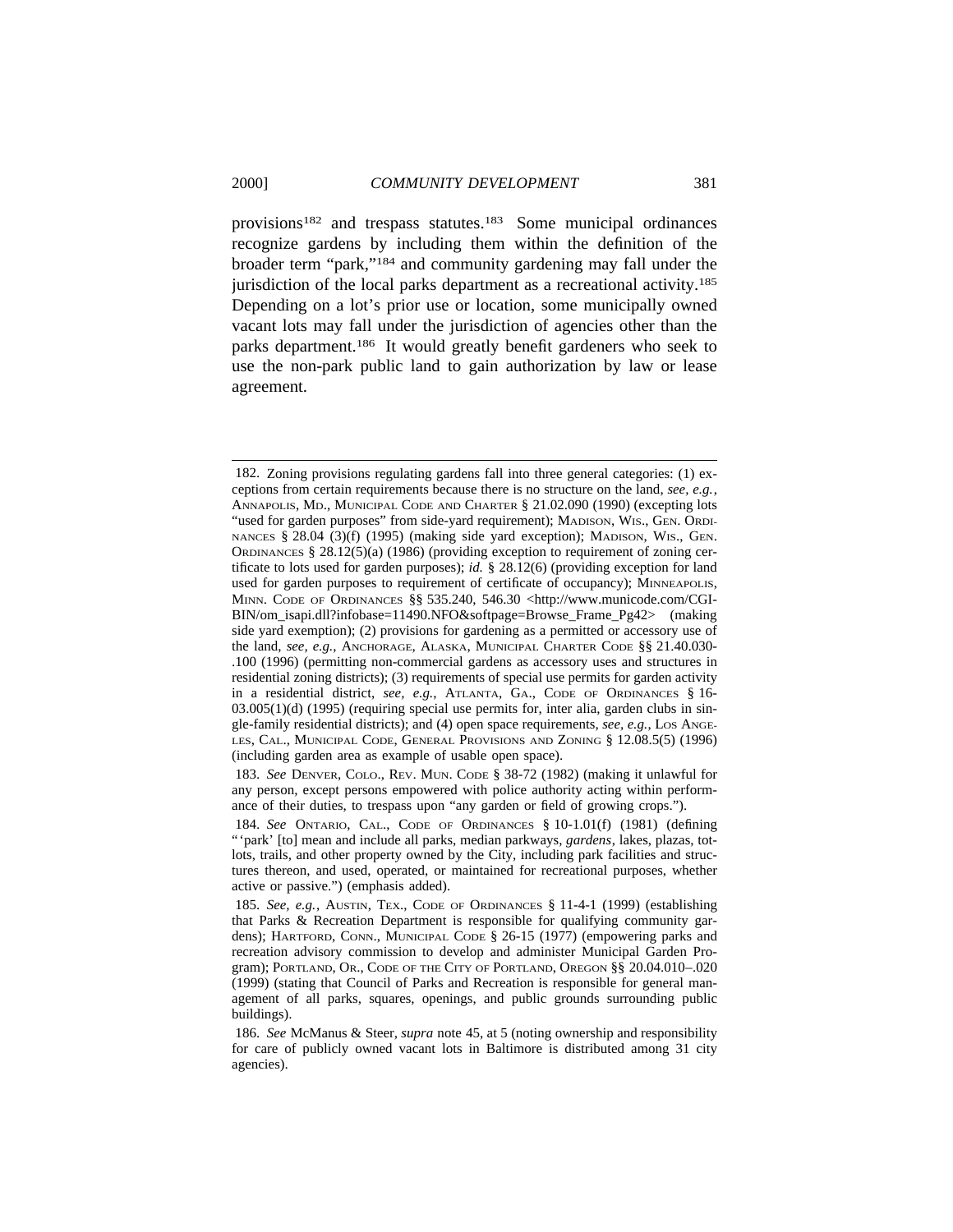# *1. Community Gardens Must Serve a Public Purpose*

Localities supporting community garden development should identify the public purposes of the gardens that warrant support. Generally, a locality's "power to acquire and hold property, including the power to determine its use, is restricted to public purposes."187 Courts defer to the local legislature's determination that a named purpose falls within the definition of a public good.<sup>188</sup> By stating the gardens' public purposes, ordinances promoting community gardens clarify what distinguishes them from for-profit agricultural production.

Some localities explicitly declare community gardening a legitimate use of public resources.189 Like the District of Columbia's statute, some local ordinances direct municipal bodies to maintain inventories of vacant public lands, to manage garden lot assignments, and to regulate use of the gardens.190 Local law usually contains a requirement that community gardens hold the city harmless in the event of injury, and may also contain provisions authorizing the imposition of user fees.191

The role that the gardens play as an expression of neighborhood character, as a tool in crime prevention, and as an urban open space, benefits the public beyond any individual aggrandizement. Localities may determine that community gardens constitute a public use as either urban revitalization<sup>192</sup> or as parks and recreation.<sup>193</sup> Similarly, courts have held that a lease, granted to a private party and yielding a legitimate public benefit, constitutes a valid public purpose.194 Addi-

<sup>187.</sup> SANDS, *supra* note 180, § 21.03.

<sup>188.</sup> *See id*.; Michael Simon, *The Supreme Court's 1987 "Takings" Triad: An Old Hat in a New Box or a Revolution in Takings Law?*, 1 U. FLA. J.L. & PUB. POL'Y 103, 113 (citing Penn Central Transp. Co. v. New York City, 438 U.S. 104, 125 (1978) ("[T]he Court emphasized the deference courts give to land use regulations that promote the public health, safety, morals, or general welfare.").

<sup>189.</sup> *See, e.g.*, HARTFORD, CONN., MUN. CODE § 26-15(a) (1999) (empowering parks and recreation advisory commission to develop and administer municipal garden program on publicly owned lots). *See also, e.g.*, *infra* Parts IV.C.2, IV.C.4, IV.C.5.

<sup>190.</sup> *See, e.g.*, HARTFORD, CONN., MUN. CODE § 26-15(a) (1999); *see also, e.g.*, D.C. CODE ANN. § 33-902 (1981) (providing for collection and maintenance of up-to-date and comprehensive inventory of vacant lots).

<sup>191.</sup> *See* HARTFORD, CONN., MUN. CODE § 26-15(c)–(d) (1999)*.*

<sup>192.</sup> *See generally*, STEVENSON, *supra* note 180, § 24.12[8] (1999) ("The taking of land for slum clearance and urban redevelopment is uniformly held to be a taking for a public use.") (citations omitted).

<sup>193.</sup> *See* SANDS, *supra* note 180, § 14.33 (categorizing amusements and recreations as public activities which may be regulated).

<sup>194.</sup> *See* Murphy v. Erie County, 268 N.E.2d 771, 774 (N.Y. 1971) (holding lease of stadium to private corporation did not create private use, because local residents would still benefit from facility regardless of who operated it), *cited in* STEVENSON, *supra* note 180, § 24-12[6] n.7 (1999).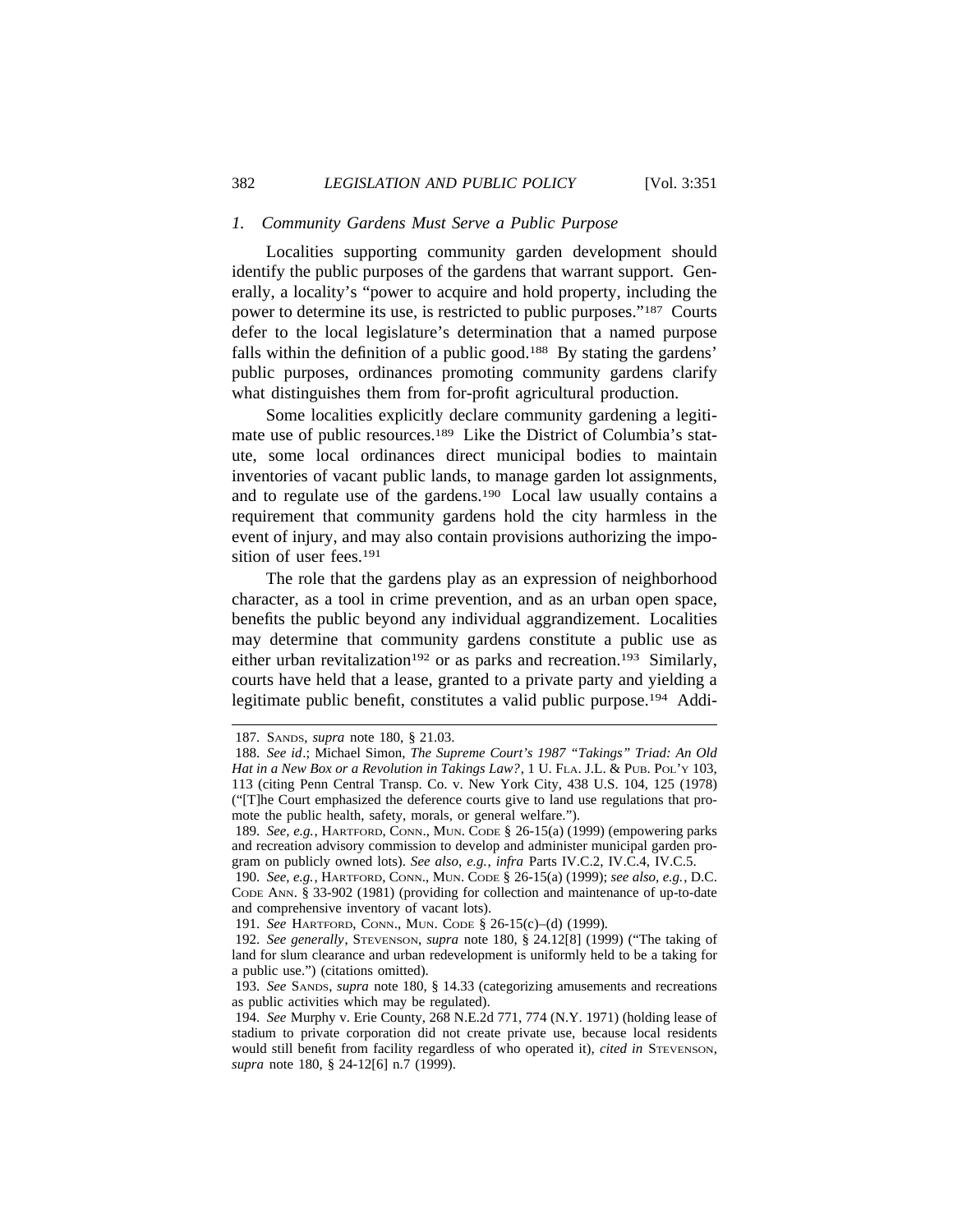tional bases for legitimization of community gardens will likely

emerge as localities expand community participation in their open space planning and development approval processes.

# *2. Portland, Oregon: Parks and Open Space*

The Planning and Zoning Code of Portland, Oregon specifically recognizes community gardens within its definition of "Parks and Open Areas."195 The city of Portland directed:

[T]he City through the Bureau of Parks will coordinate the project by finding and making available the vacant property and will assign participants to such property for the purpose of gardening; that an agreement should be entered into between the property owner and the participant to regulate the use of the property and provide conditions in connection therewith and to hold harmless the city and the property owner from any damage or claims because of use of such property for the gardening project purposes  $\dots$ <sup>196</sup>

This ordinance authorizes both the Superintendent of the Bureau of Parks and the Assistant Superintendent of the Bureau of Parks to enter into agreements with public or private property owners and participants in the Community Gardens Project.197 In addition, the City Council has drafted a form agreement for the parties to use.198

Currently, Portland's Parks & Recreation Community Gardens Program supports twenty-three gardens located throughout the city.<sup>199</sup> The program encourages gardening as well as food production and intergenerational activities.200

<sup>195.</sup> *See* PORTLAND, OR., CODE OF THE CITY OF PORTLAND, OREGON § 33.920.460 (1998) (identifying "Parks and Open Areas" as "uses of land focusing on natural areas, large areas consisting mostly of vegetative landscaping or outdoor recreation, community gardens or public squares" and providing "botanical gardens" as example).

<sup>196.</sup> Portland, Or., Ordinance No. 139598 (Mar. 13, 1975).

<sup>197.</sup> *See id.*

<sup>198.</sup> *See id.*

<sup>199.</sup> *See* PORTLAND PARKS & RECREATION, PORTLAND COMMUNITY GARDENS: PRO-VIDING GARDEN SPACE AND EDUCATIONAL EVENTS WITHIN PORTLAND'S NEIGHBOR-HOODS (1999) (pamphlet, on file with the *New York University Journal of Legislation and Public Policy*).

<sup>200.</sup> *See id.* (including "Produce for People[:] A program to coordinate donations of excess produce from community gardens to local food agencies" and "Children's Gardening Program[:] An in-school and after-school program").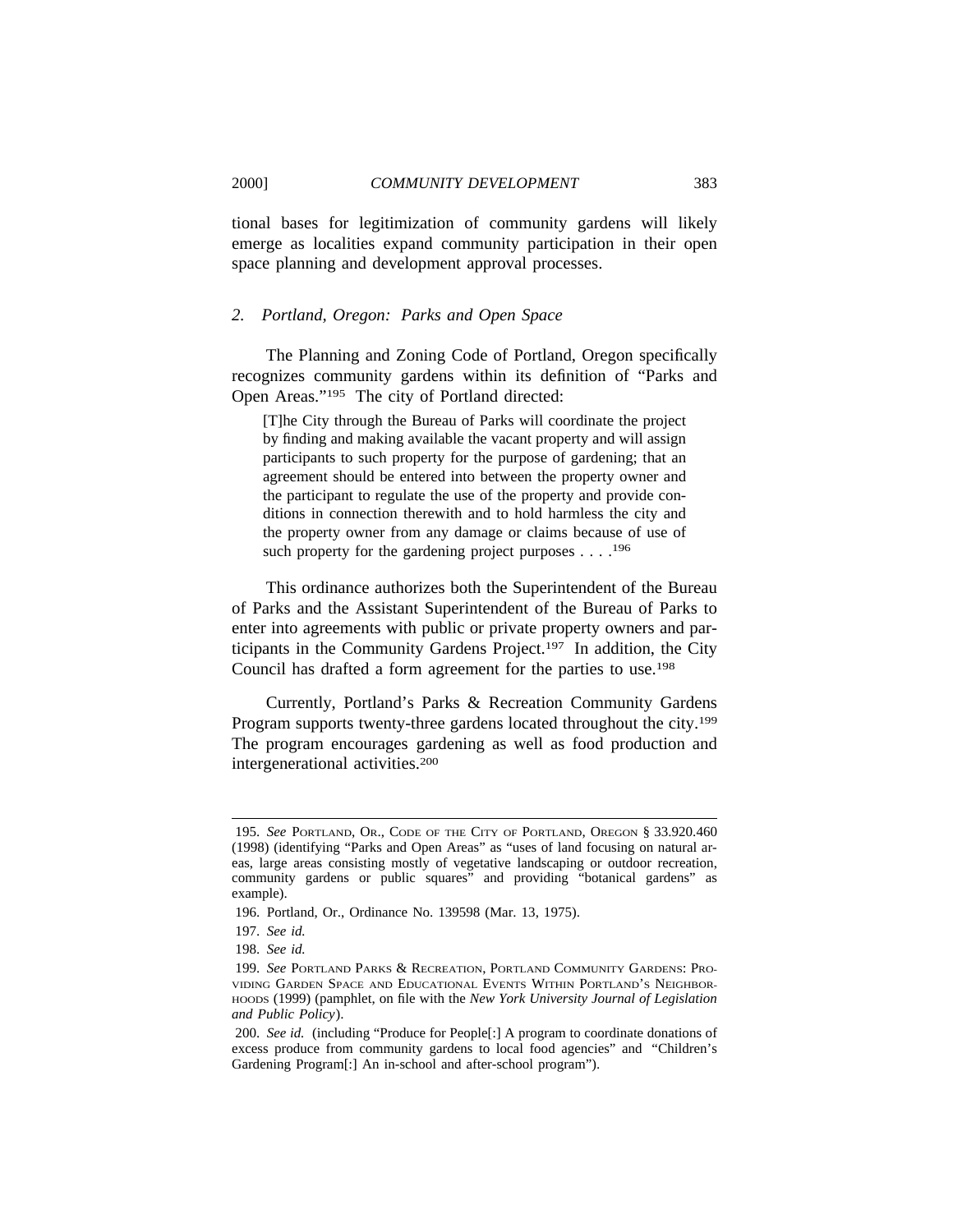## *3. Austin, Texas: Parks and Recreation*

The city of Austin, Texas regulates community gardens under its Parks and Recreation Code.<sup>201</sup> In 1998, Austin Community Gardens, a nonprofit organization that receives city grants, focused on acquiring leases to state-owned land, land held by the city real estate division, and land belonging to private owners.202

The city of Austin has recognized community gardening as a proper "civic use."<sup>203</sup> A "qualified community garden" is defined as "a parcel of land used as a cooperative garden . . . by a group of people associated with an organization which meets the qualifications of this section."204 The city exempts qualified community gardens from platting requirements<sup>205</sup> and impact fees,<sup>206</sup> and authorizes the issuance of temporary water tap permits for garden use.<sup>207</sup> To qualify, a garden group must demonstrate to the Parks and Recreation Department (1) that it is incorporated in Texas; (2) that it has obtained recognition of tax-exempt status under section  $501(c)(3)$  of the Internal Revenue Code; (3) "that the nonprofit organization's purpose includes agriculture, gardening, and/or economic development;" and (4) that it has operated for at least a year and "has a history with community gardening," or that it is sponsored by a recognized community gardening organization.208 The ordinance further requires proof that the group is organized, that a plan exists for the garden (including a garden manager and membership to implement the plan), and that at least four unrelated individuals or families will garden the tract.209 In addition, the organization must prove that no habitable or permanent structures are located on the lot.210 Finally, the garden must either be located within a target area for the Community Development Block

- 204. *Id*. § 11-4-1(A).
- 205. *See id*. § 25-4-3(A)
- 206. *See id.* § 25-9-346(A).
- 207. *See id.* § 25-9-99(B).
- 208. *See id*. § 11-4-1(A)(1)(a), (b), (e), (f).
- 209. *See id*. § 11-4-1(A)(1)(c), (g).
- 210. *See id*. § 11-4-1(A)(1)(d).

<sup>201.</sup> *See* AUSTIN, TEX., CODE OF ORDINANCES, § 11-4-1 (1999).

<sup>202.</sup> *See* Kirschbaum, *supra* note 53, at 11. Austin Community Gardens (ACG) leased a six-acre site with 330 plots and a 7,500-square-foot food bank garden—both on state owned land at the Texas School of the Blind and Visually Impaired. *See id.* Additionally, ACG leased 14 one- or two-lot sites from the city real estate division and private owners. *See id.*

<sup>203.</sup> AUSTIN, TEX., CODE OF ORDINANCES § 25-2-6(A) (1999) (defining "civic use" as use with public purpose, including "the performance of utility, educational, recreational, cultural, medical, protective, and governmental functions, and other uses that are strongly vested with public or social importance"); *see id.* § 25-2-6(B)(39) (including qualified community gardens as "civic use").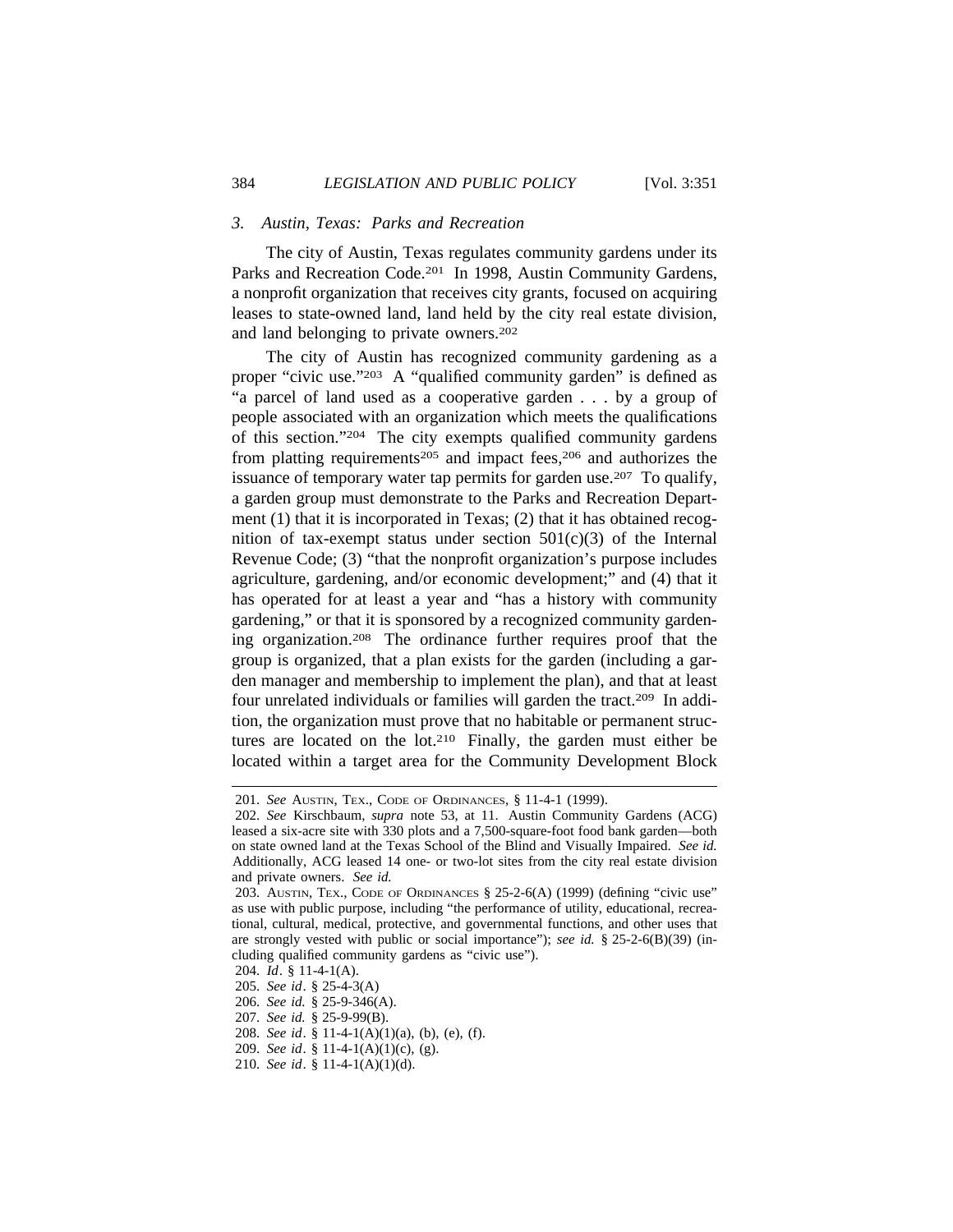Grant Programs designated by the City Council or be within a census tract in which at least fifty-one percent of the families are below the federal poverty level.211

Documentation demands are considerable under the ordinance. The applicant must provide census tract data to demonstrate that the location is eligible—if census tract data is the basis for location eligibility.<sup>212</sup> The applicant must also file (1) articles of incorporation; (2) bylaws; (3) a letter of recognition of the organization's nonprofit status from the Internal Revenue Service; (4) a twelve month lease with the property owner, if applicable; (5) financial documents; (6) a garden plan (including a map, hours of garden operation, membership fees and other requirements); (7) the name and contact information for the garden manager; and (8) the names and addresses of at least four additional gardeners.213

The ordinance demands a relatively high level of formal organization by the gardeners. The incorporation requirement provides a way to hold the organization accountable, thereby accounting for the transience of active membership that is common among such associations. However, the requirement of formal recognition of federal nonprofit status may unnecessarily exclude some garden groups from the benefits of the program, because—as noted earlier—a charitable organization may qualify for federal tax exemption without filing for recognition if the annual revenue of the organization is less than \$5,000.214 A group solely involved in community gardening may not meet this threshold income level, and would therefore be unable to show documentation from the Internal Revenue Service under the express provisions of the Austin ordinance.

# *4. New York, New York: Parks*

New York City's volatile real estate market exacerbates the problem of permanence for community gardens. The city has promoted community gardens through the Parks Department's GreenThumb

<sup>211.</sup> *See id*. § 11-4-1(A)(1)(h).

<sup>212.</sup> *See id*.

<sup>213.</sup> *See id*. § 11-4-1(A)(2)(a)–(g).

<sup>214.</sup> *See* INTERNAL REVENUE SERVICE, U.S. DEP'T OF TREASURY, PUB. NO. 557, TAX EXEMPT STATUS FOR YOUR ORGANIZATION 5735 (1999) (stating that some organizations are not required to file for recognition of exemption, but are automatically exempt, including organizations which normally have annual gross receipts of not more than \$5,000 according to gross receipts test). The gross receipts test uses an averaging approach, so that in its first year of operation a charitable organization may have up to \$7,500, in its first two years a total of up to \$12,000, and in its first three years a total of up to \$15,000. *See id.*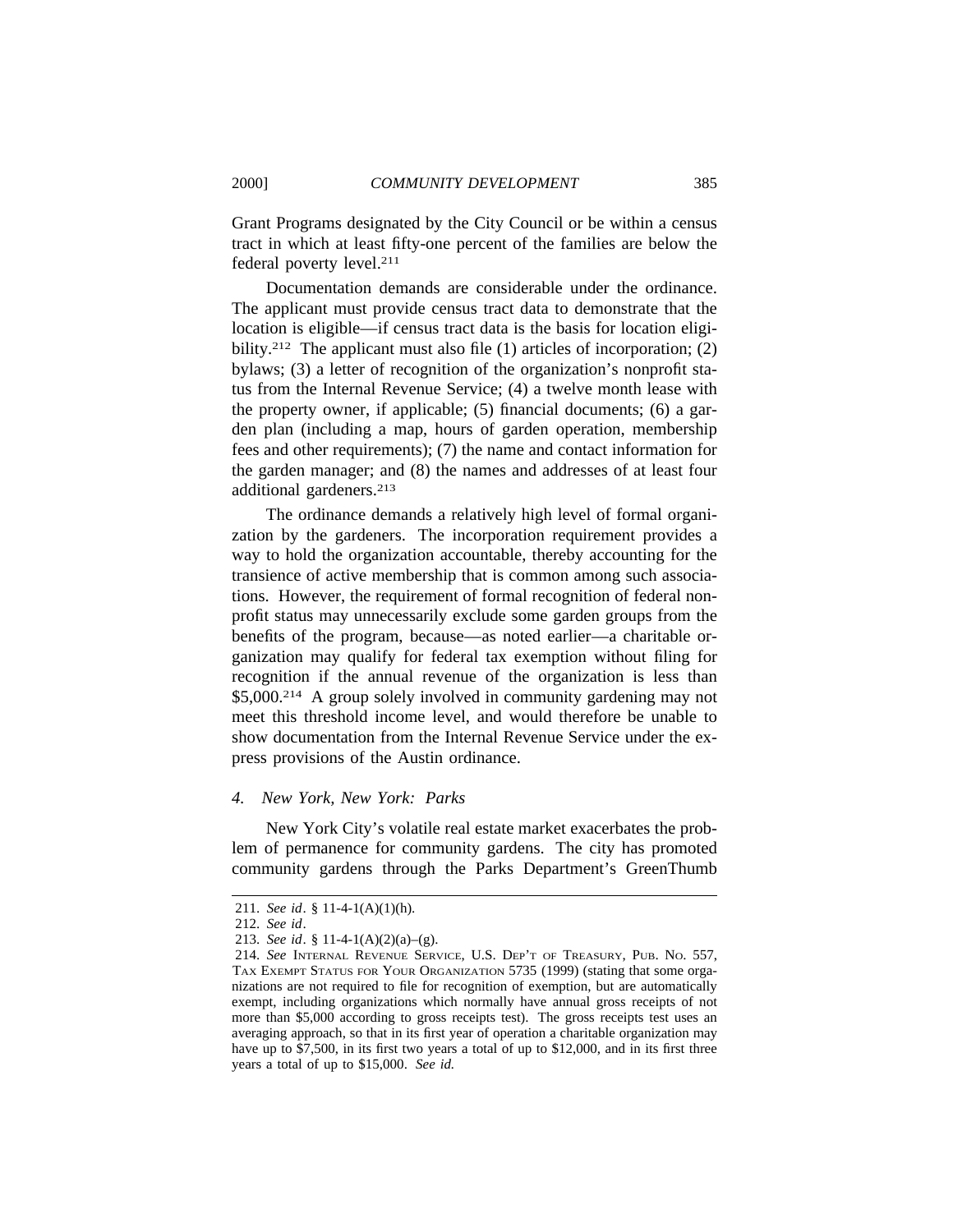program215 as a way of "involving local communities in neighborhood beautification efforts utilizing abandoned mostly city-owned vacant lots" that were often "garbage-filled, rat-infested eyesores which were a blight upon the communities in which they were located."216 In 1998, for example, GreenThumb licensed 1000 properties to 700 community groups throughout New York City.<sup>217</sup> GreenThumb also provides lumber, tools, materials for fencing, picnic tables, plants, seeds, and bulbs to various community gardens.<sup>218</sup>

In 1997, disputes arose between community gardeners and the city, when the "immediate redevelopment of fifty gardens and eventual redevelopment of three hundred additional gardens"<sup>219</sup> was scheduled. In response, New York City Green, a coalition of nine New York open space organizations, was formed to urge the city to consider the value of open space when making development decisions.<sup>220</sup> Further support for the effort to protect the gardens came from legislation introduced by State Sen. John Sampson in the Spring of 1997.221 However, in April of 1998, Mayor Rudolph W. Giuliani transferred the lots from the Parks Department to the Department of Housing Preservation and Development and revoked all GreenThumb garden leases.222 The Department of Housing Preservation and Development announced a plan to auction a number of the GreenThumb garden lots to housing developers.223

Seeking to halt the auction of 1,100 garden lots, the New York City Environmental Justice Alliance filed a motion for a preliminary

<sup>215.</sup> GreenThumb is the New York City Community gardening program sponsored by the Department of Parks and Recreation. *See* Department of Parks and Recreation, *Helping to Care for Your Local Park*, CITY OF NEW YORK (last modified Feb. 12, 1998) <http://www.ci.nyc.ny.us/html/serdir/html/xdpr07.html>. The importance of the program has been recognized in proposed legislation. *See* New York City Council Res. No. 631 (1999).

<sup>216.</sup> New York City Council Res. No. 631 (calling for New York State Legislature to amend New York City Charter regarding disposition of real property owned by City which is occupied or used by nonprofit entities as part of community garden program); *see also* Department of Housing Preservation & Development, *Green-Thumb Program,* CITY OF NEW YORK (last modified Nov. 1, 1999) <http:// www.ci.nyc.ny.us/html/hpd/html/tenant/green-thumb.html>.

<sup>217.</sup> *See* Cooper, *supra* note 21, at 25.

<sup>218.</sup> *See id.*

<sup>219.</sup> Kristi Cameron, *Community Gardens: New York City's Land Wars* (last visited

Mar. 7, 2000) <http://pages.nyu.edu/~kc370/cghome/cgtimeline.htm>.

<sup>220.</sup> *See id.*

<sup>221.</sup> *See* S. 2127, 223d Leg., Reg. Sess. (N.Y. 1999); *see also* Cameron, *supra* note 219.

<sup>222.</sup> *See* Kass & McCarroll, *supra* note 40, at 3; Cameron, *supra* note 219.

<sup>223.</sup> *See* Kass & McCarroll, *supra* note 40, at 3; Cameron, *supra* note 219.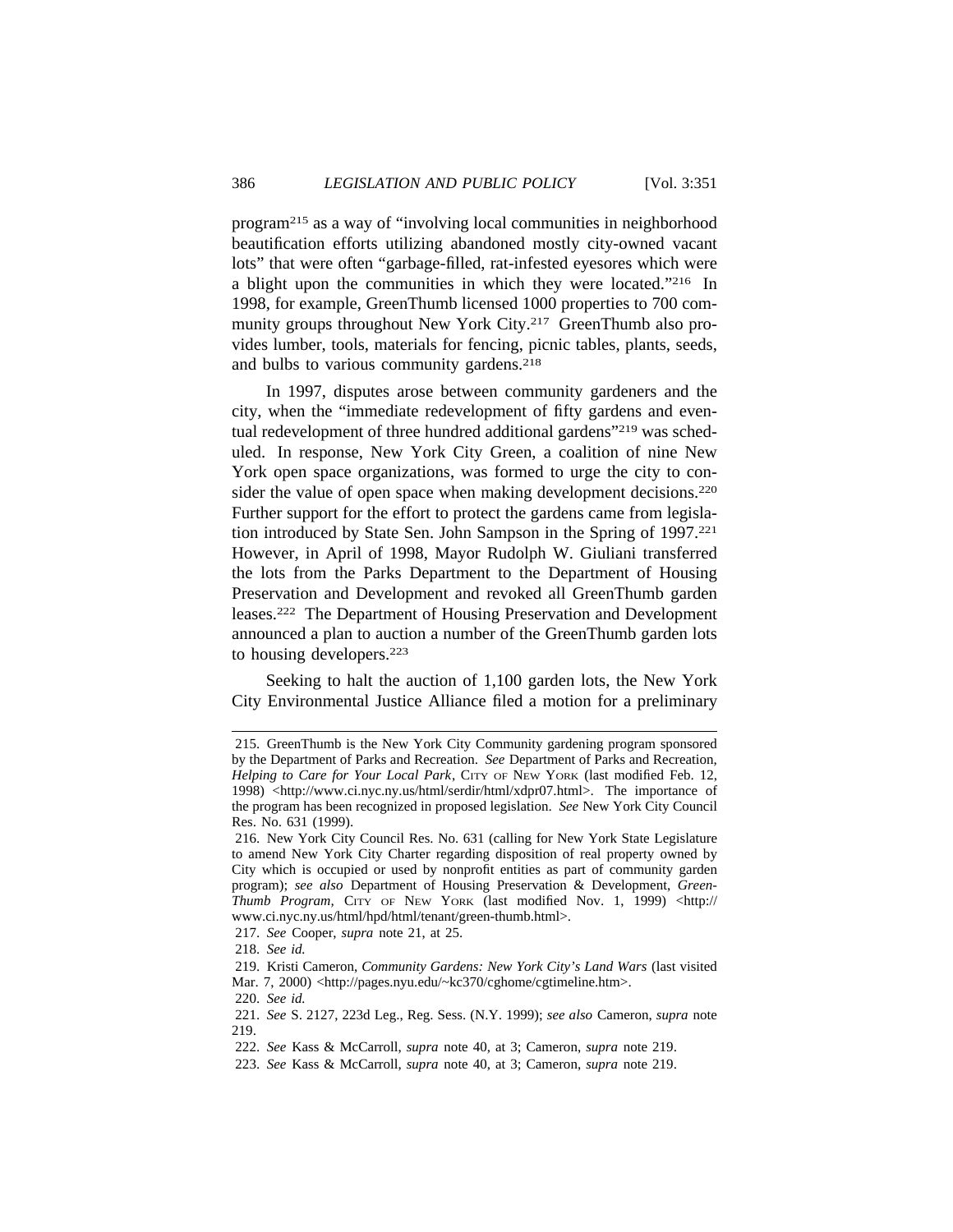injunction in federal court.<sup>224</sup> The plaintiffs argued that the sale or destruction of the community gardens would have a disparate impact on blacks and Hispanics in violation of both Title VI of the Civil Rights Act of 1964, and the regulations promulgated by the Environmental Protection Agency (EPA) to implement Title VI.225 The court held that the plaintiffs could not succeed on their Title VI claim because they failed to raise allegations of intentional discrimination.226 The court also held that the EPA regulations did not provide a right of private action.227

In addition, the plaintiffs raised claims that the city violated the Housing and Community Development Act,<sup>228</sup> the State Environmental Quality Review Act (SEQRA),<sup>229</sup> the New York City Administrative Procedures Act,<sup>230</sup> and the plaintiffs' First Amendment rights.<sup>231</sup> The court determined that the plaintiffs failed to demonstrate the likelihood of success on the merits of each of these claims, <sup>232</sup> and the injunction was denied.233 A significant part of this controversy became moot when celebrity Bette Midler's New York Restoration Project and the Trust for Public Land purchased the gardens and set forth

226. *See New York City Envtl. Justice Alliance*, 50 F. Supp. 2d at 253 (citing Guardians Ass'n v. Civil Serv. Comm'n, 463 U.S. 582, 610-12 (1983)).

227. *See id.* at 253.

228. *See id.* at 254.

233. *See New York City Envtl. Justice Alliance*, 50 F. Supp. 2d at 255.

<sup>224.</sup> *See* New York City Envtl. Justice Alliance v. Giuliani, 50 F. Supp. 2d 250, 251 (S.D.N.Y. 1999); David M. Herszenhorn, *Two More Suits Seek to Stop Sale of Gardens*, N.Y. TIMES, May 8, 1999, at B3.

<sup>225.</sup> *See New York City Envtl. Justice Alliance*, 50 F. Supp. 2d at 252-53. Section 601 of Title VI provides that "[n]o person in the United States shall, on the ground of race, color, or national origin, be excluded from participation in, be denied the benefits of, or be subjected to discrimination under any program receiving Federal financial assistance." 42 U.S.C. § 2000d. The Environmental Protection Agency's regulations state "[a] recipient shall not use criteria or methods of administering its program which have the effect of subjecting individuals to discrimination because of their race, color, national origin, or sex." 40 C.F.R. § 7.35(b).

<sup>229.</sup> *See id*. at 254-55. "[T]he primary purpose of SEQRA . . . is 'to inject environmental considerations directly into government decision making.'" New York City Coalition for Preservation of Gardens v. Giuliani, 670 N.Y.S.2d 654, 660 (Sup. Ct. 1997) (citations omitted).

<sup>230.</sup> *See New York City Envtl. Justice Alliance*, 50 F. Supp. 2d at 255 (arguing city changed policy without having gone through proper rule-making procedures).

<sup>231.</sup> *See id.* at 254 (arguing city decided to sell garden lots in retaliation for earlier protests).

<sup>232.</sup> *See id.* 253-55. In particular, the court determined that plaintiffs lacked standing to bring the SEQRA claim because "'without a license to property or with only a license revocable at will, one lacks a legally cognizable interest upon which to base standing to complain of decisions affecting that property.'" *Id.* at 254 (quoting *New York Coalition for the Preservation of Gardens*, 670 N.Y.S.2d at 659). The standing issue will continue to plague gardening groups seeking court protection.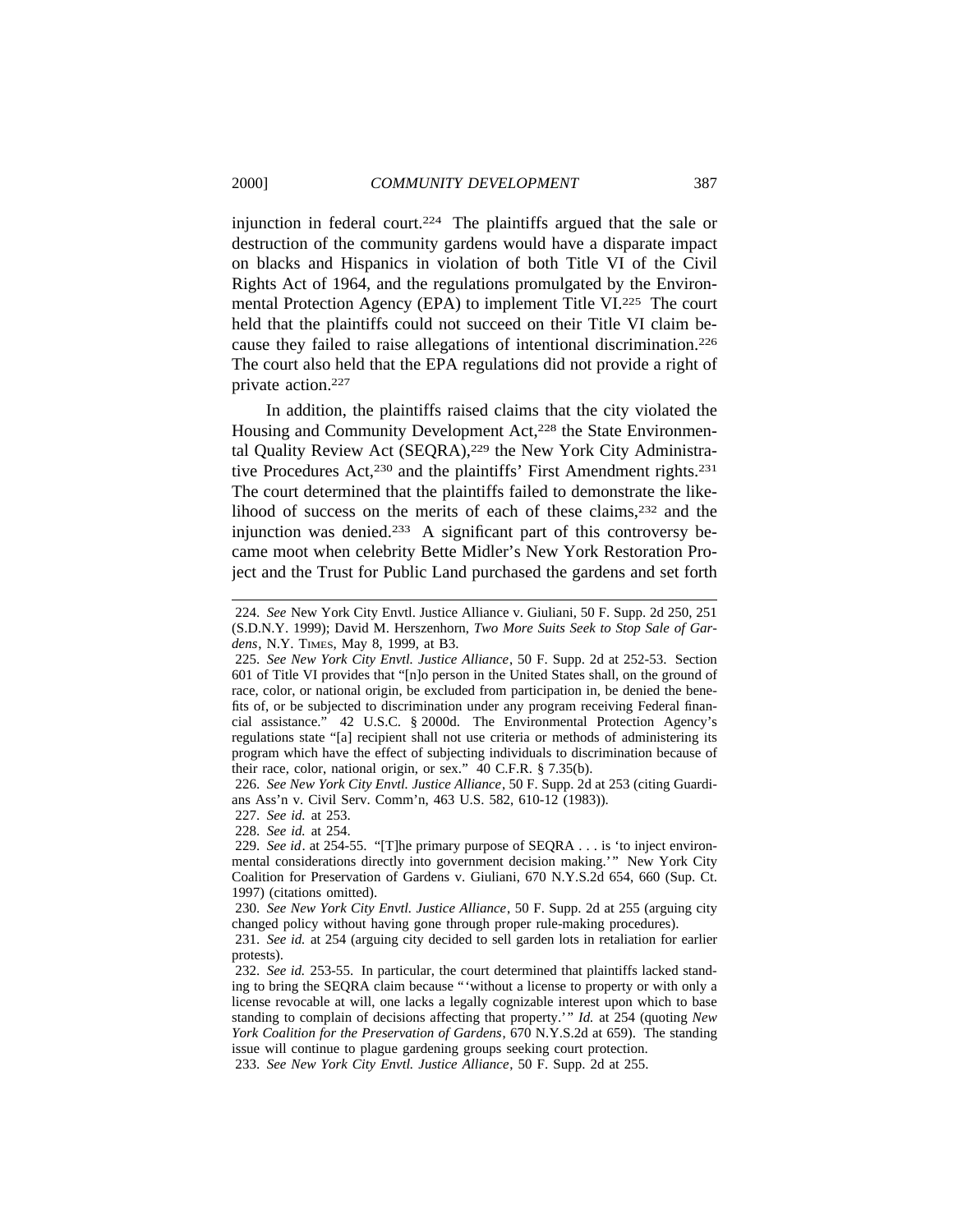plans to convey them to community gardeners.234 However, not all community gardens in New York City shared this auspicious fate.235

The claims advanced in *New York City Environmental Justice Alliance v. Giuliani* illustrate an opportunity to challenge the historical pattern of racial and ethnic discrimination that has produced an unequal distribution of public resources. Moreover, the struggle of community gardeners in New York City highlights the need for increased community involvement in land use planning and environmental decisions. Participation by citizens of low-income communities in the decision to allocate environmental resources is essential to ensure fairness. The New York City litigation demonstrates the need for a balancing of social objectives (such as community gardening, affordable housing, and safety) and economic interests in the making of land use decisions. Legislative proposals in New York reflect the need to both accord community gardeners a voice in the process, and to value the contribution of community gardens.<sup>236</sup>

### *5. Seattle, Washington: Neighborhood Open Space*

Seattle's "P-Patch" Community Gardening Program, founded as a volunteer effort and adopted by the city in 1973,237 serves as a model for programs seeking to address open space needs. The city first purchased land for its community gardens program in 1975.<sup>238</sup> In 1992, the Seattle City Council and the Mayor resolved to expand opportunities for community gardening, recommending that the gardens

<sup>234.</sup> *See* Rose Harvey, *New York's Community Gardens: The Next Challenge*, ON THE LAND, Summer 1999, at 2. Midler's organization purchased 51 of the lots, and provided one million dollars toward the Trust for Public Land's purchase of the remaining 112 lots. *See* Dan Barry, *Sudden Deal Saves Gardens Set for Auction: Bette Midler Clears Way for Purchase of 112 Lots*, N.Y. TIMES, May 13, 1999, at B1.

<sup>235.</sup> *See Crowd Storms Former Garden to Protest Bulldozing by City*, N.Y. TIMES, Mar. 6, 2000, at B3; *Death of a Garden*, N.Y. TIMES, Feb. 17, 2000, at A28 (recounting bulldozing of 22-year old Esperanza Community Garden in lower Manhattan); Clyde Haberman, *Program Lets 2nd Chances Begin to Grow*, N.Y. TIMES, Nov. 19, 1999, at B1 (noting approximately 450 other community gardens were still vulnerable to city auction); *200 Demand Garden's Return from Lower East Side Builder*, N.Y. TIMES, Feb. 22, 2000, at B5 (reporting 200-person protest on site of former Esperanza Garden demanding its return from developer).

<sup>236.</sup> *See* S. 2127, 223d Leg., Reg. Sess. (N.Y. 1999) (proposing community gardens not be sold without consent of community board).

<sup>237.</sup> *See* Kirschbaum, *supra* note 53, at 18 (noting "P" in "P-Patch" comes from Picardo family whose truck farm became Seattle's first community garden).

<sup>238.</sup> *See* City of Seattle, Wash., Ordinance 104475 (1975), which authorizes negotiation by the Superintendent of Parks and Recreation for the purchase of land for use as community gardens for up to \$78,000 from the Emergency Fund.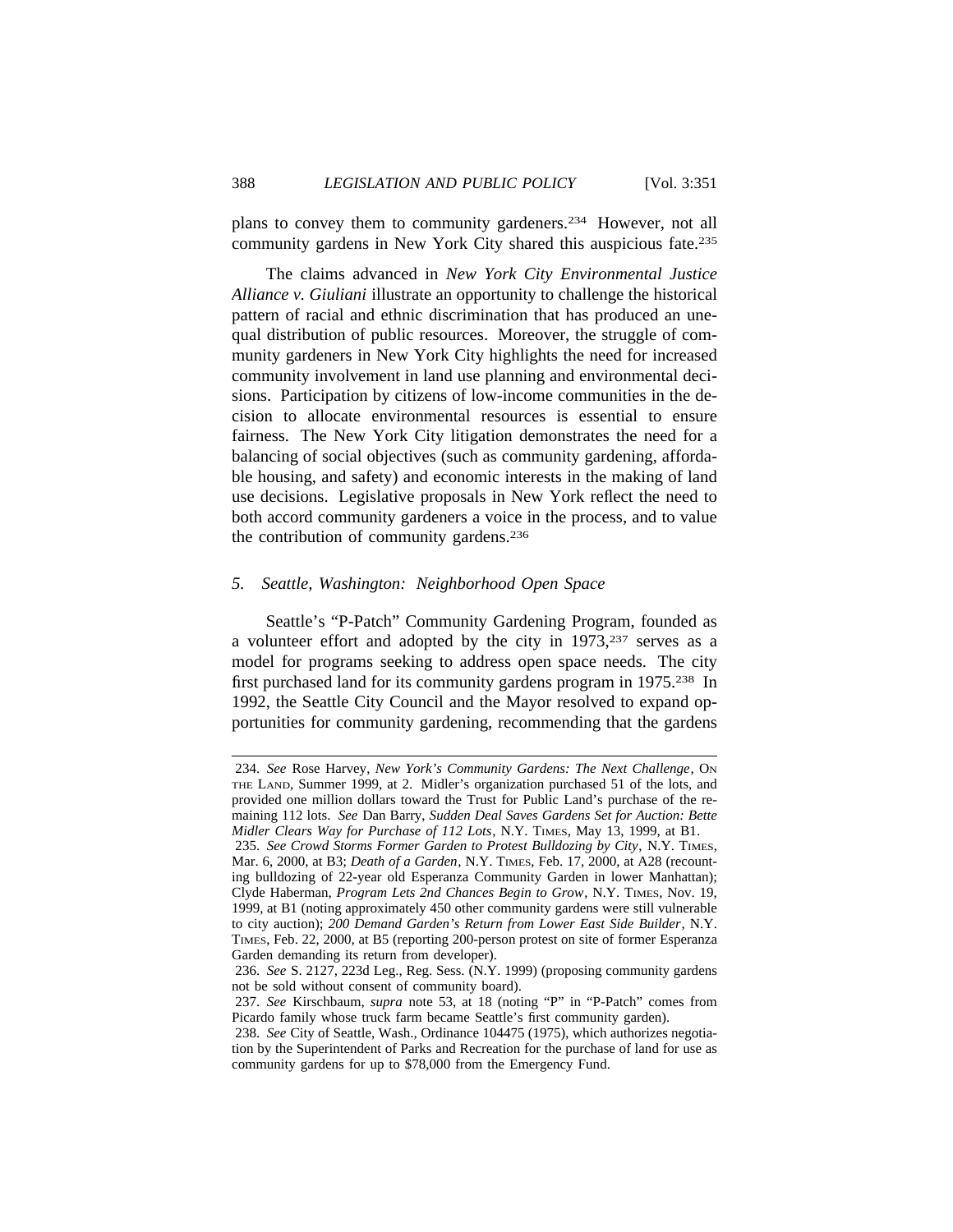be part of the city's comprehensive plan.239 To accomplish this goal, the city sought to encourage inter-agency and inter-governmental cooperation among the school district, the housing authority, and various city departments (including parks, engineering, water, electricity, and transportation).240 The resolution recommended that the P-Patch Program target "low income families and individuals, youth, the elderly, physically challenged and other special populations" because of its inherent "economic, environmental and social value."241

The Seattle ordinances, which implement the aims of the 1992 resolution, govern the city's open space policies and expressly include provisions for community gardens.242 The P-Patch program is included as a priority in the Acquisition and Development and the Environmental Education sections of the city of Seattle Parks Department Comprehensive Plan.243 Seattle's Comprehensive Plan currently calls for "one dedicated community garden for each 2,500 households in the Village with at least one dedicated garden site."244

Two circumstances surrounding the P-Patch program warrant special attention because they signal the recognition of community gardening as a legitimate community-building activity. First, the community garden program was removed from the Department of Housing and Human Services and reassigned to the Department of Neighborhoods in 1997.<sup>245</sup> P-Patch Program staff have indicated that the transfer of the program into a department that focuses on strengthening communities has yielded great benefits.246 Second, the Director of the Department of Neighborhoods is authorized to lease land to the P-Patch Program for up to five years, renewable, and subject to an an-

240. *See id*.

<sup>239.</sup> *See* Seattle, Wash., Res. No. 28610 (1992) (recommending any ordinance relating to P-Patch "be strengthened to encourage, preserve and protect community gardening, particularly medium and high density residential areas.").

<sup>241.</sup> *Id.*

<sup>242.</sup> *See* SEATTLE, WASH., PUBLISHED ORDINANCES § 23.12.105 (1999) (intending to "maintain, improve and protect the existing open space system, so that future generations can appreciate and enjoy the city's outstanding natural features . . . . Seattle's open space system shall also be used to provide light and air, buffer residential areas from incompatible uses . . . ."). Community gardens are listed among the open space tools and strategies. *See id*. (including community gardens under category of street parks and indicating that undeveloped street rights-of-way provide community garden opportunities).

<sup>243.</sup> *See* TOWARDS A SUSTAINABLE SEATTLE, *supra* note 56, at 1994-2014, at L-152. 244. *Id.* at G-74.

<sup>245.</sup> *See* Seattle, Wash., Ordinance 118546 (1997).

<sup>246.</sup> *See* Letter from Richard Macdonald, Program Manager, P-Patch Program, Seattle, Wash., to Jane Schukoske, Associate Professor, University of Baltimore School of Law (Oct. 11, 1999) (on file with author) (explaining Seattle Ordinance 104475 (1975)).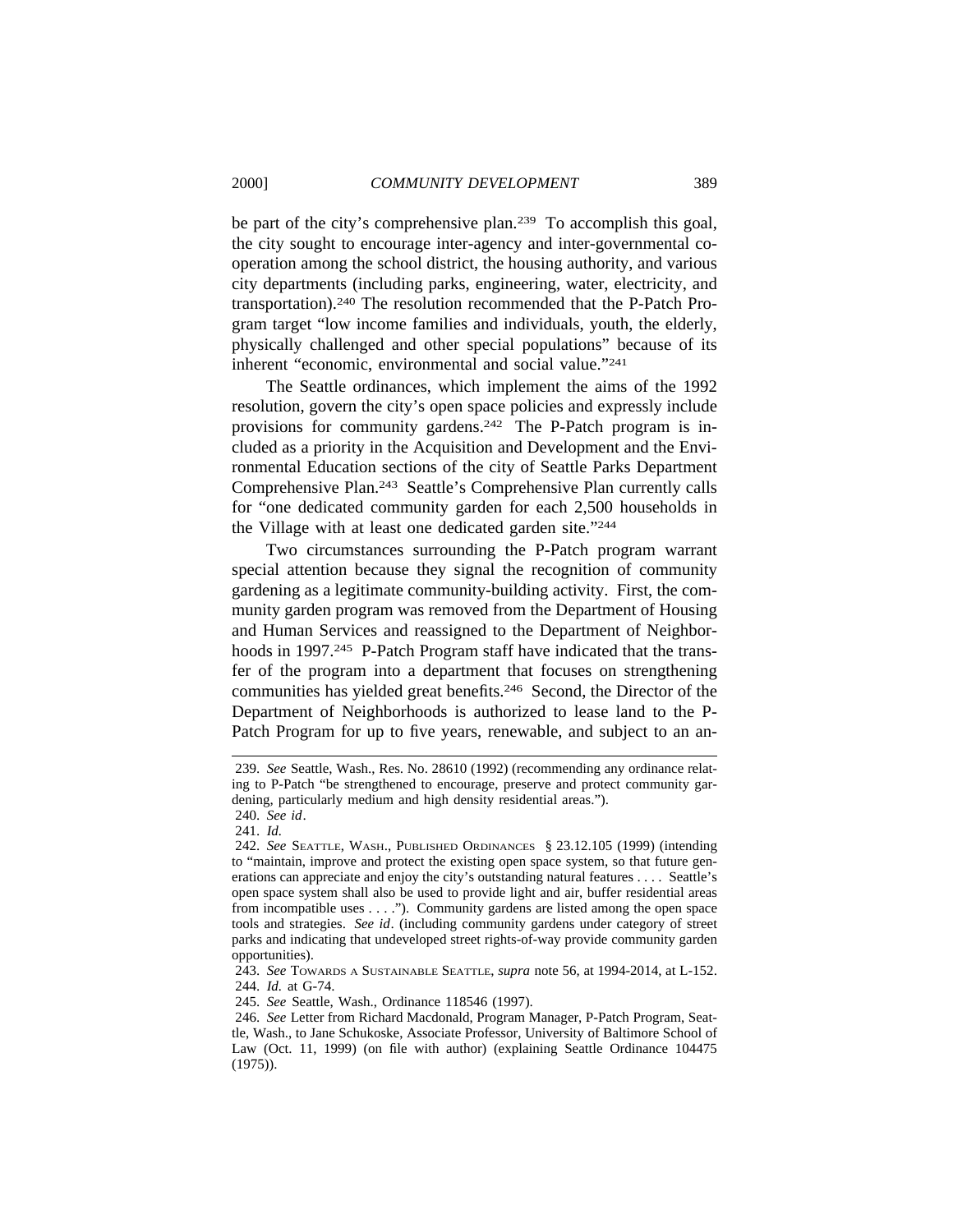nual cap of \$2,000.<sup>247</sup> The five year renewable lease of public lands both affords a substantial period of time for the planning and implementation of garden programs, and grants gardeners some security of tenure.

## *6. Summary: Local Ordinances and a Model Proposal*

This survey of local ordinances illustrates many of the benefits of community gardening, including community-building, food production, open space maintenance, recreation, education, and job development. Approaches to promoting community gardens vary from significant governmental support in Seattle to strictly nonprofit organizational support in Austin. Lease commitments given to community gardens also vary widely—from ninety days to several years. With these variations in mind, what features should be included in a model ordinance?

In crafting ordinances, localities must consider many circumstances, such as (1) the number, size and location of vacant lots; (2) the climate; (3) gardeners' interests in food production and marketing; (4) the real estate market; (5) the level of potential interest among gardeners; (6) the local legal context;<sup>248</sup> and (7) the nonprofit and private sector entities that exist or can be created to meet local needs. Moreover, the model adopted by a locality should be practical and suited to meet the particular needs of the host community.<sup>249</sup> In older cities, community garden ordinances may be part of a larger city re-

<sup>247.</sup> *See* SEATTLE, WASH., PUBLISHED ORDINANCES § 3.35.080 (1997) (authorizing city agency to enter into leases, easements, and other agreements for community gardens or other open space use). Additionally, the Director of the Department of Neighborhoods is authorized to grant revocable permits for P-Patch garden plots and to collect fees for their use. *See id.* § 3.35.060. The legislated fee schedule requires a payment of \$21 per year for a 10 foot by 10 foot plot, \$34 per year for a 10 foot by 20 foot plot, and \$53 per year for a 10 foot by 40 foot plot. *See id.* The Director can grant fee adjustments for irregular lot sizes and for lot use that is less than the full growing season. *See id.* The ordinance provides for fee adjustments every two years according to changes in the federal consumer price index. *See id.* Moreover, the code permits a flat fee of \$5 per year for participants from households with income under the federal poverty level. *See id.*

<sup>248.</sup> Specifically, localities should first look into whether there is existing, pending, or potential state legislation on community gardens and whether there are local requirements, such as platting and impact fees that could stand as obstacles to community garden establishment. *See, e.g.*, discussion of Austin, Tex., *supra* notes 201-13 and accompanying text.

<sup>249.</sup> For example, a number of community gardens in Detroit have set up "grannie porches," decks on which the elderly may choose to sit and watch gardening activity when they are not gardening themselves, to accommodate the community's elderly population. *See* Ruberton, *supra* note 30, at 28-29 (quoting Jim Stone, *Gardening Angels*, *in* IN CONTEXT 42 (1995)).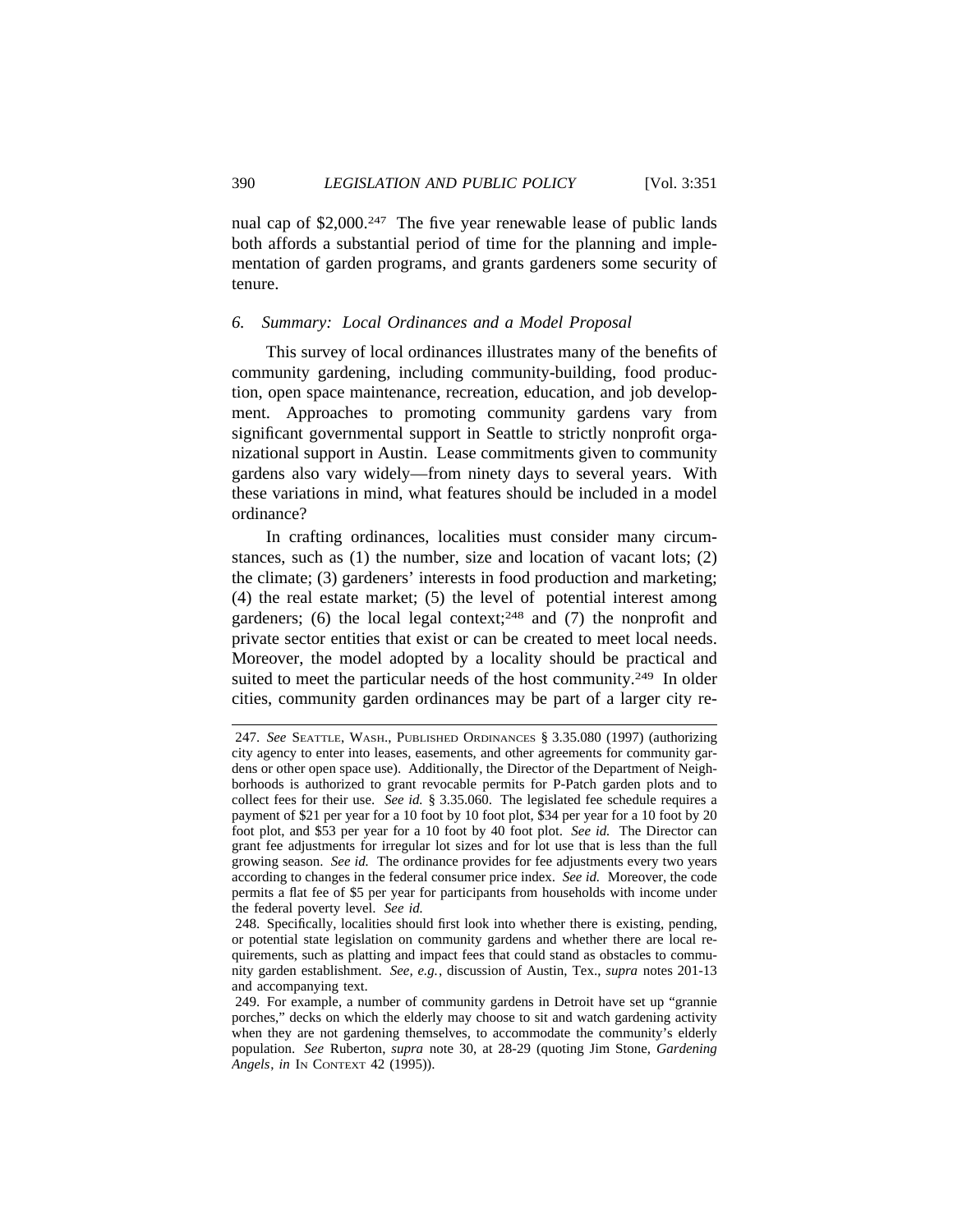structuring effort designed to facilitate the return of abandoned, taxdelinquent property to "productive use."<sup>250</sup> In other cities, where abandoned, tax-delinquent land is less of a problem, community garden programs and legislation can advance other social goals. For example, a school can use a local community garden for educational purposes.251

The following is a proposed model for local governments seeking to implement community garden programs. The elements have been extracted from common community garden ordinances throughout the United States and from the "best practices" in successful local programs:

(1) Assign the duty of inventorying vacant public lots and vacant private lots in low-income neighborhoods, and the duty to make that information readily accessible to the public;

(2) Authorize contracting with private landowners for lease of vacant lots;

(3) Authorize the use of municipal land for minimum terms long enough to elicit commitment by gardeners, such as five years; and provide for the possibility of permanent dedication to the parks department after five years' continuous use as a community garden;

(4) Provide for inter-agency coordination of resources to facilitate creation and operation of community gardens;

(5) Provide for the clearing of rubble and contamination where needed, and for regular trash collection;

(6) Prepare land for gardening by tilling and building raised beds, configuring some gardens for access by disabled gardeners;

(7) Provide for access to water without charge to gardeners, where possible;

<sup>250.</sup> *See* Ruberton, *supra* note 30, at 16 (describing role Fulton County/City of Atlanta Land Bank Authority plays clearing liens from abandoned properties put to open space use); *see also* BALTIMORE, MD., CODE § 21-16 (1980) (authorizing city to file Petition for Immediate Taking, which vests Mayor and City Council with possession and title 10 days after personal service of petition on all defendants); URBAN VACANT LAND, *supra* note 7, at 22 (describing Philadelphia's program facilitating transfer of vacant lots to adjacent property owners as side yards for low price).

<sup>251.</sup> *See, e.g.*, CAL. EDUC. CODE §§ 51795-51798 (2000) (establishing Instructional School Gardens Program and directing California Integrated Waste Management Board to give program preferential consideration during its annual discretionary funding process); *see generally* Pamela R. Kirschbaum, *Gardening in the Schoolyard*, COMMUNITY GREENING REV., 1999, at 2 (describing state and local school gardening programs such as California's "A Garden in Every School" and Brooklyn Botanical Garden's "GreenBridge" and citing studies reporting positive impact of gardening programs on education).